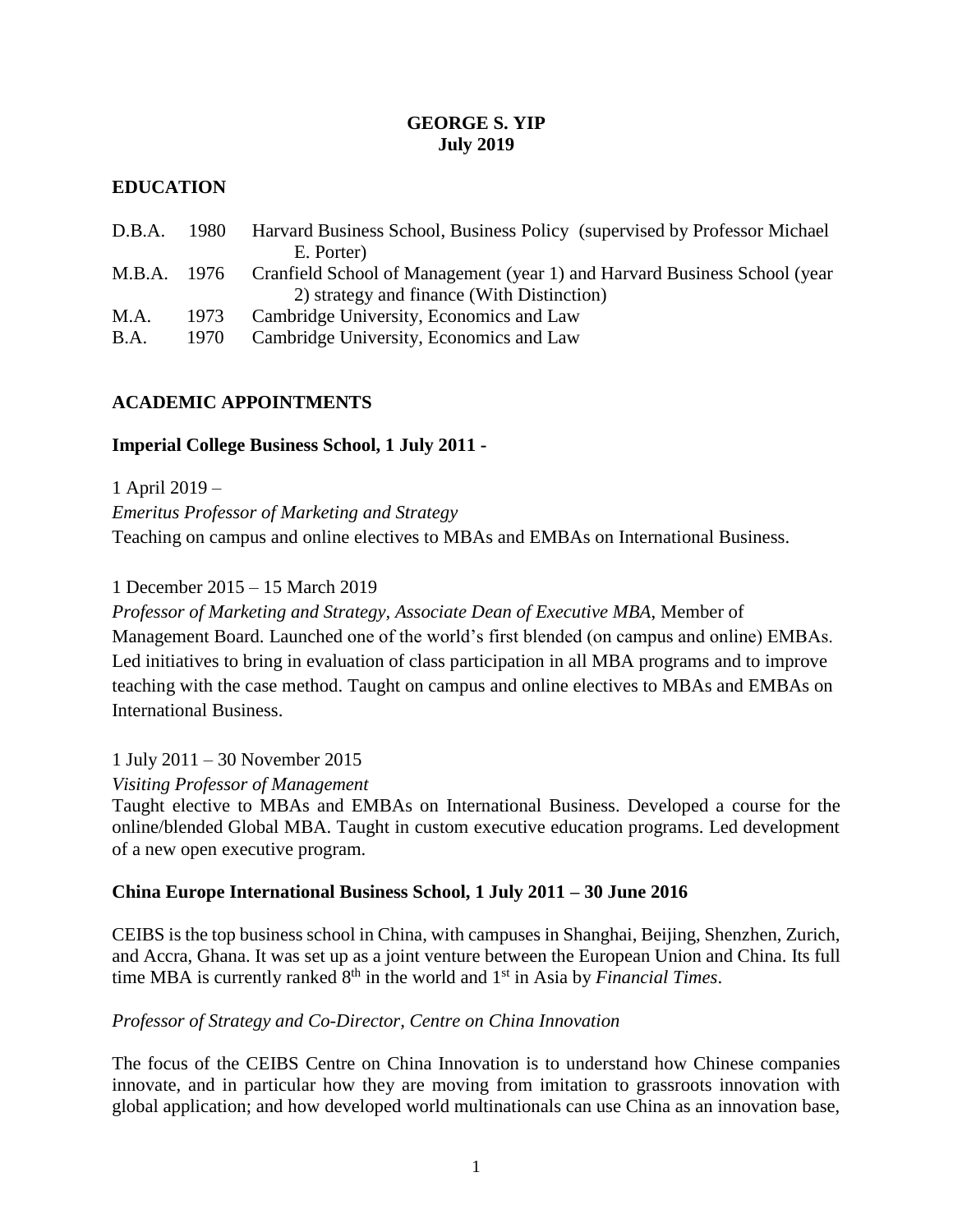both for the domestic market and markets worldwide. Related concerns are how multinational enterprises can deal with the intra-organisational issues of decentralised R&D, and manage intellectual property in joint ventures. [\(www.ceibs.edu/cci\)](http://www.ceibs.edu/cci). Managing relationship with five corporate sponsors (Akzo Nobel, Bosch, DSM, Philips and Shell) via an Advisory Board. Initiated Innovation Associates Program for teams of middle managers in the sponsor companies to participate in joint research projects with the Centre. Initiated China Innovation Forum for knowledge sharing among 20+ member companies. Extensive outreach to corporate community. Partnering with academics from outside CEIBS. Managing four-year budget from sponsors of 5.6 million RMB (£560,000) (after deduction of 20% for School overhead).

# *Service*

Represented CEIBS on the board of International Schools of Business Management, which runs the International Teachers Program (develops teaching skills of business school faculty). Other members include HEC Paris, IMD, Indian School of Business, INSEAD, London Business School and New York University. Chaired the CEIBS offering of this two-week program in 2015 and 2016.

Advisor to Dean on international strategy for CEIBS, 2013-2015 Co-Chair, Task Force on Positioning for CEIBS, 2012 - 2013 Chair, Task Force on Global EMBA, 2013 Advisor to Task Force on Rankings, 2011- 2012

# **Rotterdam School of Management, Erasmus University 16 January 2008 – 30 June 2011**

RSM is a top-ranked international business school renowned for its ground-breaking research in sustainable business practice and for the development of leaders in global business. Offering an array of bachelor, master, doctoral, MBA and executive education programmes, RSM is consistently ranked amongst the top business schools in Europe.

#### *Dean*

In charge of the Rotterdam School of Management, Erasmus University, The Netherlands. RSM is the largest faculty of this university with over 7,500 pre- and postgraduate students in 20 degree programs, revenues of over €50 million and more than 150 faculty and 300 staff. Achievements include:

- Redefined role of the dean to focus on strategic leadership, external relations and marketing.
- Turned large financial loss in year 1 into large surplus by year 4.
- Redefined roles and membership of Management Team, including creation of vice dean for faculty, creating more transparency and fairness in management of departments, creation of diversity committee to help recruitment and conditions of women and ethnic minority faculty and staff, increased number of women full professors from one to four.
- Created office of corporate and alumni relations, revitalization of Advisory Board, creation of "super" alumni board to represent all programs, activating alumni chapters, creating first alumni fund
- Raised 2.5 million euros (shared with Erasmus School of Economics) for a new research centre on strategic philanthropy, and partial sponsorships for two chairs (value  $\epsilon$ 840,000).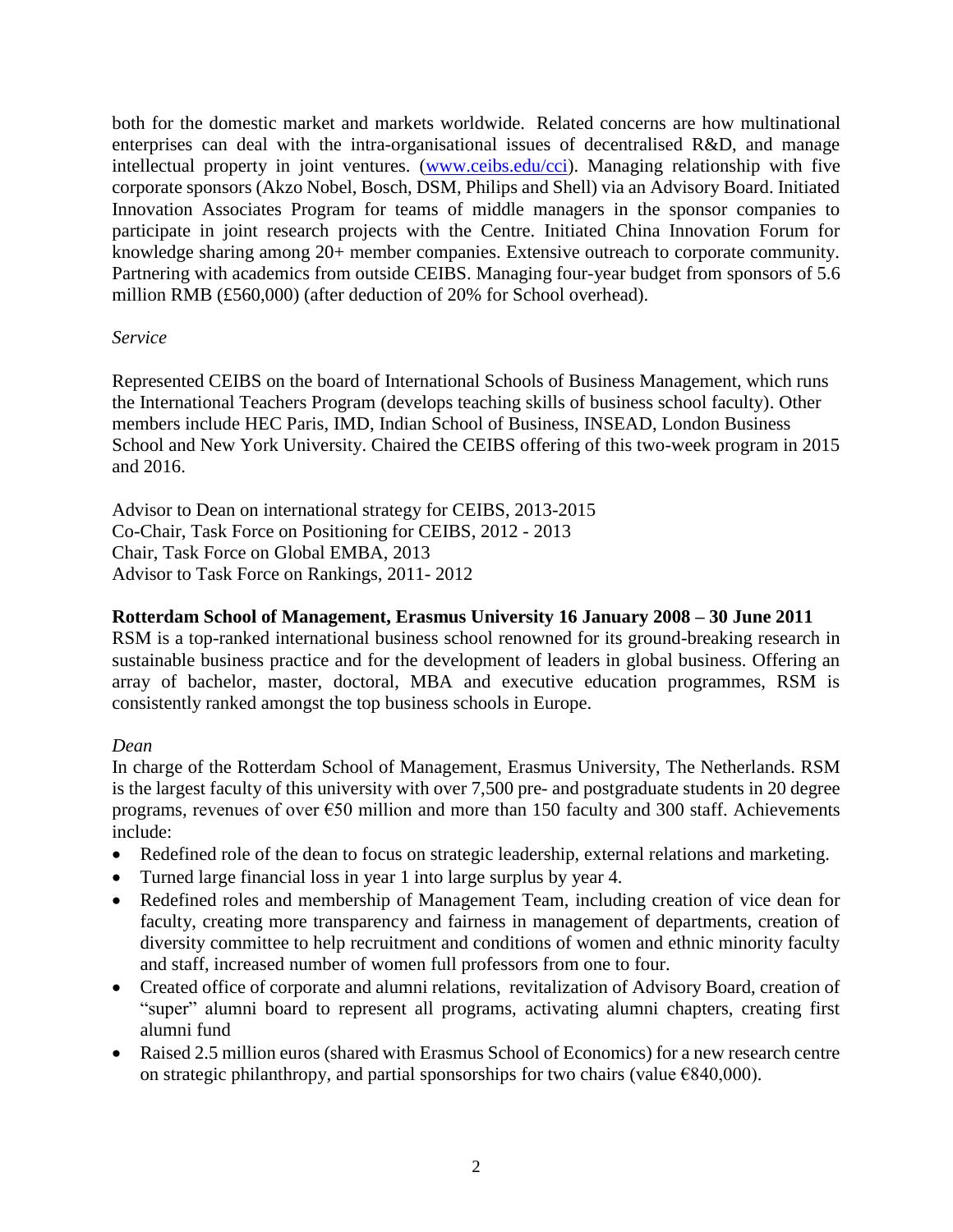- Initiatives to increase managerial impact of RSM research, including workshops on how to write for managerial journals, financial incentives, and creation of a mini-journal that rewrites RSM academic research into short managerial papers.
- Creation of new research centres, including for strategic philanthropy, behavioural ethics, sustainability and climate change, and emerging markets.
- Extensive repositioning and rebranding initiatives, including revision of school name, new tagline, and new communication campaign based on social media.
- Heightened media outreach and encouragement of faculty to get more coverage, redesign of website [\(www.rsm.nl\)](http://www.rsm.nl/).
- Improved post-merger integration of the public and private parts of the school (which remain separated in two distant buildings on the university campus)
- Increase of full time MBA class from 110+ to 150+ while retaining same quality, bringing in younger students, more focus on placement.
- Restructured Executive Education, including new executive director, and joint ventures with University of Oporto, European School of Management and Technology, Berlin, American University of Cairo; started RSM Consulting and RSM Speakers; actively involved in winning new business).
- Rises in various rankings, including to FT global top 25 for full time MBA and EMBA, and FT meta-ranking of  $6<sup>th</sup>$  in Europe.
- In recognition of my work, I was awarded 100% of my end of contract bonus.

# **Advanced Institute of Management Research, 1 Oct. 2003 – 30 Jun. 2007 (while on faculty at London Business School)**

AIM Research was funded by the U.K.'s Economic and Social Research Council and, with a £20 million budget, was the largest ever initiative on management research in the U.K. (www.aimresearch.org)

# *Lead Senior Fellow*

One of 17 three-year fellows selected from leading UK business schools, in a national process, to work together on issues to enhance UK national competitiveness and management research capability. Also selected as the Lead Senior Fellow, with primary responsibility for managing corporate relations and coordinating activities of the fellowship. 80% buyout of my time while remaining on the London Business School faculty. Took on additional leadership responsibilities during six-month gap between resignation of founding director of AIM and appointment of new director.

# **London Business School**, **2001-2008**

*Leave of Absence, July 2006 – January 2008.*

*Professor of Strategic and International Management, 2001-2006*

*Associate Dean and Chair - MBA Programme, 2001-2003*

*Co-Chair, Strategic and International Management Subject Area, 2002-2003*

Responsibilities included academic head of the Full Time MBA Programme; Faculty Representative, Asia-Pacific Advisory Board; Chair of Faculty Representatives for Regional Advisory Boards; Faculty Representative on the Alumni Board; Member of Development Committee; Joint Managing Editor of *Business Strategy Review*; member of board of Centre for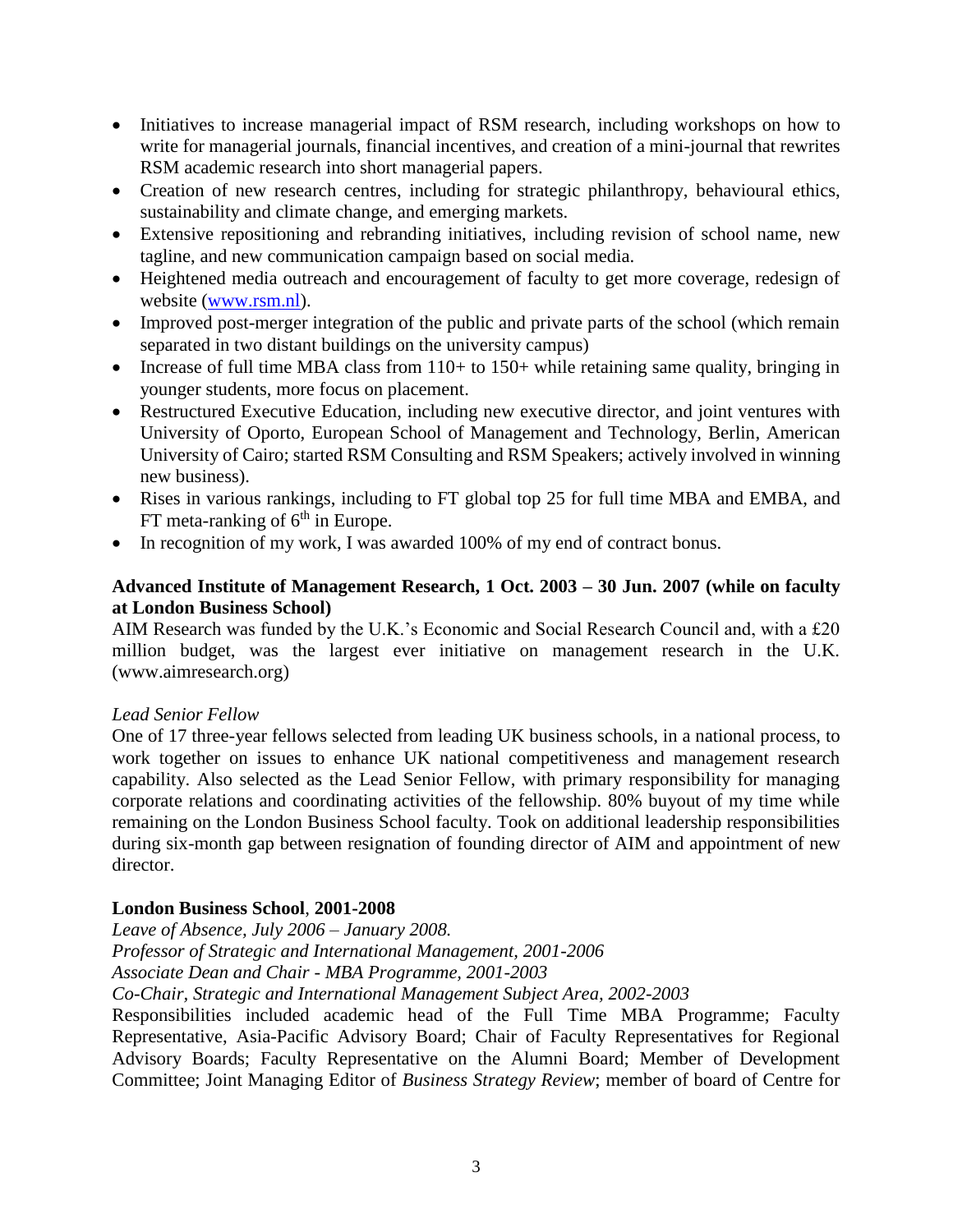the Network Economy; and school representative on the European Union Academic Council that advises the China-Europe International Business School in Shanghai.

As head of the MBA programme,  $(600+$  students and annual turnover of nearly £12 million), major achievements include formulating and getting agreement on the first major reforms in over ten years: resequencing of courses to increase ability of students to compete for summer jobs in consulting and investment banking, and introduction of concentrations. In addition, created the first ever Core Subjects Committee to coordinate across and within core subjects. Led efforts to improve the quality of teaching, to strengthen relationships between students and the school, and to build a greater sense of community. Led efforts to introduce more content on leadership and corporate social responsibility. Initiated Summer Consulting programme, which allows a group of students to form their own consulting firm. Initiated new course, Global Leadership Assessment of managers, to improve intercultural management and leadership skills. This course won the School's 03-04 award for "Innovation In Learning." Introduced peer assessment of individual contribution to study groups.

Led efforts to improve rankings of the MBA programme. During my tenure our position in the *Financial Times* ranking improved from 9th to 7th to 4th equal (surveys of 2001, 2002 and 2003, reported in January 2002, 2003 and 2004). In the *Wall Street Journal* ranking we came first among international (non-U.S.) recruiters (survey of 2003). In the *Business Week* ranking, we moved from 2nd to 1st place among non-U.S. schools in the student evaluation (surveys of 2001 and 2003). The *FT* ranking of  $1<sup>st</sup> = in January 2009$  was the culmination of the reform efforts, embodied in the class that entered in 2003. Retained 1<sup>st</sup> place for two more years.

Led initiative to create a joint venture with the University of Hong Kong to bring a cohort of students from Greater China to London Business School for one term of the HKU MBA programme. This initiative has significant support from the Hong Kong government and business leaders. Later this became a three-way venture to include Columbia Business School.

As chair of the Strategic and International Management area, responsibilities included representation of the area on the School's Management Board, performance appraisal and counselling of area faculty, and involvement with recruiting. Led personnel case that established grounds for potential dismissal, resulting in voluntary departure. Developed and led the submission for the subject area review by external appraisers (which happens only every ten years or so). The review resulted in our area being ranked by the external reviewers as among the top ten in the world.

#### **University of Cambridge, 1998-2000**

# *Judge Institute of Management Studies, Beckwith Professor of Management Studies in Marketing and Strategy*

Major role in efforts to turn Institute into a world class business school; changed corporate governance by setting up and chairing the first group for full professors; as Chair of Executive Education, helped set up executive education on a professional basis; key role in negotiations with FT Knowledge to set up Internet-based executive MBA; initiated MBA policy committee that takes a complete business system and strategic view of the programme; chaired new Web site editorial committee; rebuilt Strategy and Marketing group to comprise young scholars from top schools; and, as Chair of External Relations, led effort to rebrand and reposition the Institute. Created and implemented the tagline: "cambridge's business school." As chair of the Strategy and Marketing group, rebuilt it by recruiting young scholars from top schools, redeploying core teaching responsibilities, and creating a strong research culture.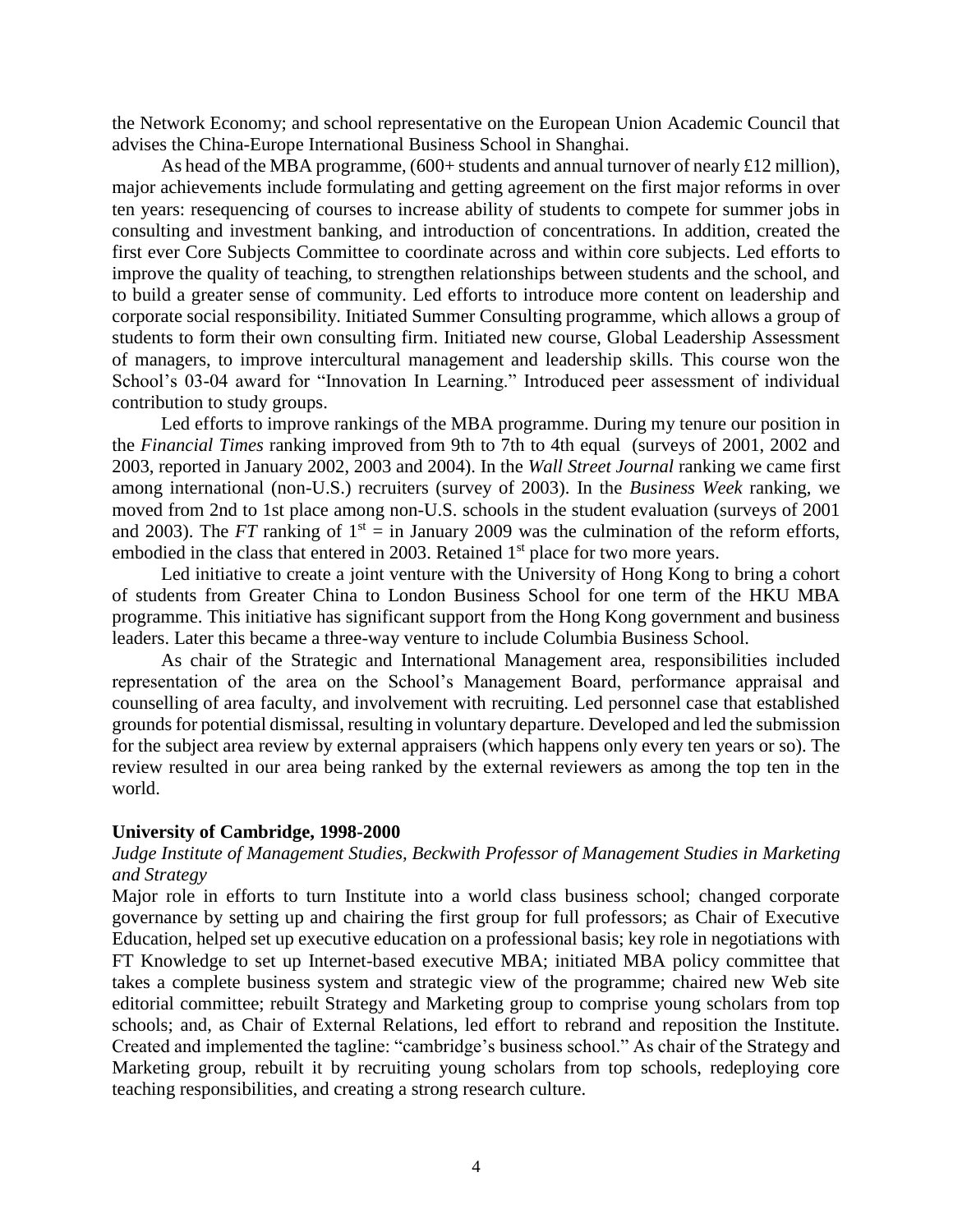#### *Magdalene College, Professorial Fellow (promoted from Fellow-Commoner)*

As member of Site Development Committee, helped to secure a major donation (£10 million) for a new building, Cripps Court (opened in 2005), helped to design specifications for architect selection competition and to choose the winner. As member of Investments Committee, played lead role in redeploying portfolio to increase international content.

#### **Anderson Graduate School of Management, Univ. of California, Los Angeles, 1991-1998**

*Adjunct Professor Step II (three promotions from Visiting Associate Professor)*

As member of MBA Core Curriculum Committee, helped to create consistency across sections within each subject and to co-ordinate across subjects, leading to a more effective program. The UCLA MBA reached No. 10 in the USA in the *Business Week* ranking. As member of the Executive Education Committee, helped to select new professional head and later to change personnel, and to build up programs and revenues. As co-ordinator of Business Strategy core course, strengthened this central offering and developed new faculty members teaching on this course. Won best teaching awards from both students and faculty. As Chair of Chinese and Japanese Tracks of International Management Fellows Program, led relationships with Greater China and Japan companies and universities to organise student internships and exchanges. As Chair of INTABLE (forum for senior international business executives in Los Angeles area), recruited new members and organised regular meetings and events. Revitalised the flagship Advanced Executive Program to attract senior participants from around the world.

#### **Georgetown University, School of Business Administration, 1987-1991**

*Visiting Associate Professor*

As member of MBA Curriculum and Admission committees, helped to bring this new MBA program into top-25 ranking. Co-created and taught new required course, The Global Environment of Business.

#### **Harvard Business School, 1980-1983**

#### *Assistant Professor (Marketing)*

Selected as MBA Section faculty head after only one year's teaching experience. Allowed to teach a second year elective after only two years' teaching experience. Wrote two case series that became long-term best sellers.

#### **Other—Short Visiting Appointments**

*Templeton College, Oxford University, Visiting Fellow, 1998 Stanford Business School, Visiting Professor of International Marketing, 1997 China-Europe International Business School (Shanghai), Visiting Professor, 1996, 1997.*

#### **ACADEMIC SERVICE**

**New university in Herefordshire**, advisor, 2013 – 2015. Advisor for setting up a new, science-based college.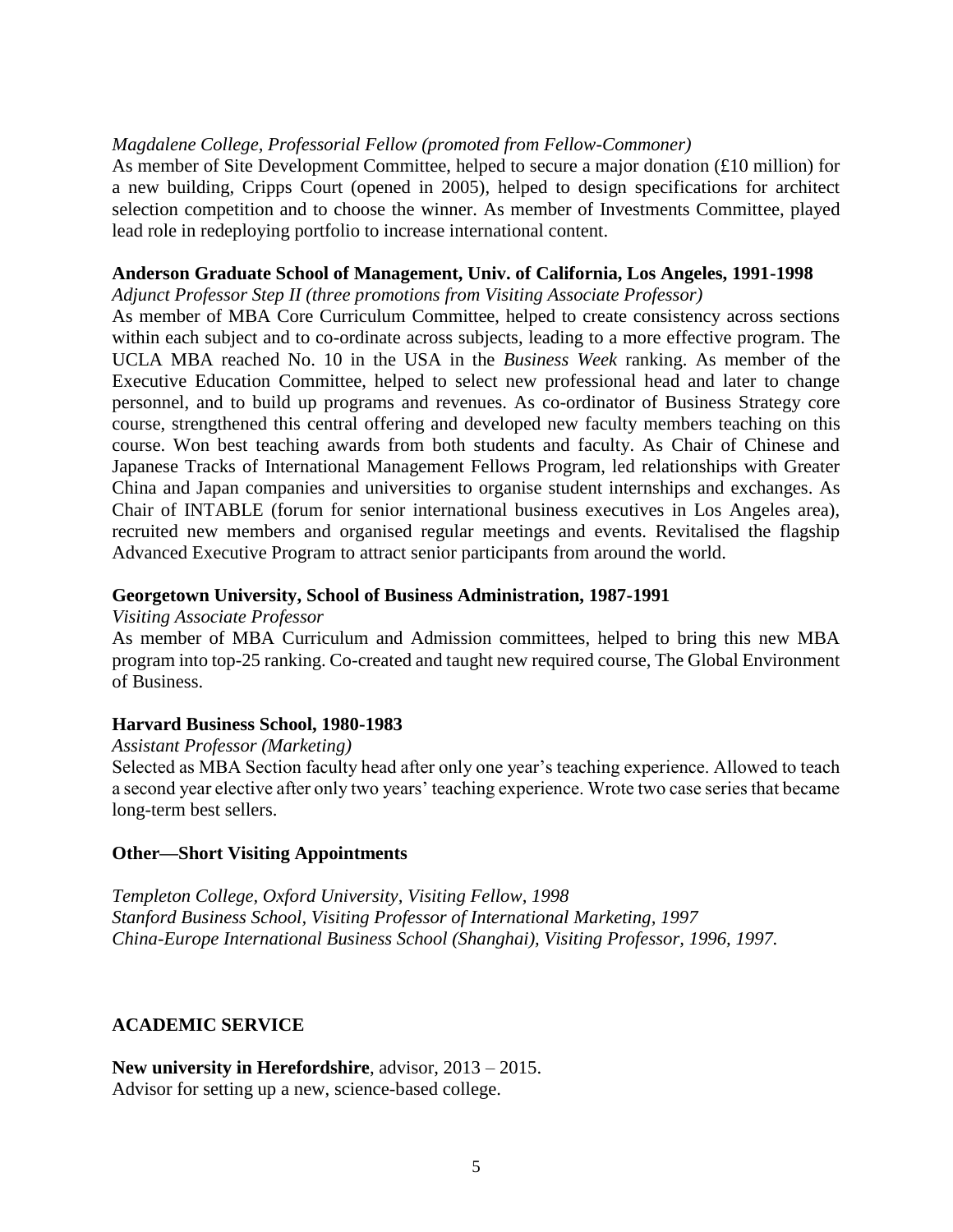#### **China-Europe International Business School**

Representative of CEIBS on Board of International Schools of Business Management, 2011 - Co-Chair of Task Force on Positioning of CEIBS, 2012 - 2013 Advisor to Task Force on Rankings, 2011- 2012 Member of Academic Council, March 2001- 2005.

#### **Univ. of Porto EGP Business School (Portugal)**, advisor, 2011 – 2014.

# **American University of Cairo School of Business (Egypt)**, Advisory Board, 2010 – 2019.

#### **Universiti Kebangsaan Malaysia – Graduate School of Business**

UKM-GSB is one of the two nationally designated "Top Malaysian Business Schools". International Academic Advisor, 2010.

# **SKEMA Business School (formerly CERAM), France**

Research Advisory Committee, 2017 – International Advisory Board, 2009 – 2011.

#### **CEMS (formerly Community of European Management Schools)**

Member of Strategic Board, 2008 - 2011, led the task force to get a top U.S. school as a member. Other board members included the deans of the business schools at Bocconi, Chinese University of Hong Kong, Cologne, FGV-Gertulio Vargas, HEC Paris, Ivey, London School of Economics, National University of Singapore, Stockholm School of Economics, Sydney, and Tsinghua.

#### **Academy of International Business**

Secretary, Fellows of AIB, March 2004 – 2006. Organizer of annual "gurus" pro bono seminar series to raise money for AIB charitable purposes (to fund conference participants from low income countries), 2000 -

#### **International Association of Chinese Management Researchers**

Advisory Board, 2005 – 2011

#### **London Business School**

Co-Chair, Strategic and International Management Subject Area, August 2002-July 2003. Faculty Development Task Force, October 2001-July 2002 Associate Dean, Chair – MBA Programme, August 2001-August 2003. Board Member, Centre for the Network Economy, April 2001-2002 Member of Alumni Board, April 2001-December 2001 Marketing Area Review Committee, March 2001-March 2002 Development Committee, March 2001-December 2001 Faculty Chair, Regional Advisory Boards, February 2001-December 2001 Faculty Advisor, Asia Regional Advisory Board, February 2001- 2006 Joint Managing Editor, *Business Strategy Review*, January 2001- March 2004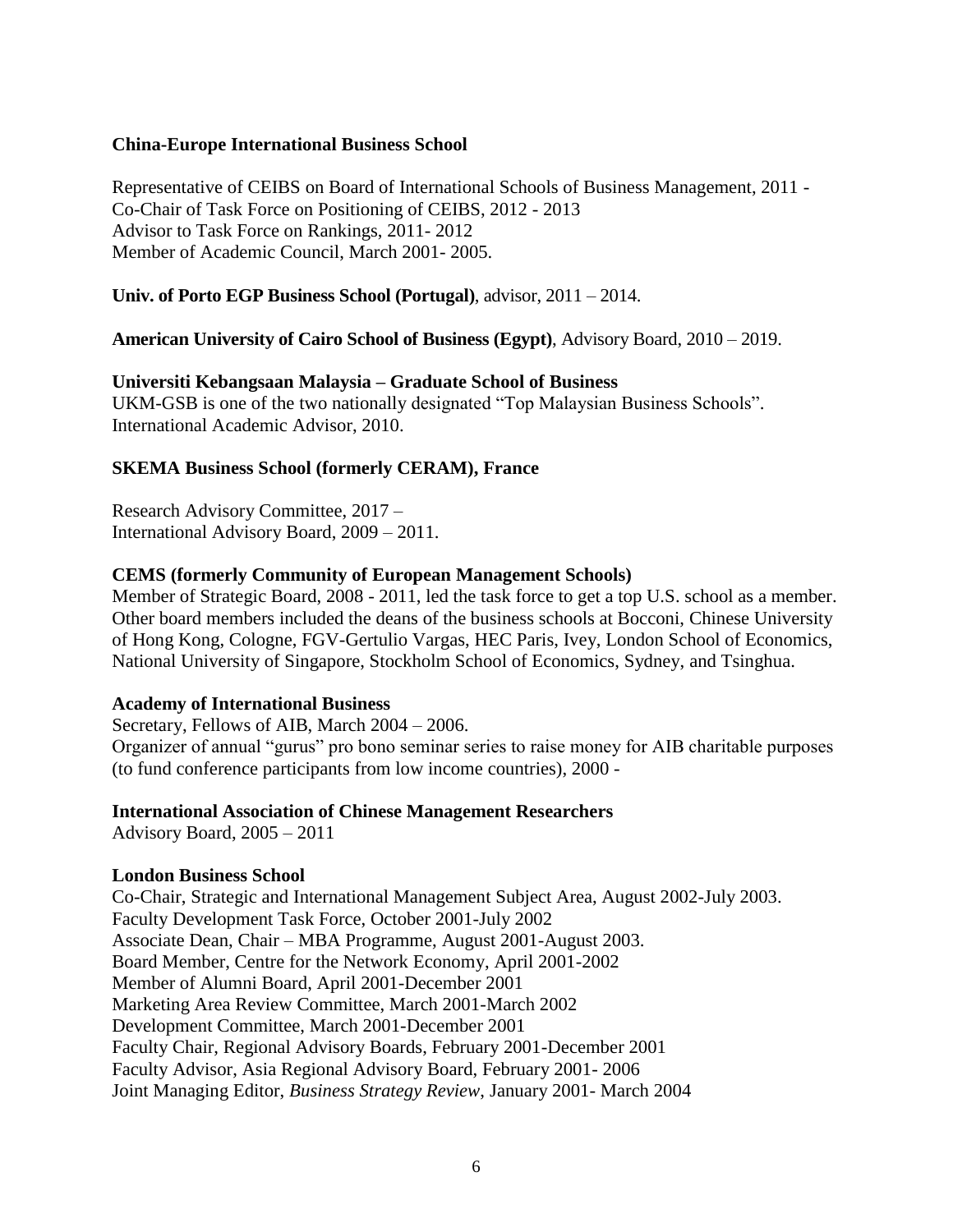Editorial Board, *Business Strategy Review*, April 2004 - 2008 Appointments Committee, January 2001- 2006

#### **Judge Institute of Management, Cambridge University**

Chair, Executive Education Committee, Jan. 2000-Dec. 2000 Chair, External Relations Committee, Sept. 1999-Dec. 2000 Chair, Web Editorial Committee, June 1999-Dec. 2000 Convenor, Strategy and Marketing Subject Group, June 1999-Dec. 2000 Founder and Chair, informal professors' group, April 1999-Dec. 2000 Member, Executive MBA Task Force, June 1999 to March 2000 Member, Executive Education Committee, Sept. 1998-Dec. 2000 Member, Management Studies Syndicate, Sept. 1998 to Aug. 1999 Member, Needs Committee, Sept. 1998-Dec. 2000 Member, MBA Policy Committee, Sept. 1999-Dec. 2000 Member, MBA Curriculum Review Committee, Sept. 1999-Dec. 2000 Member, MBA Teaching Committee, Sept. 1998-Dec. 2000 Member, Graduate Teaching Committee, Sept. 1998-Dec. 2000 Member and Board, Centre for International Business and Management, Sept. 1998-Dec. 2000 Member, Research Committee, Sept. 1998-Dec. 2000

#### **Magdalene College, Cambridge**

Member, Investments Committee, 1999-2000 Member, Site Development Committee, 1999-2000

#### **Manchester Business School**

Member, Search Committee for Chairs in Strategy and Marketing, 1999.

#### **Anderson School, UCLA**

Member, Executive Education Committee, 1994-98 Member, MBA Core Course Coordination Committee, 1995-97

#### **School of Business Administration, Georgetown University**

Member, MBA Curriculum Committee, 1989-91 Member, MBA Admissions Committee, 1987-89

**Harvard Business School** MBA Section Head, 1981-1982

#### **BUSINESS EXPERIENCE**

#### **Capgemini Consulting,** London, 2006 – 2008

#### *Vice President and Director of Research & Innovation*

Managed the research and innovation process to develop thought leadership for the company. Capgemini is an 8 billion euro global company, headquartered in France, active in consulting, technology, and outsourcing. Instrumental in getting the firm to take innovation much more seriously. Awarded full bonus upon leaving.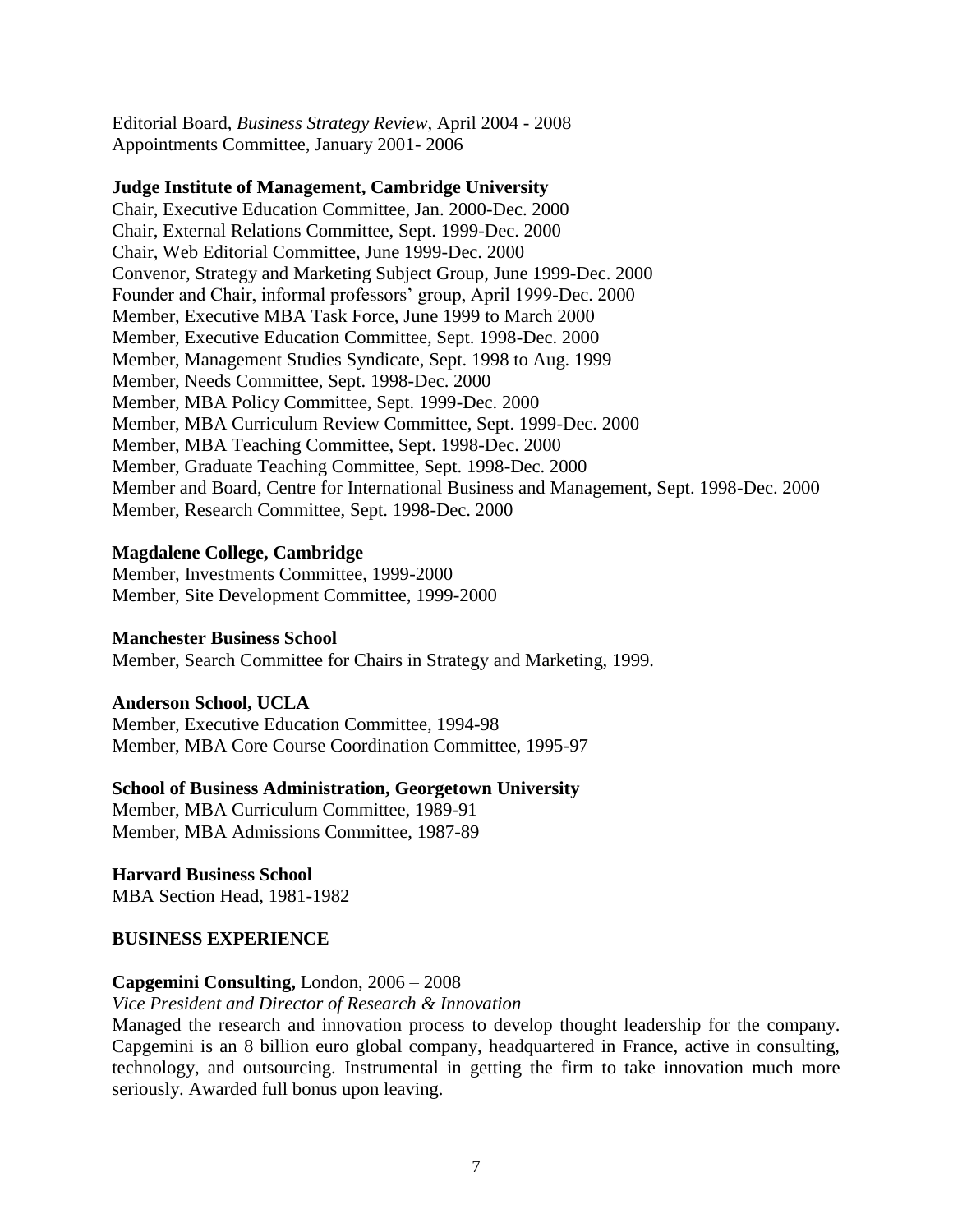# **Price Waterhouse**, Boston, 1986-1987

# *Senior Manager, Strategic Management Consulting*

Led ten-person group as one of three regional heads in U.S. building up the new strategic management practice. Led turnaround of Boston group by winning and directing new business, and training new staff into cohesive team.

# **The MAC Group** (later a core part of Gemini Consulting), Cambridge, MA, 1983-1986

*Senior Associate*

Strategic management consulting for clients in financial services, diversified manufacturing, and high technology. Contributed to enhancement of strategy capabilities of firm. Co-led development of strategy analysis training for MAC staff.

# **Data Resources, Inc.** (later acquired by McGraw-Hill), Lexington, MA, 1976-1978

*Business Manager (promoted from Marketing Specialist), Consumer Research Division* Helped to establish new service and consulting practice using demographic and economic information. Extensive successful new business development.

# **Unilever**, England, 1970-1974

*Lintas Advertising, Account Supervisor and New Business Manager (promoted from Trainee and Account Executive)*

Worked on some of agency's largest and most prestigious accounts. Helped win various new accounts.

*Birds Eye Foods, Product Co-ordinator/Manager, promoted from Assistant Product Manager.* Managed some of highest-margin product lines; introduced new products that became major lines (e.g., Italian range).

# **BOARD AND ADVISORY EXPERIENCE**

**Sherborne Park Residents Company**, UK, *non-executive director,* 2016 – A residential housing board representing 30 flats.

**Shadwell Opera**, UK, *non-executive director,* 2015 – 2018. A startup opera company.

**Hewnoaks Artist Colony**, Lovell, Maine, USA, *non-executive director,* 2013 – 2016, *vice president*, 2017 - Mission is to give artists time and space to create within a natural, rustic environment.

**IDM**, *non-executive director,* 2012 – 2016.

Start up company that is building executive education in Sub-Saharan Africa and eventually a business school with a campus in Gabarone, Botswana.

# **Capgemini Consulting C4 Global Advisory Board**, 2006 – 2010.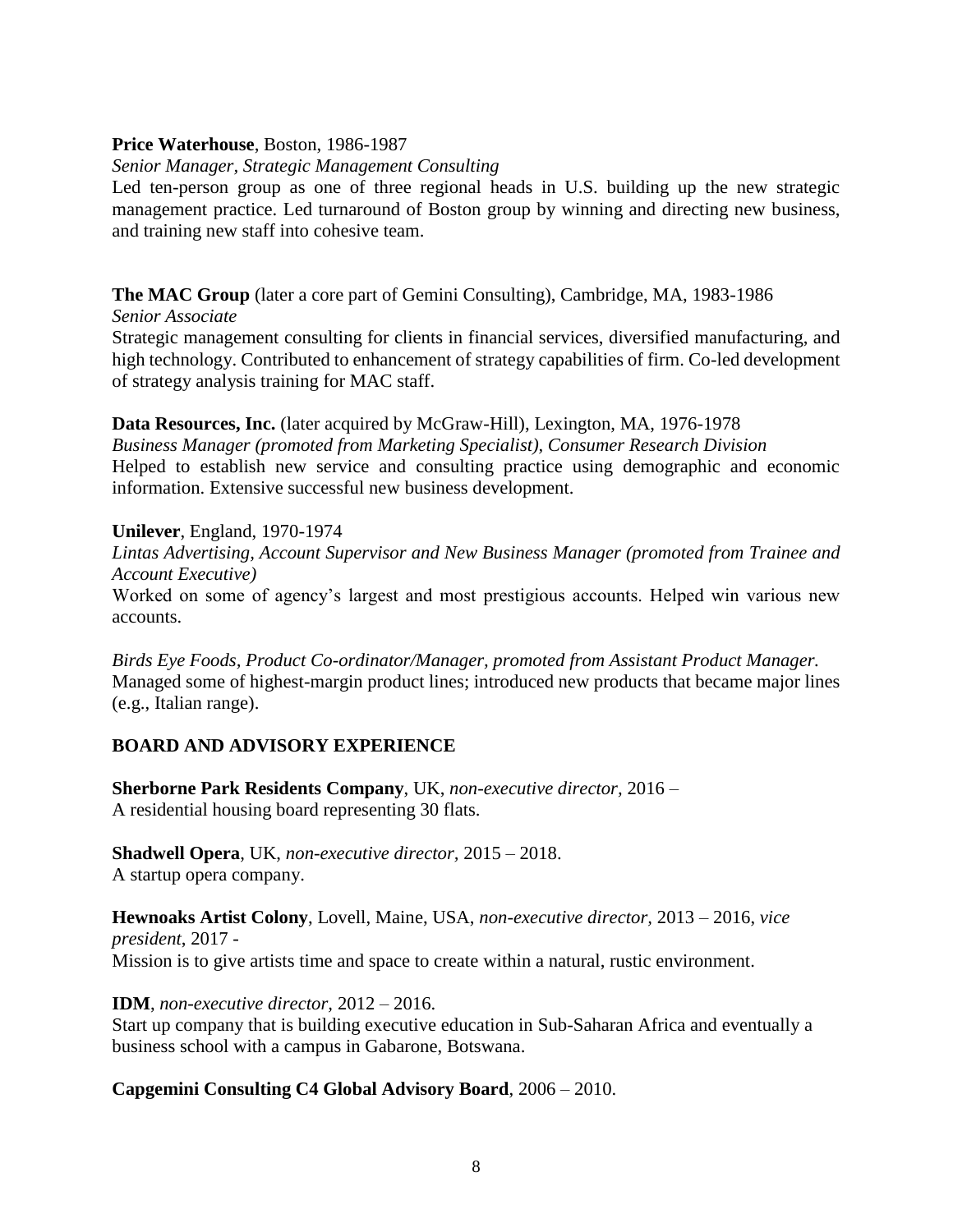Forum for leaders from telecom, media and entertainment industries to share experiences and ideas, chaired by former chief executive of BBC.

#### **Monitor Group**, *European Faculty Advisory Board*, 2004 – 2006.

Provided strategic advice to this international management consulting and executive development firm.

**The Learning Partnership**, New York and London, *founder member,* 1998 – 2012. Founder member and investor in this faculty-based firm that provides top-level speakers and educators for corporate clients.

# **Glunz AG,** Germany, *Member of Supervisory Board*, 1997-2003.

Participated in the turnaround of this 1 billion euro public company after its acquisition from family owners by an international public company. Issues of corporate restructuring, transfer of French division, sale of peripheral units, building of new plant in eastern Germany and integration into larger global group.

#### **Sonae/Tafisa**, Portugal/Spain, *Member of Global Advisory Board,* 1995 – 2004.

As independent consultant led a company team to develop a globalization strategy. Then invited to join global advisory board to help with implementation. Company now leads a 2 billion euro group that is the world's largest producer of wood-based panels. Involved in expansion strategies for Brazil, Canada, Germany, and South Africa.

# **Sonae SGPS (formerly Figest)**, Portugal, *Member of Global Advisory Board,* 1997- 2003.

Advisor to this holding company, one of the largest in Portugal. Other board members include the Chairman of Goldman Sachs and BP, CEO of France Telecom, and Executive VP of ABB. Issues of diversification, corporate governance, professionalisation of management, and globalisation.

#### **Strategic Leadership Forum,** *Member of International Board of Directors,* 1997-99.

Elected to international board of this world's largest association for strategy professionals. Involved in conference design, membership drives, and winding up of organisation.

#### **Arlington Capital Management**, Guernsey, *Member of Board of Directors*, 1993-97.

Investor in this new company that raises funds from U.S. pension funds to make strategic investments in European mid-cap companies. Board issues included strategic direction, financial restructuring and turnaround, rights of minority shareholders, and succession planning.

**Data Instruments, Inc.**, Lexington, MA, *Member of Board of Directors,* 1982-86. Contributed to growth and professionalisation of this entrepreneur-owned private company in high technology. Subsequently acquired by Honeywell, Inc.

**Gemini Consulting**, *Faculty Advisory Board,* 2000.

**McKinsey and Company**, *advisor on research project on global customer management,* 1999

**U.K. Government,** project to 'rebrand' Britain, *ad hoc advisor*, 1998.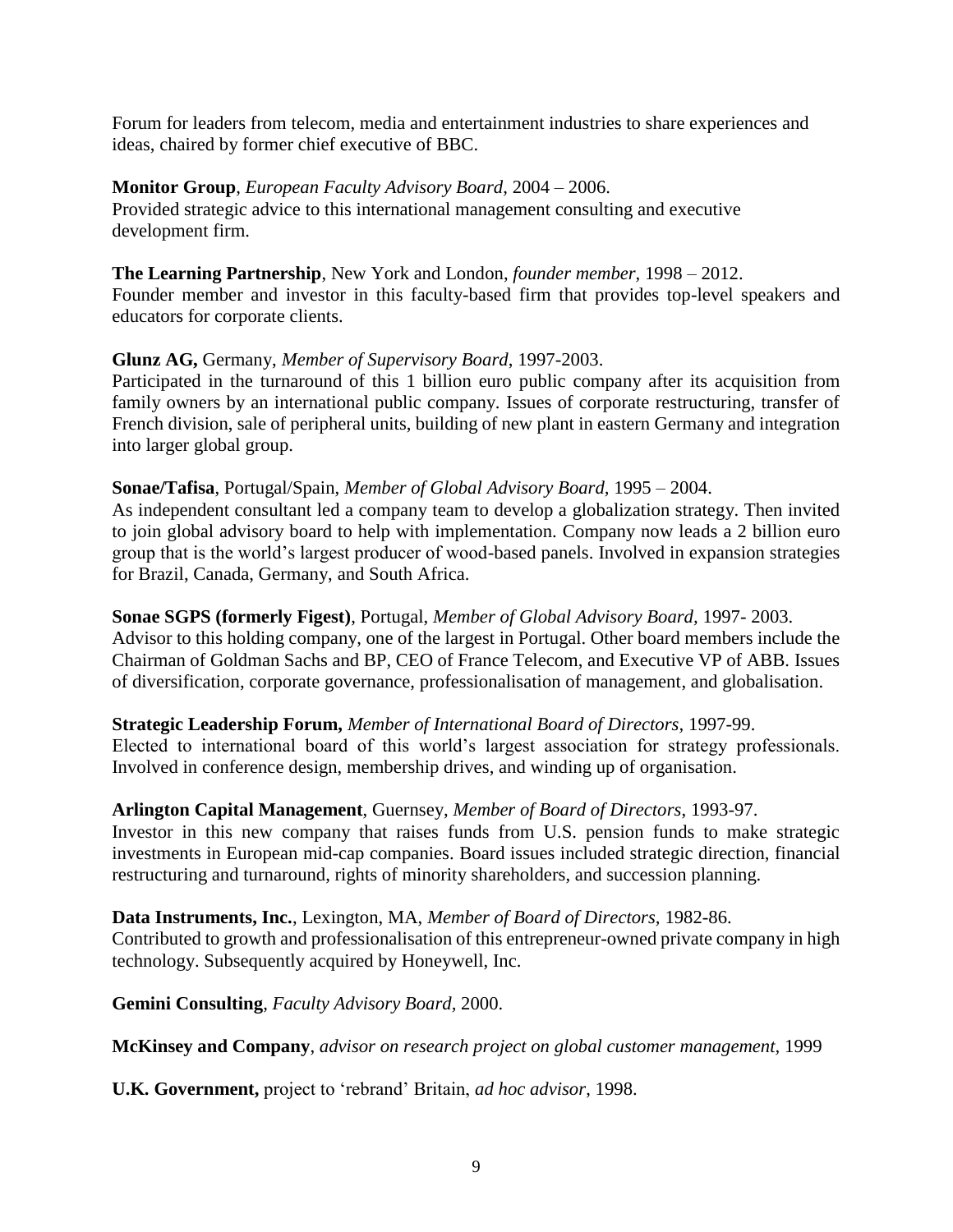# **PROFESSIONAL AFFILIATIONS:**

| $2010 -$      | <b>International Association of Chinese Management Researchers</b>     |
|---------------|------------------------------------------------------------------------|
| $2009 -$      | Fellow of International Academy of Management                          |
| 2000-2003     | Liveryman of Worshipful Company of Marketors, City of London           |
| 1999 for life | Fellow of Academy of International Business                            |
| 1997          | Fellow of World Economic Forum                                         |
| 1997-99       | Member of International Board of Directors, Strategic Leadership Forum |
| 1997-99       | Strategic Leadership Forum                                             |
| 1996-97       | Los Angeles World Affairs Council                                      |
| 1996-97       | Asia Society                                                           |
| 1992-94       | Advisory Committee of Global Services Leadership Council               |
| 1990-         | <b>Academy of International Business</b>                               |
|               | 1988-91,1998-2006, 2016 - British Academy of Management                |
| 1982-         | <b>Strategic Management Society</b>                                    |
| 1982 - 2006   | <b>American Marketing Association</b>                                  |
|               | 1982 - 2006, 2011 - Academy of Management                              |
|               |                                                                        |

# **EDITORIAL SERVICE:**

*California Management Review*, International Advisory Board, 2016 -

*MIT Sloan Management Review*, Editorial Advisory Board, 2013 –

*Asia-Pacific Business Review*, Editorial Board, 2005 – 2008.

*Long Range Planning*, Editorial Advisory Board, 1996-

*Journal of the Academy of Marketing Science*, Editorial Board, 2012 – 2016.

*Thunderbird International Business Review*, Editorial Review Board, 2012 – 2014.

*Academy of International Business* task force to develop a managerial journal, 2011 – 2012.

*Chinese Management Insights*, Co-Executive Editor, 2011 – 2014. The purpose of CMI is to convert leading academic research on China-related topics into

summaries that can be easily read and used by managers. I was the initiating editor and I rewrote all the articles from the academic versions.

*Management Insights*(successor to *Chinese Management Insights*), Associate Editor, 2014 – 2016.

*The Multinational Business Review*, Editorial Board, 2011 – 2015.

*Global Strategy Journal*, Senior Advisory Board, 2011 – 2016.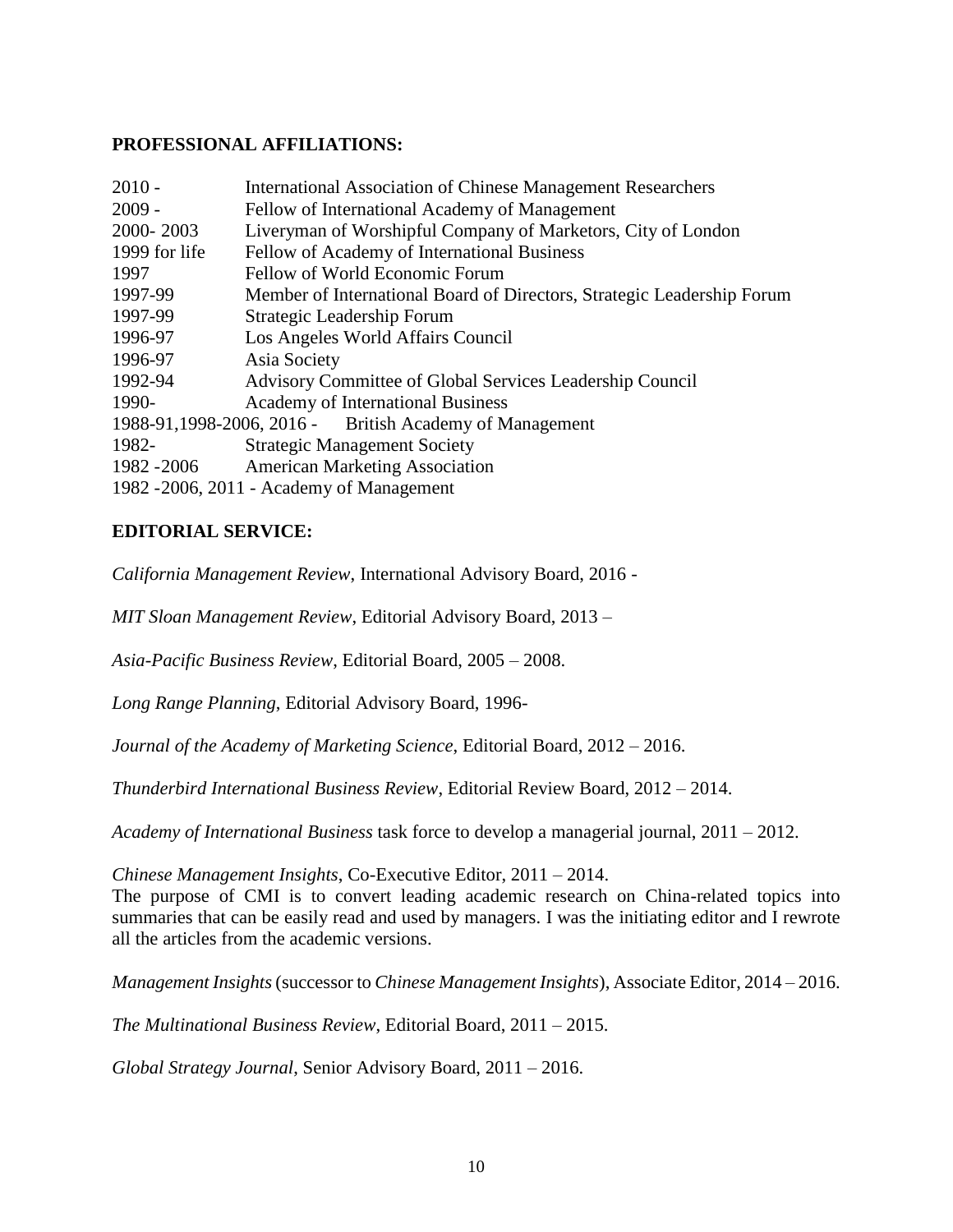*Marketing Management*, Council of Reviewers, 1992 – 1998.

*European Business Forum*, Editorial Board, 2005 – 2008.

*Business Strategy Review,* Joint Managing Editor, 2001-2004, Editorial Board, 2004 – 2006.

*Journal of International Management*, Editorial Board, 1998- 2005.

*Journal of International Marketing*, Editorial Board, 1997 – 2003.

*Journal of International Business Studies,* Associate Editor, 2000-2002.

*Kinabalu Journal of Business & Social Sciences* (University of Malaysia), International Referee, 1996-97.

*Asia Pacific Journal of Management*, Editorial Advisory Board, 1996-2003.

Marketing Science Institute Dissertation Competition, Reviewer, 1996.

*Competitive Intelligence Review*, Editorial Board, 1994-1996.

*Global Executive*, Contributing Editor, 1993-94.

*Marketing Science Institute*, International Marketing and Marketing Strategy Steering Committees, alternate member, 1990-92.

*Mid-Atlantic Journal of Business*, Editorial Board, 1989-91.

Ad hoc reviewer for *Academy of Management Journal*, *Academy of Management Review*, *Columbia Journal of World Business*, *International Business Review*, *International Journal of Business Research*, *Journal of Business Research*, *Journal of International Business Studies*, *Journal of Marketing*, *Management International Review*, *Management Science*, *Marketing Management*, *Planning Review*, *Production and Operations Management*, *Quarterly Journal of Economics*, *Sloan Management Review*, *Strategic Management Journal*, *The International Executive*, Academy of International Business Conference, Academy of Management Conference, American Marketing Association Educators' Conference, and Strategic Management Society Conference.

#### **AWARDS AND HONOURS**

#### **Professional**

Elected in 1999 as Life Fellow of the Academy of International Business.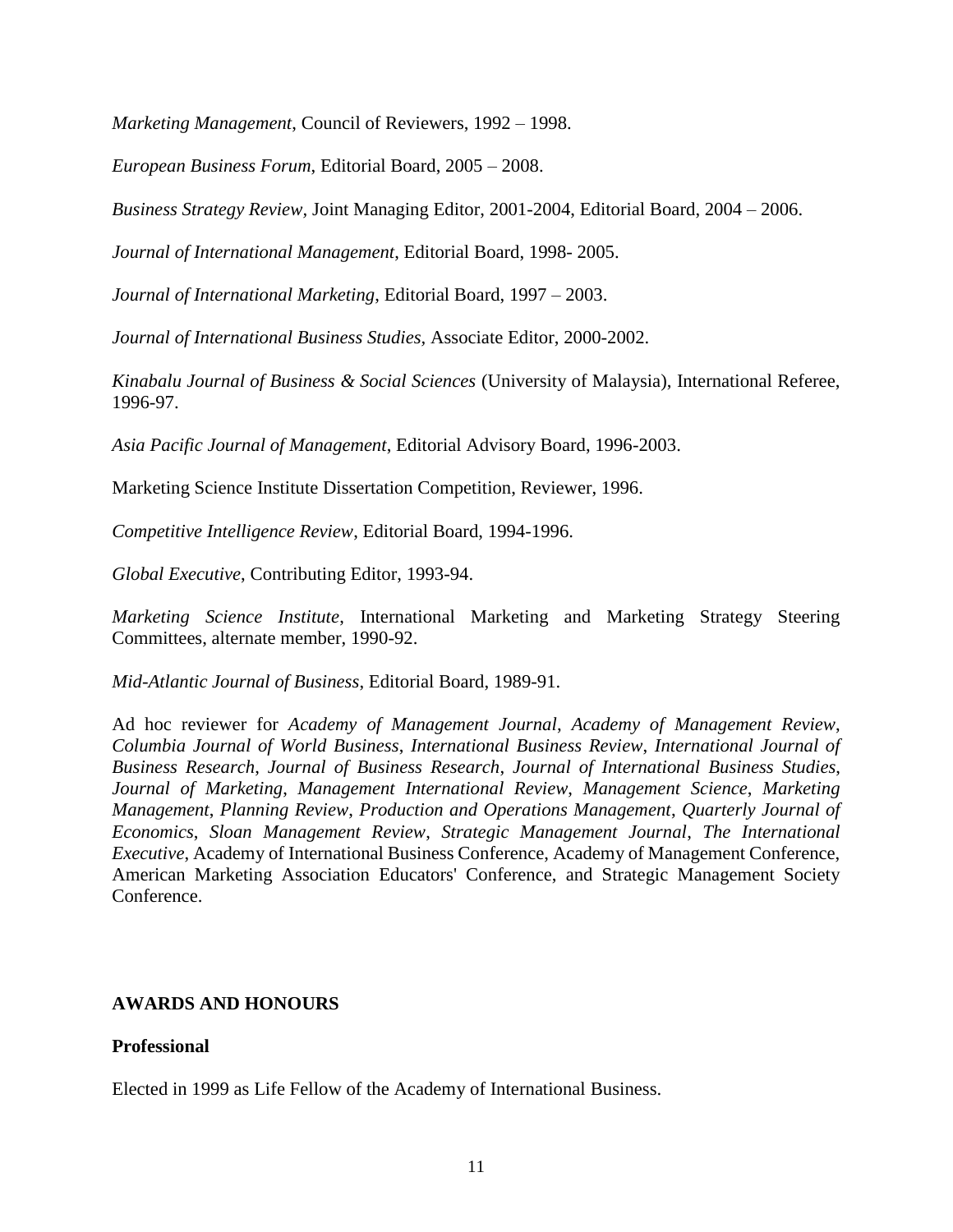Appointed in 2011 as Life Fellow of International Academy of Management.

# **Research**

*International Journal of Emerging Markets,* selected by the journal's editorial team as a Highly Commended Paper of 2014: "Innovation in Emerging Markets - The Case of China".

SAGE Scholarly Impact Award 2014 for co-authored article "Measuring Organizational Performance as a Dependent Variable: Towards Methodological Best Practice," *Journal of Management*, 35, 3, June 2009.

ESMT Research Impacting Practice – Bringing Technology to Market Conference April 2012, won first prize for presentation "Customer Centric Leadership: The Rise of the Customer General Manager", with Christoph Senn and Axel Thoma.

Shortlisted for best paper award at SMS Special Conference "New Frontiers in Entrepreneurship: Strategy, Governance and Evolution," Catania, Italy, May 23-25, 2007.

Nominated for the Best Paper Award at Strategic Management Society 2006 Conference, Vienna.

Runner Up for best paper award at 2002 Annual Conference of the Academy of International Business.

*Business Horizons* award for the Best Article on Global Business published in 2000.

Hans B. Thorelli Best Paper Award (2000) for the "most significant contribution to international marketing theory or thought," in the *Journal of International Marketing* (lead author).

Shared first prize in The Planning Forum's Case Study Contest, 1991, published in *Planning Review.*

Honourable mention (as co-author) in Wharton Lauder Institute/The Institute of Management Sciences Award for the Research Paper that Best Advances the Theory and Practice of International Management Science, July 1989.

#### **Teaching**

Finalist for Outstanding Teacher Award, Anderson Graduate School of Management, UCLA, MBA Class of 1995.

Winner of Citibank Excellence in Teaching Award, Anderson Graduate School of Management, UCLA, 1994.

Finalist for Outstanding Teacher Award, Anderson Graduate School of Management, UCLA, MBA Class of 1994.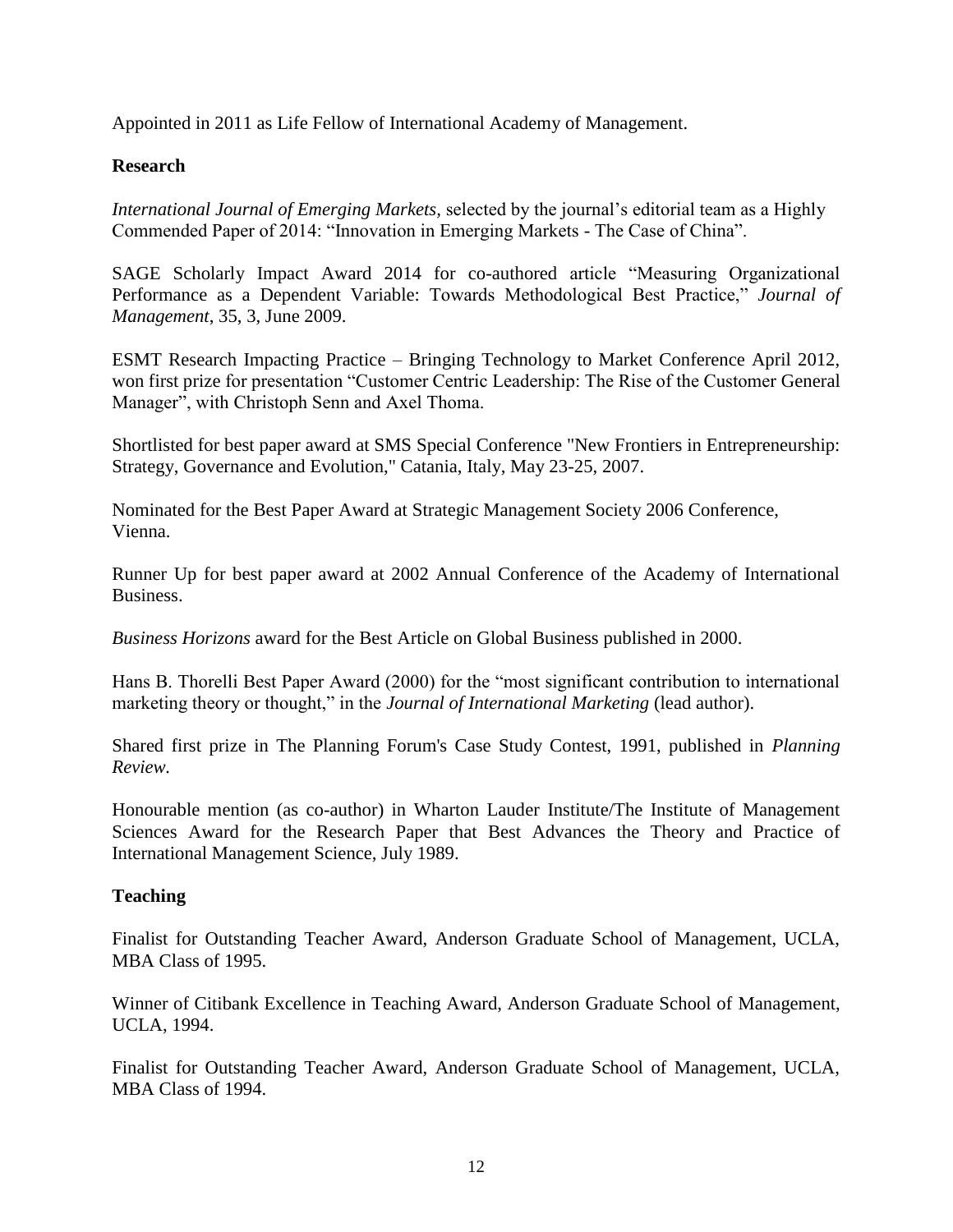Co-Winner of Outstanding Teacher Award, Anderson Graduate School of Management, UCLA, Executive MBA Class of 1993.

Finalist for Outstanding Teacher Award, Anderson Graduate School of Management, UCLA, MBA Class of 1993.

# **Student**

Robert E. Bowne prize, 1979, for best dissertation proposal at Harvard Business School, 1978-79.

Distinction awarded with MBA, Harvard Business School, 1976.

United Kingdom Institute of Directors' prize (shared) for best performance in MBA Program at Cranfield School of Management, 1974-75.

# **GRANTS AWARDED:**

Sponsorship of CEIBS Centre on China Innovation by five European companies to total of 7 million RMB (£700,000), July 2011 to June 2015.

AIM Research Fellowship, just under £1 million, from October 2003 to June 2007, including an 80% buyout of my time (September 2003 to June 2006), to conduct research on issues of national competitiveness and to help raise the national capacity for management research.

Leverhulme Trust grant, for £64,147 from 1 September 2003 to 31 March 2005, mostly to fund a Research Assistant to work with me on the topic of global customer management.

Andersen Research Fellowship, London Business School, US\$100,000 a year for 2001-2004. Grant ended after one year because of dissolution of Arthur Andersen.

Principal Investigator, UCLA Center for International Business, Education and Research grant to study global account management, 4-400980-IN-23496-RGGY97, 33%, \$5,672, April 1- September 30, 1997.

Co-Principal Investigator with David B. Montgomery, Stanford, Marketing Science Institute travel grant, #4-1008, 67%, \$11,500, 1997-98.

Principal Investigator, UCLA Center for International Business, Education and Research travel grant to study global strategy in Asia, 4-400958-23450-RGGY95, 20%, \$3,600, May 23-June 30, 1995.

UCLA Center for International Business, Education and Research travel grant to study global strategy in Europe and in service businesses, 1992.

Marketing Science Institute travel grants to study global strategy and global marketing, 1988-92.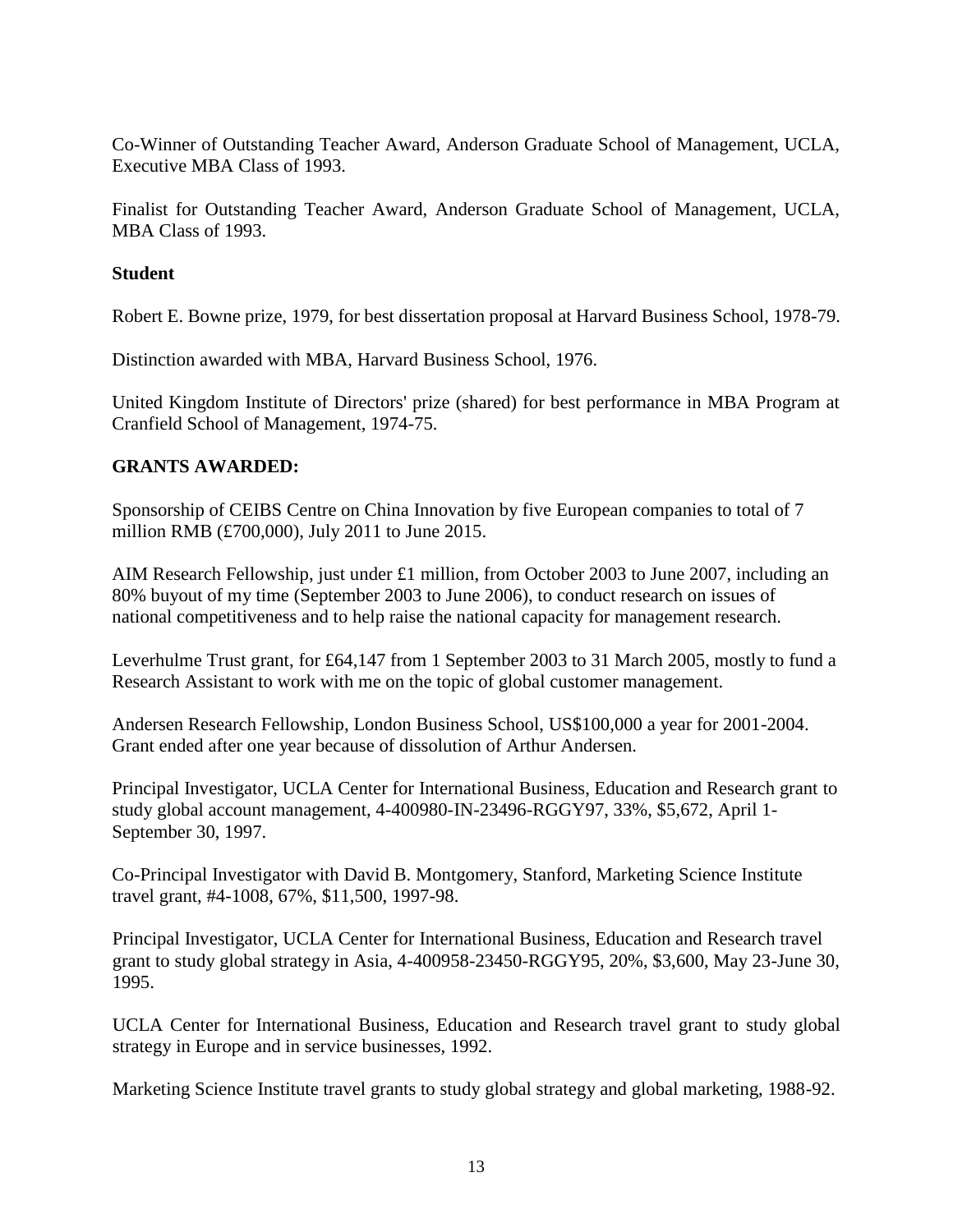Harvard Business School Division of Research grant to study strategic planning, 1982-83.

# **PUBLICATIONS**

Over 10,000 citations in Google Scholar, H-index of 37.

#### **Books Published:**

Mark Greeven, George S. Yip and Wei Wei, *Pioneers, Hidden Champions, Change Makers and Underdogs: Lessons From China's Innovators.* Cambridge, MA: The MIT Press, 2019.

George S. Yip and Bruce McKern, *China's Next Strategic Advantage: From Imitation to Innovation*. Cambridge, MA: The MIT Press, 2016, 290 pages.

CD audio edition, Tantor Audio, 2016. Chinese edition, Beijing: China CITIC Press, 2016.

Manuel Hensmans, Gerry Johnson and George Yip, *Strategic Transformation: Changing While Winning*, Basingstoke, England: Palgrave Macmillan, 2013, 242 pages.

Chinese edition, CEIBS Publishing and China Machine Press, 2015, 259 pages.

George S. Yip and G. Tomas M. Hult, *Total Global Strategy, 3rd edition,* Pearson, 2012, 295 pages.

George S. Yip and Audrey Bink, *Managing Global Customers: An Integrated Approach*, Oxford, England: Oxford University Press, 2007, 272 pages.

Rick Delbridge, Lynda Gratton, Gerry Johnson, et al., *The Exceptional Manager*, Oxford University Press, 2006, 264 pages.

Birkinshaw, Julian, Sumantra Ghoshal, Constantinos Markides, John Stopford and George Yip, eds., *The Future of the Multinational Company*, Chichester, U.K.: John Wiley & Sons, 268 pages, 2003.

Yip, George S., *Total Global Strategy II: Updated for the Internet and Service Era*, Upper Saddle River, NJ: Prentice Hall, 299 pages, 2003.

> Polish edition as *Strategia Globalina*, Warsaw: Polskie Wydawnictwo Ekonomiczne, 2004.

Kozminski, Andrzej K. and George S. Yip, editors, *Strategies for Central and Eastern Europe*, London: Macmillan Business, 320 pages, 2000.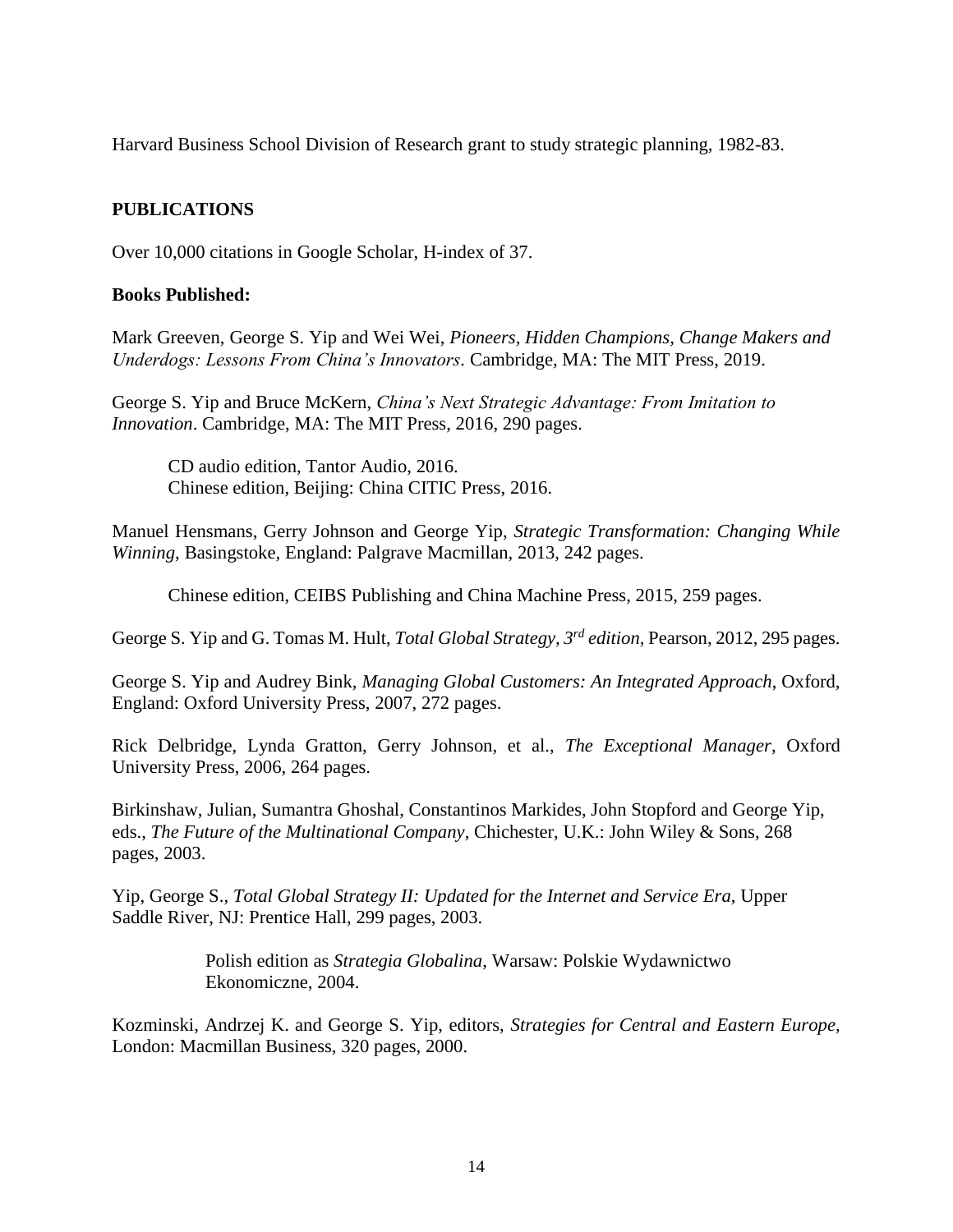Yip, G.S., *Asian Advantage*: *Key Strategies for Winning in the Asia-Pacific Region (Updated Edition—After the Crisis)* (2000), Cambridge, MA: Perseus Publishing.

Yip, G.S., *Asian Advantage: Key Strategies for Winning in the Asia-Pacific Region*, Reading, MA: Addison Wesley/Perseus Books 400 pp., 1998.

Yip, G.S., *Total Global Strategy: Managing for Worldwide Competitive Advantage*, Business School Edition, Englewood Cliffs, NJ: Prentice Hall, 261 pp., 1995.

Yip, G.S., *Total Global Strategy: Managing for Worldwide Competitive Advantage*, Englewood Cliffs, NJ: Prentice Hall, 317 pp., 1992, 2nd and 3rd printing, 1992, 4th printing 1993, 5th printing 1994, 6th printing 1996.

> Summarized in print by *Soundview Executive Book Summaries*, August 1992. Summarized in audio-tape by *Audio-Tech Book Summaries*. Published in CD-ROM format by Allegro New Media.

Spanish edition as *Globalización*, Editorial Norma, S.A., Bogotá, Colombia, 1994. Norwegian edition as *Global Strategi*, Dublin: Green Valley University Press Ltd., 1994.

Korean edition, Seoul: Gimm Young Sa, 1994.

Danish edition as *Total Global Strategi*, Copenhagen: Sander/Systime, 1994.

Japanese edition, Tokyo: *The Japan Times*, 1995.

Polish edition as *Strategia Globalina: Swiatowa Przewaga Konkurencyjna*, Warsaw: Pansowe Wydawnictwo Ekonomiczne, 1996.

German edition as *Management des Globalen Wettbeverbs*, Wiesbaden: Gabler Verlag, 1996.

Portuguese edition as *Globalizacao*, Sao Paulo: Editora SENAC, 1996. Chinese edition, Taiwan: Hwa-Tei Publishing Company, 1996.

Yip, G.S., *Barriers to Entry: A Corporate Strategy Perspective*, Lexington, MA: Lexington Books, D.C. Heath, 222 pp., 1982, 2nd printing 1985.

# **Book Chapters Published:**

Bruce McKern, George S. Yip and Dominique Jolly, "Innovation Strategies of MNCs in China and their Contribution to the National Ecosystem", in Xiaolan Fu and Bruce McKern, eds., *Oxford Handbook of China Innovation*, Oxford, UK, forthcoming 2019.

Shameen Prashantham and George S. Yip, ""Local Firms within Global Value Chains: From Local Assembler to Value Partner", in Klaus Meyer and Rob Grosse, eds., *Oxford Handbook of Management in Emerging Markets*, Oxford, UK, 2019, Chapter 24, pp. 591-608.

George S. Yip and Shameen Prashantham, "Innovation in Emerging Markets", in Klaus Meyer and Rob Grosse, eds., *Oxford Handbook of Management in Emerging Markets*, Oxford, UK, 2019, Chapter 15, pp. 351-372.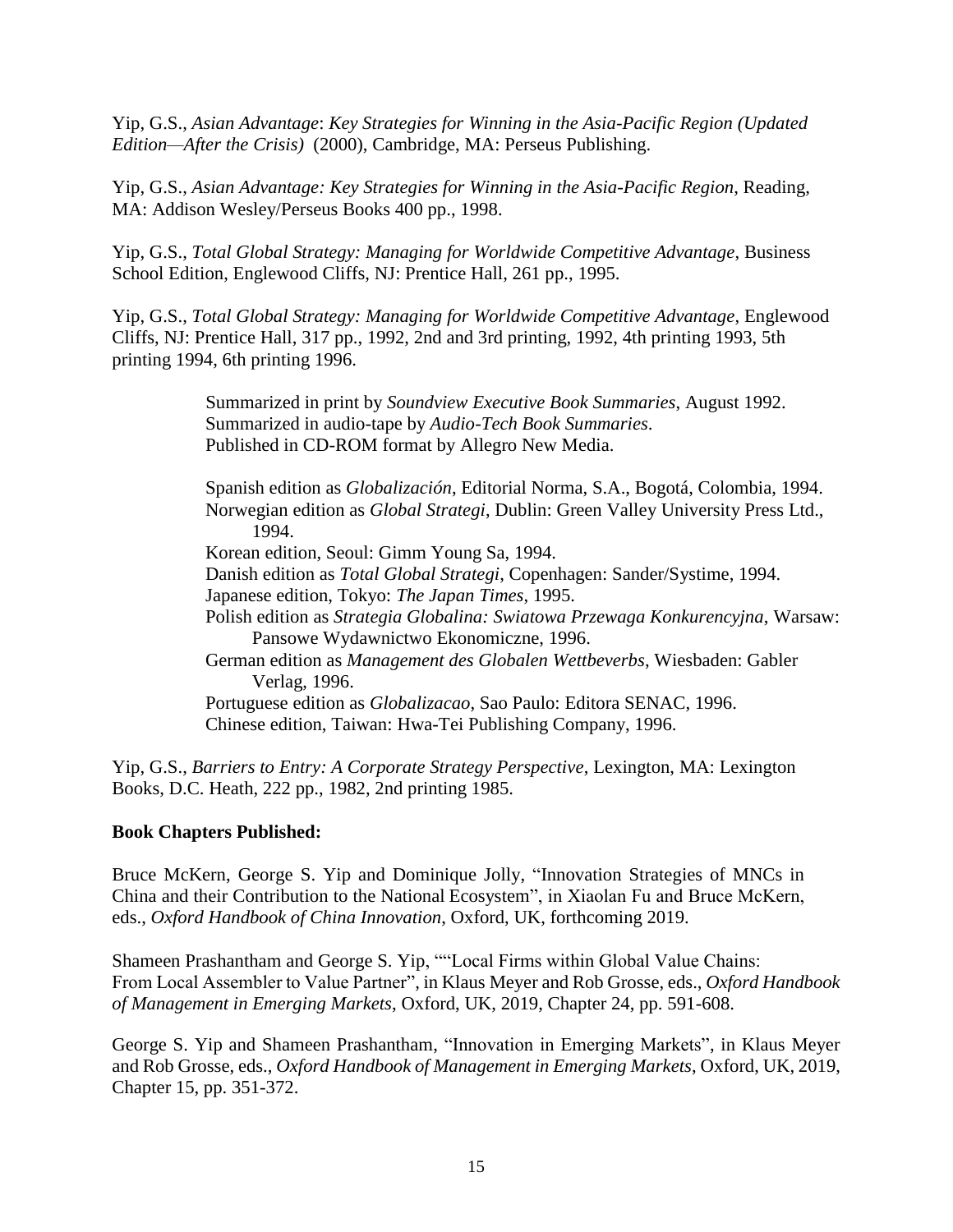George S. Yip and Audrey Bink, "Organisational structures in global account management," in Diana Woodburn and Kevin Wilson (eds.) *Handbook of Strategic Account Management*, Chichester, UK: Wiley, 2014, pp. 337 – 354.

George S. Yip, Foreword in GMAC, *Disrupt or Be Disrupted – A blueprint for change in management education,* San Francisco: Jossey-Bass, 2013, pp. vii – ix.

Muel Kaptein and George S. Yip, "The Future of Business School Research: The need for Dual Research Methodologies," in Mette Morsing and Alfins Sauquet Rovira, *Business Schools and their Contribution to Society*, London: Sage, 2011, pp.125 – 132.

Huaichuan Rui, George S. Yip and Shameen Prashantham, "How Different Are Chinese Acquisitions? Adding An Indian Perspective," in Karl P. Sauvant, with Wolfgang Mascheck, and Geraldine McAllister, editors, *Foreign Direct Investment for Emerging Markets: The Challenges Ahead*, Palgrave Macmillan, 2010, chapter 10, pp. 173-196.

George S. Yip, "Toward a Total Global Strategy," *Qfinance: The Ultimate Resource*, Qatar Financial Centre Authority, Bloomsbury, London, 2009, pp. 822 – 824.

Andrew Lambert and George Yip, " The Global Manager: Challenges and Opportunities for HR," in G. P. Sudhaker and Sumati Reddy, *The Global Manager*, Hyderabad, India: The Icfai University Press, 2008, chapter 8, pp. 92 – 102.

Andrew Lambert and George Yip, " Rewards and Benefits for Global Managers," in G. P. Sudhaker and Sumati Reddy, *The Global Manager*, Hyderabad, India: The Icfai University Press, 2008, chapter 15, pp. 219 – 232.

Alan M. Rugman, George S. Yip, and Alina Kudina, "The Regional Dimension of UK Multinationals," in Alan M. Rugman, ed., *Research in Global Strategic Management Volume 13: Regional Aspects of Multinationality and Performance*, Elsevier Science, 2007, pp. 297 – 316.

George S. Yip, G. Tomas M. Hult, and Audrey Bink, "Static Triangular Simulation as a Methodology for Strategic Management Research," In *[Research Methodology In Strategy and](http://www.elsevier.com/wps/product/cws_home/705702)  [Management](http://www.elsevier.com/wps/product/cws_home/705702)*, Vol. 4, David J. Ketchen and Donald D. Bergh, Eds., Oxford, United Kingdom: Elsevier JAI, 2007, pp. 121-160.

Gerry Johnson and George S. Yip, "Transforming Strategy," chapter in Rick Delbridge, Lynda Gratton, Gerry Johnson, et al., *The Exceptional Manager*, Oxford University Press, 2006.

George S. Yip and Ruiming Lin, "Reflection: The Role of Geography," in *Global Future: The Next Challenge for Asian Business*, editors, Arnoud De Meyer, Pamela C. M. Mar, Frank-Jürgen Richter, and Peter Williamson, (World Economic Forum), Singapore: John Wiley & Sons, 2005, pp. 189-220.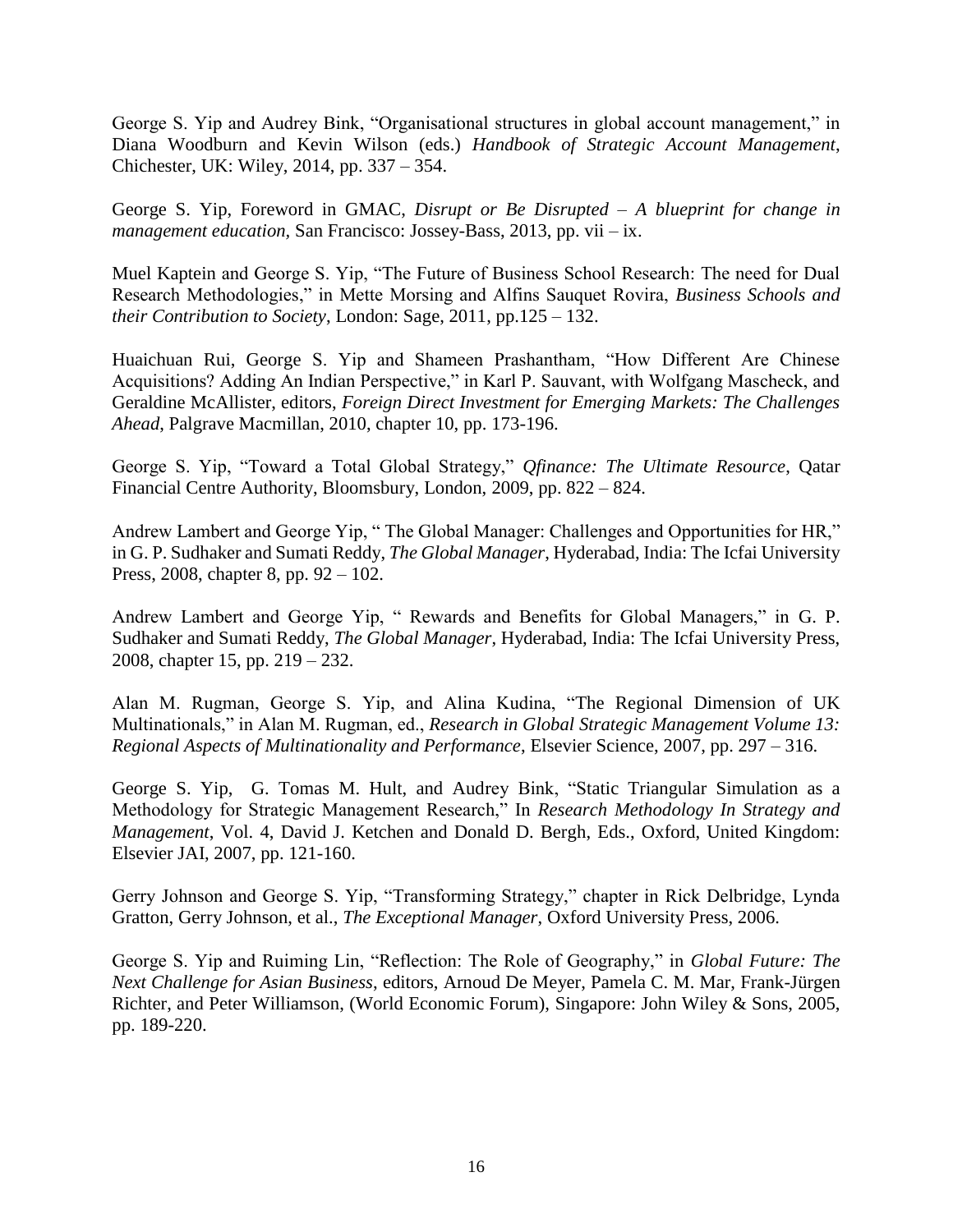Angela Andal-Ancion and George S. Yip, "The Challenge of Multi-Member Alliances, " in Michael A. Trick, ed. *Global Corporate Evolution: Looking Inward or Looking Outward*, Pittsburgh: Carnegie Mellon University Press, 2004, pp. 235-243.

Aguilera, Ruth V. and George S. Yip, "Corporate Governance and Globalization: Toward An Actor-Centered Institutional Analysis." Chapter in *Creating Value from Global Strategy*, eds. Africa Arino, Pankaj Ghemawat and Joan E. Ricart, London: Palgrave, 2004.

Leung, Anthony and George S. Yip, Chapter 7, "The Global OEM: The Transformation of Asian Supplier Companies," in Julian Birkinshaw, Sumantra Ghoshal, Constantinos Markides, John Stopford and George Yip, eds., *The Future of the Multinational Company*, Chichester, U.K.: John Wiley & Sons, 2003, pp. 86-99.

Tallman, Stephen B., and Yip, George S., Chapter 12 "Strategy and the Multinational Enterprise," in Alan M. Rugman and Thomas L. Brewer, editors, *The Oxford Handbook of International Business*, Oxford, England: Oxford University Press, 2001, pp. 317-348.

Yip, George S., "Bases of Competitive Advantage," in Stuart Crainer and Des Dearlove, eds., *Financial Times Handbook of Management*. London: Financial Times/Prentice Hall, 2<sup>nd</sup> edition, 2001, pp. 253-263.

Yip, George S., "Global Strategy in the 21<sup>st</sup> Century," in Stuart Crainer and Des Dearlove, eds., *Financial Times Handbook of Management*. London: Financial Times/Prentice Hall, 2<sup>nd</sup> edition, 2001, pp. 150-163; republished in Mariana Mazzucato, ed., *Strategy for Business: A Reader*, London: Sage Publications, 2002, Ch. 18, pp. 358-368.

Kozminski, A. and Yip, G. (2000) "Conclusion: the Sun Rises in the East." In Kozminski, A. and Yip, G. (eds.): *Strategies for Central and Eastern Europe*. Basingstoke: Macmillan.

Kozminski, A., Yip, G. and Dempster, A. (2000) "Evaluating the Central and Eastern European Opportunity: Eastern Promise." In Kozminski, A. and Yip, G. (eds.): *Strategies for Central and Eastern Europe*. Basingstoke: Macmillan.

Yip, G.S., 'Globalization Strategies of Japanese Firms,' in *Restructuring Japanese Business for Growth: Strategy, Finance, Management, and Marketing Perspectives*, Aggarwal, R. (Ed.), Amsterdam: Kluwer Academic Publishers, 1999.

Roos, J., Yip, G.S. and Johansson, J.K., 'Using Partial Least Squares and LISREL to Research International Strategies,' in *Statistical Models for Strategic Management*, Ghertman, M., Obadia, J. and Arregle, J-L. (Eds.), Amsterdam: Kluwer Academic Publishers, 1997.

Yip, G.S., 'A 'Borderless' World: Issues and Evidence,' pp. 87-107 in *Current Issues in International Business*, Shepherd, W.F. and Islam, I. (Eds.), Cheltenham, United Kingdom: Edward Elgar Publishing Ltd., 1997.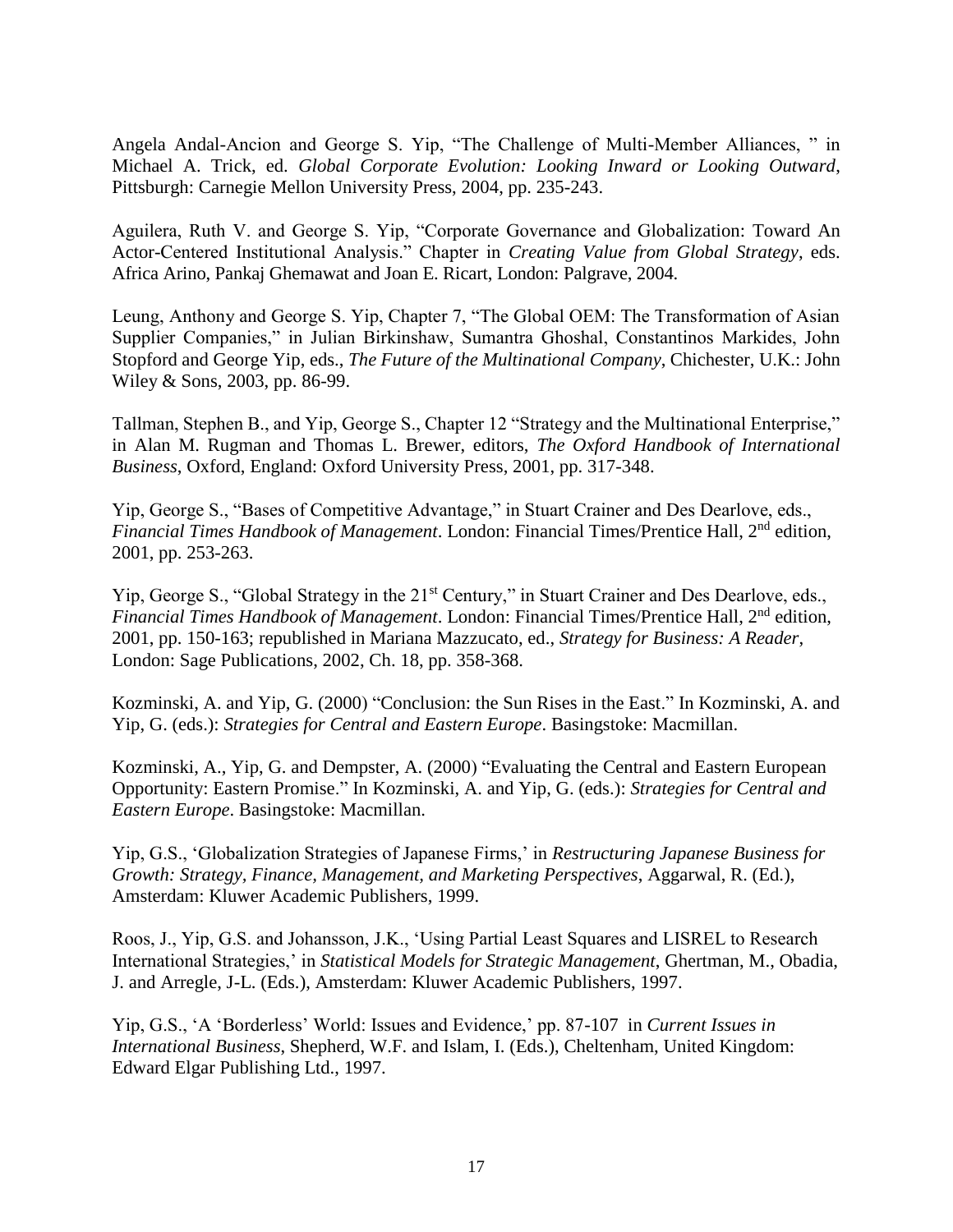Conn, H.P. and Yip, G.S., 'How to Avoid Common Mistakes in Globalization,' pp. 123-129 in *1997 Handbook of Business Strategy*, from the publishers of *Journal of Business Strategy* (Eds.), New York: Faulkner & Gray, 1996.

Yip, G.S., 'New Strategic Challenges Facing the Global Company,' pp. 77-103 in *Corporate Strategies in the Pacific Rim: Global Versus Regional Trends*, Simon, D.F. (Ed.), Routledge, 1995.

Yip, G.S., 'An Integrated Approach to Global Competitive Strategy,' pp. 180-194 in *Frontiers of Management*, Mansfield, R. (Ed.), London: Routledge, 1989.

Quelch, J.A. and Yip, G.S., 'Achieving System Cooperation in Developing the Market for Consumer Videotex,' pp. 279-307 in *Marketing in an Electronic Age*, Buzzell, R.D. (Ed.), Boston: Harvard Business School Press, 1985.

# **Journal Articles Published:**

Mark Greeven and George S. Yip, "Six paths to Chinese company innovation," *Asia Pacific Journal of Management*, online June 2019 as [https://doi.org/10.1007/s10490-018-9635-3,](https://doi.org/10.1007/s10490-018-9635-3) forthcoming 2019.

Haibo Lin, George Yip, Jinchun Yang, and Xiaolan Fu, "Collaborative Innovation for More Value: How to Make it Work," *Journal of Business Strategy*, forthcoming 2019.

Mark Greeven, George S. Yip and Wei Wei, "Understanding China's Next Wave of Innovation," *MIT Sloan Management Review*, Vol. 60, No. 3, Spring 2019, pp. 75-80.

George S. Yip and Audrey Bink, "Global account managers: The linchpins of GAM programmes," *Journal of Brand Strategy*, Autumn/Fall 2017, 6 (2): 147-160.

Shameen Prashantham and George S. Yip, "Microsoft Starts Up," *Strategy+Business*, Spring 2017, pp. 10-12.

Shameen Prashantham and George S. Yip, "Engaging Startups in Emerging Markets," *MIT Sloan Management Review*, 58 (2), Winter 2017, pp. 51 – 56.

Dominique Jolly, Bruce McKern and George S. Yip, "China's Transition to Technology Creation: Challenges for Foreign Companies," *All China Review*, April-May 2016.

Dominique Jolly, Bruce McKern, and George S. Yip, "The Next Innovation Opportunity in China," *Strategy + Business*, Vol. 80, Autumn 2015, pp. 16-19.

George Yip and Bruce McKern, "Innovation in Emerging Markets - The Case of China, " *International Journal of Emerging Markets*, Vol. 9, No. 1, January 2014, pp. 2 – 10.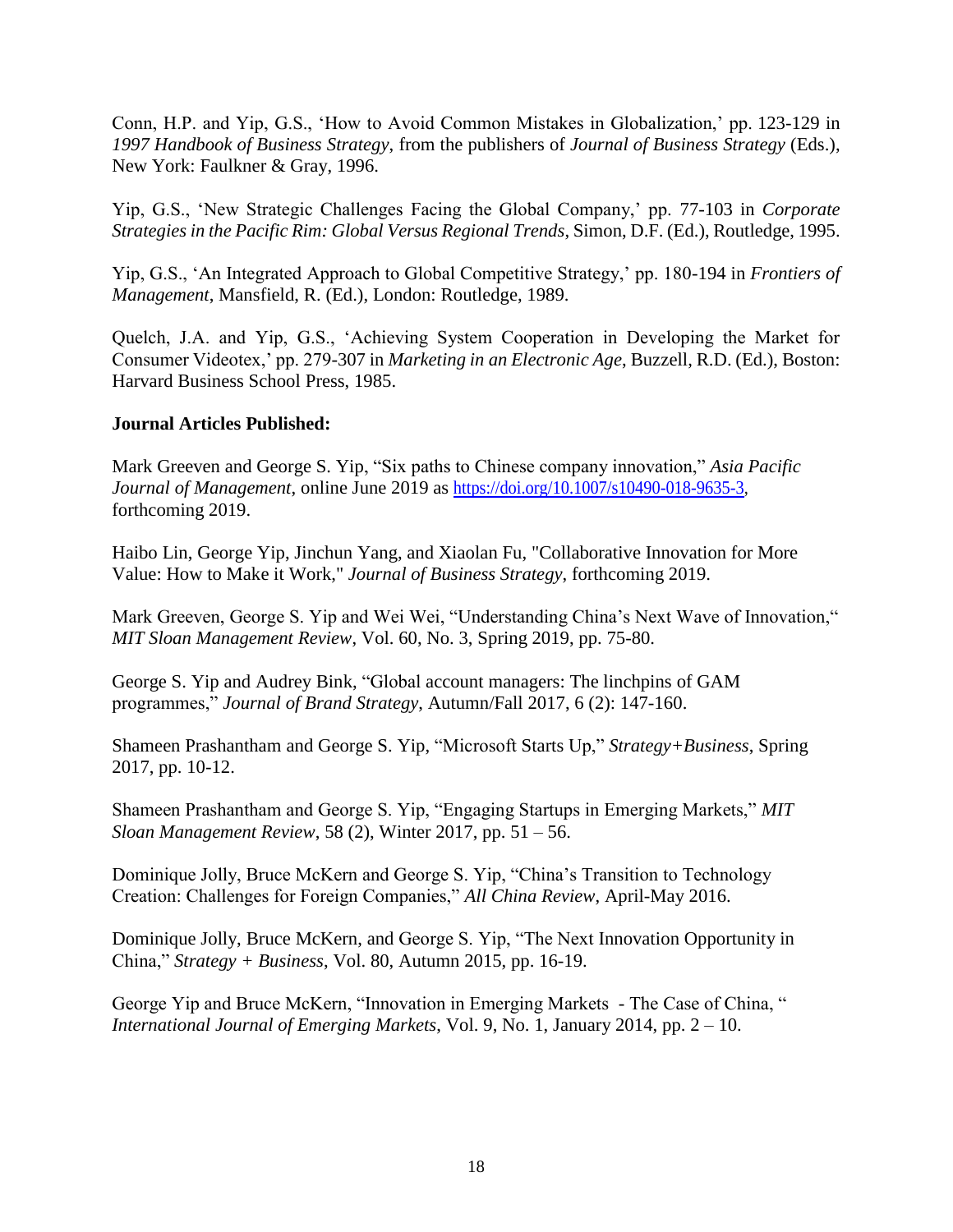Christoph Senn, Axel Thoma, and George S. Yip, "Customer-Centric Leadership: How to Manage Strategic Customers as Assets in B2B Markets," *California Management Review*, Spring 2013, Vol. 55, No. 3, pp. 27–59.

Bruce McKern and George Yip, "Innovation: the Key to China's Structural Transition," in *New Champions in Innovation. Summer Davos 2012.* World Economic Forum and Harvard Business Review China, October 2012,

Gerry Johnson, George Yip and Manuel Hensmans, "Achieving Successful Strategic Transformation," *MIT Sloan Management Review*, Spring 2012, pp. 25-32. (FT 45 list and A on ABDC list)

George S .Yip, "Using 'action strategy' to transform a business school," *Global Focus (EFMD)*, February 2012, pp. 46-49.

John Wilkes, George S. Yip and Kevin Simmons, "Creating a Flexible Approach to Performance Management" *Journal of Business Strategy,* Vol. 32, No. 5, 2011, pp. 22- 34. (B on ABDC list)

Timothy M. Devinney, George S. Yip and Gerry Johnson, "Using Frontier Analysis to Evaluate Company Performance," *British Journal of Management*, 21 (4), 2010, 921-938. (A on ABDC list)

Alina Kudina, Alan M. Rugman, and George S. Yip, "The Link Between Multinationality and the Return on Foreign Assets," *The Multinational Business Review,* 17 (3) 2009, pp. 123-142. (C on ABDC list)

Pierre J. Richard, Timothy M. Devinney, George S. Yip and Gerry Johnson, "Measuring Organizational Performance as a Dependent Variable: Towards Methodological Best Practice," *Journal of Management*, 35, 3, June 2009, pp. 718-804. (A\* on ABDC list)

George S. Yip, Timothy M. Devinney and Gerry Johnson, "Measuring Long Term Superior Performance," *Long Range Planning,* Vol. 43, No. 3, 2009, pp. 390-413. (A on ABDC list)

Didier Bonnet and George S. Yip, "Strategy Convergence," *Business Strategy Review,* Spring, 20 (2) 2009, 50-55. (B on ABDC list)

Alan Rugman, George Yip and Saliya Jayaratne, "A Note on Return on Foreign Assets and Foreign Presence for UK Multinationals, *British Journal of Management*, Vol. 19 (2), 2008, pp. 162-170. (A on ABDC list)

Kristina Makipere and George S. Yip, "Sustainable Leadership, *Business Strategy Review",* Winter, 19 (1), 2008, pp. 64-67. (B on ABDC list)

Alina Kudina, George S. Yip. Harry V. Barkema, "Born Global," *Business Strategy Review,* Vol. 19, No. 4, Winter 2008, pp. 38-44. (B on ABDC list)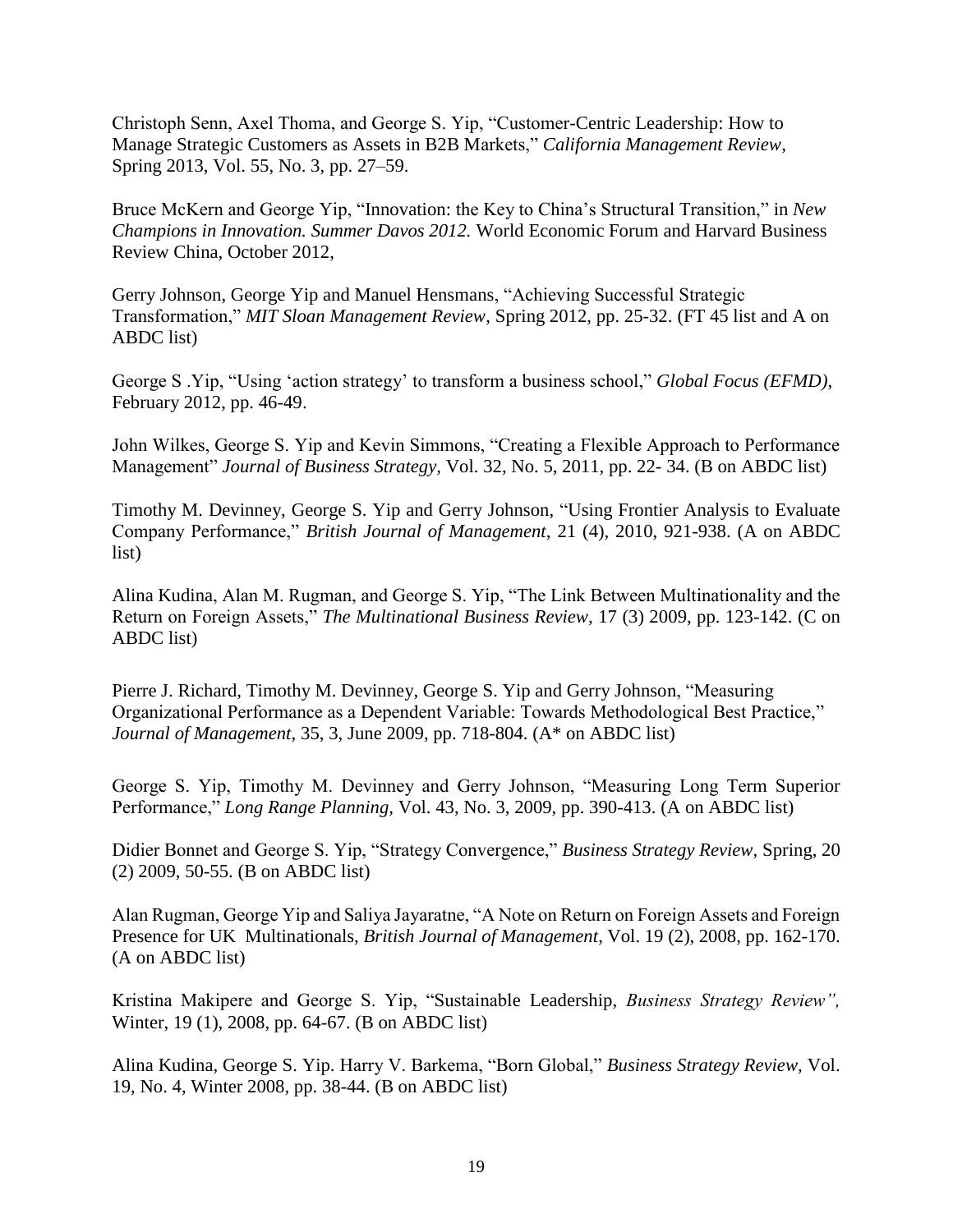Huichuan Rui and George S. Yip, "Foreign Acquisitions by Chinese Firms: A Strategic Intent Perspective," *Journal of World Business*, Vol. 43, No. 3, 2008, pp. 213-226. (A on ABDC list)

George Yip, Yacine Chibane, Melanie Knight and Leyton Lark, "A clearer world view of services," *CPO Agenda*, Vol. 3, No. 4, Winter 2007-2008, pp. 18-26.

George S. Yip and Audrey Bink, "Managing Global Accounts," *Harvard Business Review*, Vol. 85, No. 9, September 2007, pp. 102-111. (FT 45 list and A on ABDC list)

Gerry Johnson and George S. Yip, "Transforming Strategy," *Business Strategy Review,* 18/1 Spring 2007*,* pp/. 11-15. (B on ABDC list)

George S. Yip, Alan M. Rugman, and Alina Kudina, "International Success of British Companies," *Long Range Planning*, Vol. 39/3, 2006, pp. 241-264. (FT 45 list and A on ABDC list)

Angela Andal-Ancion and George Yip, "Smarter ways to do business with the competition," *European Business Forum*, No. 21, Spring 2005, pp. 32 – 36.

Yip, George, and Anna Dempster, "Using the Internet to Enhance Global Strategy," *European Management Journal*, 23/1, February 2005, pp. 1-13. (B on ABDC list)

Yip, George S., "Using Strategy to Change Your Business Model," *Business Strategy Review*, Summer 2004, Vol. 15, Issue 2, pp. 17-24.

Ng, Cecilia S.V., and George S. Yip, "Japan's Coming Competitive Renaissance," *Strategy & Business*, March 2004, Issue 34, pp. 46-57.

Andal-Ancion, Angela A., Phillip A. Cartwright and George S. Yip, "The Digital Transformation of Traditional Businesses," *Sloan Management Review*, Vol. 44, No. 2, Summer 2003, 34-42.

Andal, Angela A. and George S. Yip, "Advantage Amnesia," *Business Strategy Review*, Vol. 13, No. 1, Spring 2002, pp. 1 to 12.

Yip, George S., and Chris Voss, "The Americans Are Coming—to Europe's B-Schools," *Strategy & Business*, Vol. 24, Third Quarter 2001, pp. 14-15.

Montgomery, David B. and Yip, George S., "The Challenge of Global Customer Management," *Marketing Management*, Vol. 9, No. 4, Winter 2000, pp. 22-29.

Yip, George S., "Global Strategy in the Internet Era," *Business Strategy Review*, Vol. 11, No. 2, Winter 2000, pp. 1 to 14.

Yip, G.S., Gomez J.B., and Monti, J., 'Role of the Internationalization Process in the Performance of Newly Internationalizing Firms,' Vol. 8, No. 3, *Journal of International Marketing*, 2000, pp. 10 - 35.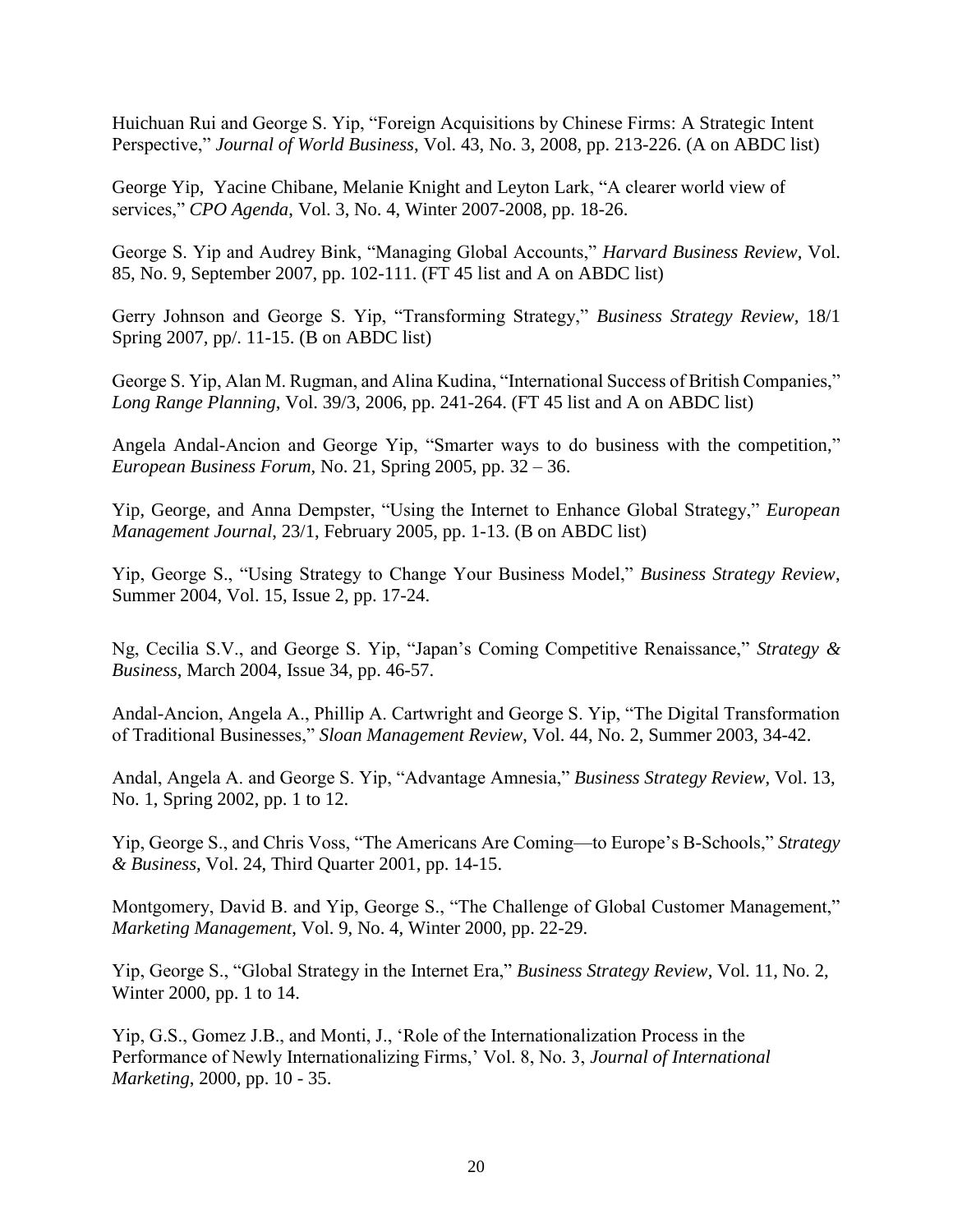Schlie, Erik and George S. Yip, "Regional Follows Global: Strategy Mixes in the World Automotive Industry," *European Management Journal*, Vol. 18, No. 4, August 2000, pp. 343-354.

Singh, Kulwant, and George S. Yip, 'Strategic Lessons from the Asian Crisis', *Long Range Planning*, October 2000, pp. 706-729.

Monti, J. A., and G. S. Yip, 'Taking the High Road When Going International,' *Business Horizons*, July-August 2000, pp. 65-72.

Ramachandran, K. and Yip, G. S., (2000) 'It's Time to Glocalise Now,' *General Management Review* (India), 2,1, pp. 40-47.

Christmann, P., Day, D.L., and Yip, G. S. 'The Relative Influence of Country Conditions, Market Structure and Business Strategy on MNC Profitability.' *Journal of International Management*, 5, 1999, pp. 241-265.

Montgomery, D., and Yip, G.S., 'Statistical Evidence on Global Account Management Programs',' *Thexis*, Vol.4, September 1999, pp. 10-13.

Yip, George S., Johan Roos, and Johny K. Johansson, 'Effects of Nationality on Global Strategy,' *Management International Review*, Vol. 37, No. 4, October- December 1997, pp. 365- 384.

Yip, George S., 'Patterns and Determinants of Global Marketing,' *Journal of Marketing Management*, *13*, pp. 153-164, 1997.

Conn, H. P. and Yip, G.S., 'Global Transfer of Critical Capabilities,' *Business Horizons*, *40*, 1, pp. 22-31, January-February 1997.

Yip, G.S. and Madsen, T.L., 'Global Account Management: The New Frontier in Relationship Marketing,' *International Marketing Review*, *13*, 3, pp. 24-42, special issue on Global Marketing Implementation, 1996.

Lovelock, C.H. and Yip, G.S., 'Developing Global Strategies for Service Businesses,' *California Management Review*, *37*, 3, pp. 64-86, Winter 1996.

Republished in H. Thomas, D. O'Neal, and R. Alvarado, *Strategic Discovery: Competing in New Arenas* (Chichester, UK: John Wiley & Sons, 1997).

Yip, G.S., 'Global Strategy as a Factor in Japanese Success,' *The International Executive*, *38*, 1, pp. 145-167, special issue on Japan, January/February 1996.

Roos, Johan, von Krogh, Georg, and Yip, George S., 'An Epistemology of Globalizing Firms,' *International Business Review*, *3*, 4, pp. 395-409, special issue on Organization's Knowledge, Knowledge Transfer and Cooperative Strategies, November/December 1994.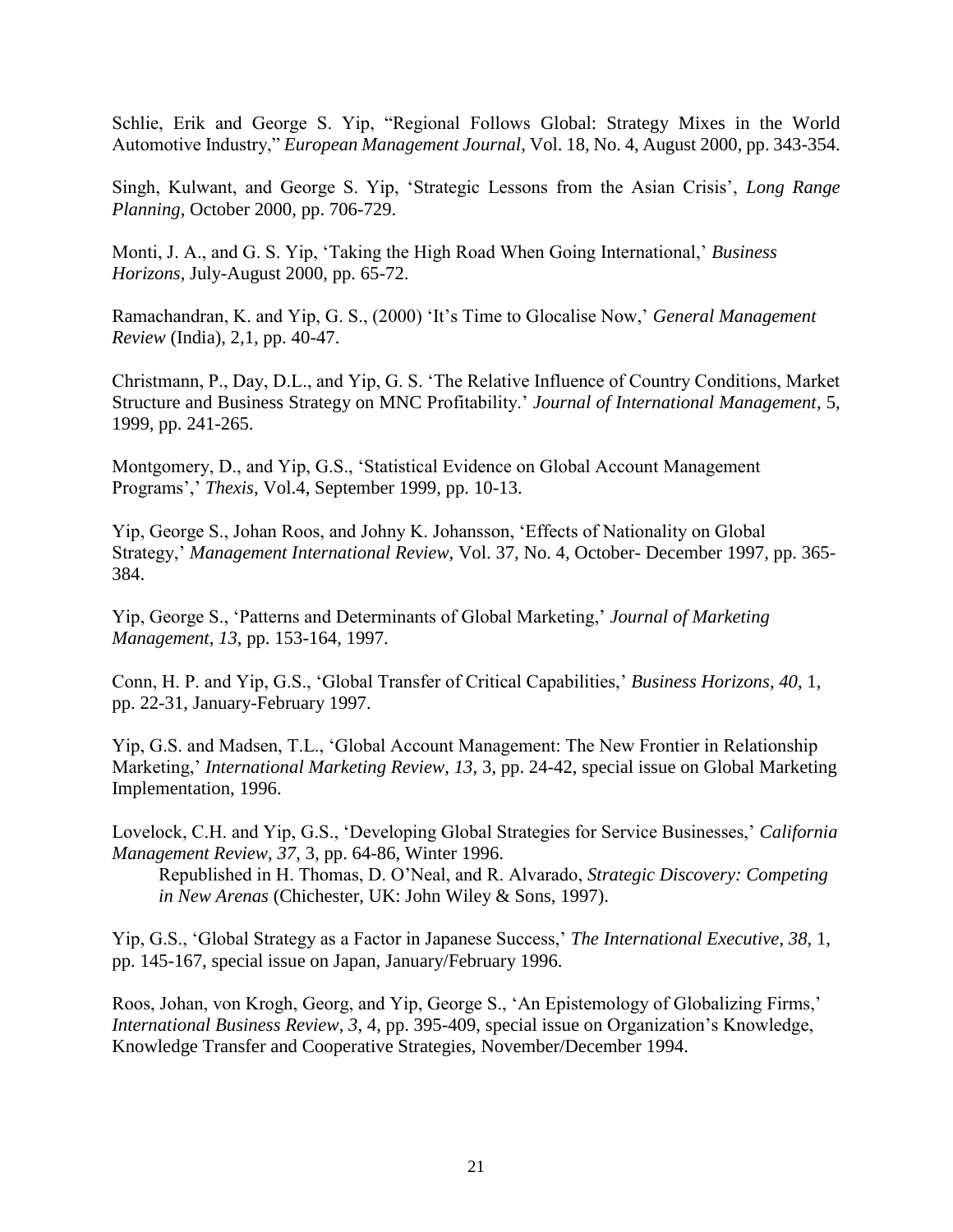Yip, G.S., 'Industry Drivers of Global Strategy and Organization,' *The International Executive*, *36*, 5, pp. 529-556, September/ October 1994.

Johansson, J.K. and Yip, G.S., 'Exploiting Globalization Potential: U.S. and Japanese Strategies,' *Strategic Management Journal*, *15*, pp. 579-601, October 1994.

Yip, G.S., Contributed to 'The Coming and Going of the Global Corporation', Fleenor, Debra, *Columbia Journal of World Business*, pp. 7-16, Winter 1993.

Yip, G.S., 'A Performance Comparison of Continental and National Businesses in Europe,' *International Marketing Review*, 2, pp. 31-39, 1991.

Yip, G.S., and Coundouriotis, G.A., 'Diagnosing Industry Globalization Potential: The World Chocolate Confectionery Industry,' *Planning Review*, pp. 4-14, January/February 1991. This article won a first prize in The Planning Forum's Case Study Contest, 1991.

Yip, G.S., 'Global Strategy...In a World of Nations?', *Sloan Management Review*, *31*, 1, pp. 29- 41, Fall 1989.

Designated as a *Sloan Management Review* 'Classic Reprint.' Republished in *The Strategy Process: Concepts, Contexts, Cases*, Mintzberg, H. and Quinn, J.B., 2nd Edition, Englewood Cliffs, NJ: Prentice-Hall, pp. 693-702, 1991. Republished in *Global Marketing Management: Cases and Readings*, Buzzell, R.D., Quelch, J.A. and Bartlett, C.A., 3rd Edition, Reading, MA: Addison-Wesley, pp. 30-52, 1995

Republished in *Smart Globalization: Designing Global Strategies, Creating Global Networks,* Anil K. Gupta and D. Eleanor Westney, Jossey-Bass, 2003. Republished in Julian Birkinshaw, ed., *Strategic Management* (The International Library of Critical Writings on Business and Management), Edward Elgar, 2003.

Yip, G.S., Loewe, P.M., and Yoshino, M.Y., 'How to Take Your Company to the Global Market,' *Columbia Journal of World Business*, *23*, 4, pp. 37-48, Winter 1988.

Republished in *International Strategic Management: Challenges and Opportunities*, Root, F.L. and Visudtibhan, K. (Eds.), Washington, DC: Taylor and Francis, 1992. Republished in *Readings in International Business*, Aliber, R.Z. and Click, R.W., Cambridge: The MIT Press, 1993.

Yip. G.S., 'Who Needs Strategic Planning?', *Journal of Business Strategy*, *6*, 2, pp. 30-42, Fall 1985.

Yip, G.S., 'Diversification Entry: Internal Development versus Acquisition,' *Strategic Management Journal*, *3*, pp. 331-345, October-December 1982.

Yip, G.S., 'Gateways to Entry,' *Harvard Business Review*, pp. 85-92, September-October 1982. Reprinted in *Marketing News*, *17*, 6, pp. 3-19, March 18, 1983. Republished in *Marketing Renaissance*, Hamermesh, R.G. (Ed.), New York: Wiley, 1985.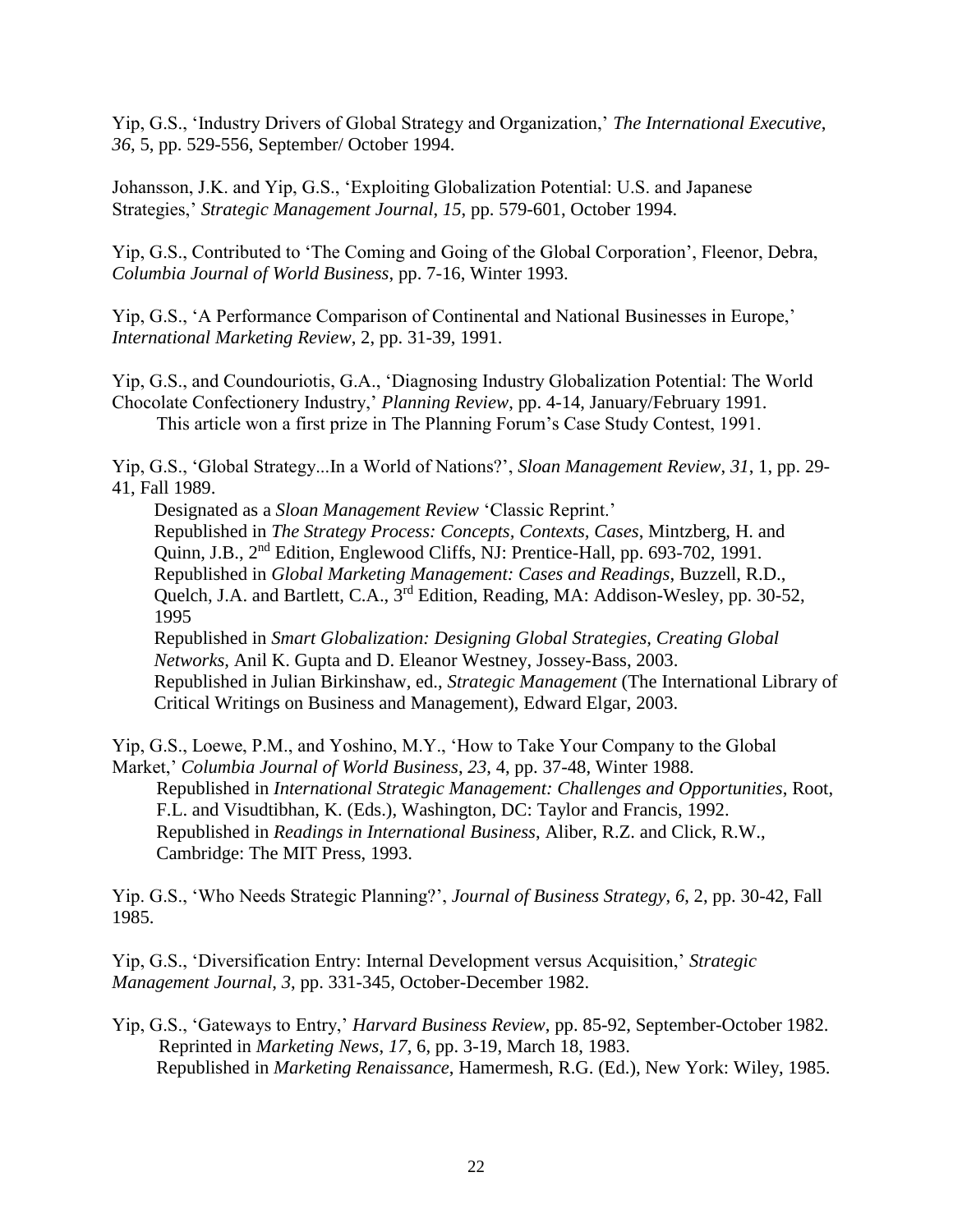Republished in *The CFA Study Guide Level II*, Charlottesville: Institute of Chartered Financial Analysts, 1988.

# **Monographs Published:**

Andrew Lambert with George Yip, *The Challenge of Operating Globally*, Corporate Research Forum, London, April 2007, 101 pages.

George S. Yip, Alan M. Rugman, and Alina Kudina, "The International Success of British Companies: An Industry Perspective," *Advanced Institute of Management Research* Executive Briefing, 2006.

# **Other Articles Published:**

George Yip, "Strategic Transformation" (in Chinese) *CEIBS Business Review*, vol. 88, August 2015.

George Yip, "Where is global account management headed?" *Velocity*, Vol. 14, No. 3 & 4, 2012, p. 52.

George Yip, "How to Make Research Relevant for Managers, "*Financial Times,* 14 February 2011, p. 13.

Aguilera, Ruth, and George Yip, "Global strategy faces local constraints," *FT Mastering Corporate Governance*, *Financial Times*, 27 May 2005, pp. 4-5.

Yip, G.S., 'Toward a New Global Strategy,' *Chief Executive*, No. 100, pp. 66-67, January/February 1996.

Yip, G.S., 'Going Global,' *CEO Outlook*, *1*, 6, pp. 3-12, July/August 1995.

Yip, G.S., 'Competitive Advantage,' *Executive Excellence*, *10*, 10, pp.18-19, October 1993.

Yip, G.S., 'Implementing Total Global Strategy for Worldwide Competitive Advantage,' *The Planning Forum Network*, *6*, 7, pp. 1, 11, September 1993.

Yip, G.S., 'Understanding Global Strategy, *The Strategist*, pp. 9-15, April 1993.

Yip, G.S., 'Total Global Strategies,' *Global Executive*, pp. 16-20, March/April 1993.

Lloyd, B., 'The Outlook for Globalization,' *Leadership and Organization Development Journal*, *17*, 5, pp. 18-23, 1996 (interview of G.S. Yip)

# **Book Reviews:**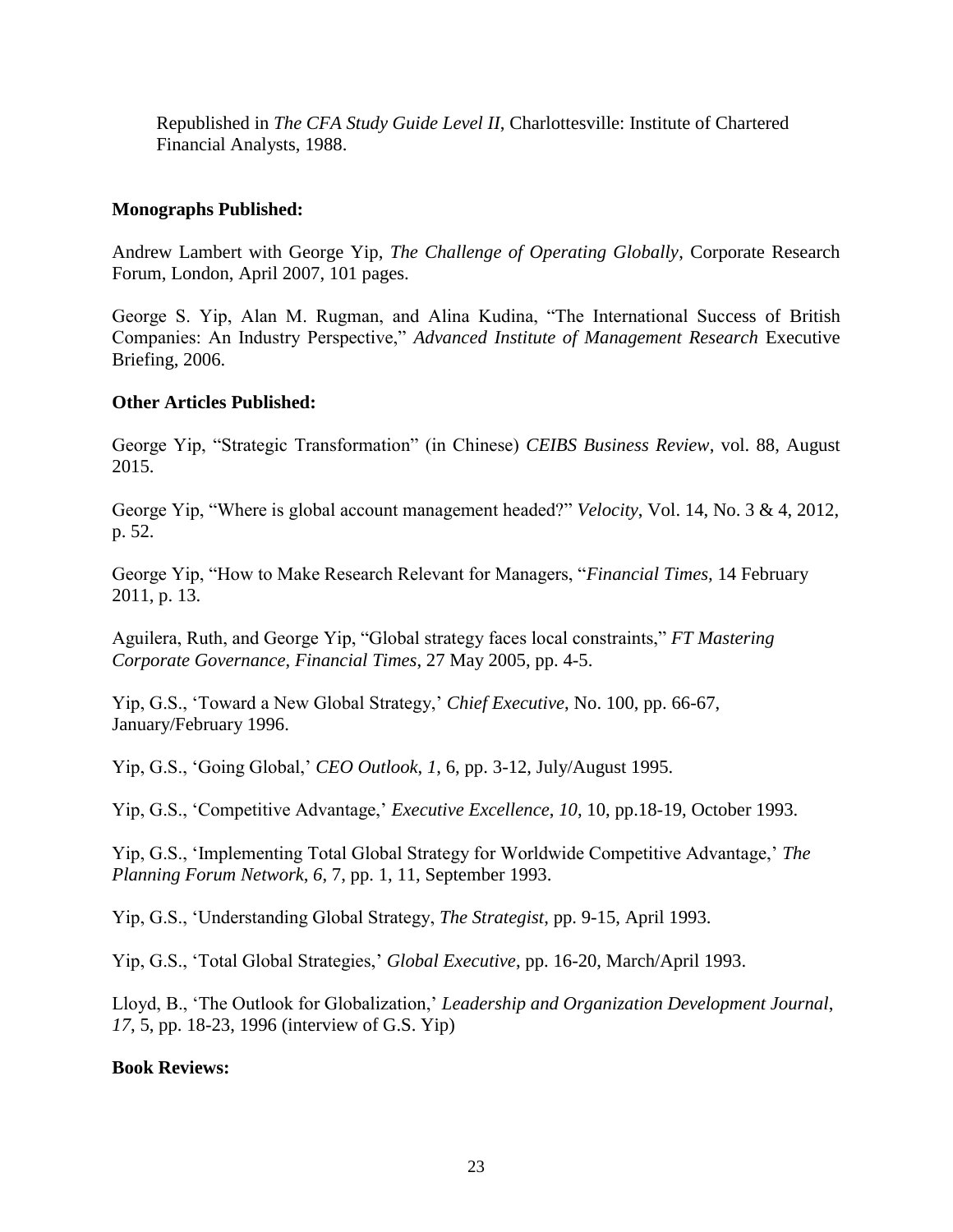Review of 'Strategies in Global Industries: How U.S. Businesses Compete,' Morrison, A.M., *Journal of International Business Studies*, Fourth Quarter, pp. 749-753, 1991.

# **Cases Published In Books:**

A. Andal-Ancion and G. S. Yip, *Star Alliance (A): A Global Network* in C. A. Bartlett, S. Ghoshal and J. Birkinshaw (Eds.), *Transnational Management (4th Edition)*, (New York: McGraw-Hill/Irwin, 2004), p. 618-645.

Yip, G.S. and Madsen, T.L., 'Hewlett-Packard (A): The Global Sales Problem' and 'Hewlett-Packard (B): The Global Account Solution,' in *Global Marketing*, Johansson, J.K., Irwin, 1997, pp. 684-691; Hewlett-Packard (A) in de la Torre, Jose, Doz, Yves, and Devinney, Tim, *Managing the Global Corporation: Cases in Strategy and Management,* McGraw-Hill 2001, pp. 364-374.

Yip, G.S., under the direction of Norman A. Berg, 'Data Resources, Inc.,' in chapter on 'Designing and Managing the Overall Organization,' pp. 520-538, in *Policy Formulation and Administration*, Christensen, C.R., Berg, N.A., Salter, M.S., and Stephenson, H.H., Homewood, IL: Irwin, 1985.

Jeffrey R. Williams under the direction of George S. Yip, 'Vicks Health Care (A), (B), (B1), and (C),' in chapter on 'Analysis and Research in the Marketing Process,' pp. 310-392; and 'U.S. Retail Coffee Market (A) and (B), and Brim (A) and (B)' in chapter on 'Industry Market Strategy,' with Jeffrey R. Williams, pp. 618-678, in *Marketing Management: Strategy, Planning and Implementation,Volume II*, Shapiro, B.P., Dolan, R.J., and Quelch, J.A., Homewood, IL: Irwin, 1985.

Yip, G.S., under the direction of David J. Reibstein, 'Olympia Brewing Company (A) and (B),' in chapter on Sampling and Measurement,' pp. 125-146; and 'Olympia Brewing Company (C),' with David J. Reibstein in chapter on 'Quantifying and Forecasting Demand,' pp. 206-212, in *Cases in Marketing Research*, DeBruicker, F.S. and Reibstein, D.J., Englewood-Cliffs, NJ: Prentice-Hall, 1983.

Yip, G.S., under the direction of Michael E. Porter, Sweco, Inc., in chapter on 'Entry and Entry Deterrence,' pp. 168-185, in *Cases in Competitive Strategy*, Porter, M.E., New York: Free Press 1983; and as 'Sweco (A)' in chapter on 'The Company and Its Environment: Relating Opportunities to Resources,' with Michael E. Porter, pp. 302-324, in *Business Policy: Text and Cases*, Christensen, C.R., Andrews, K.R., Bower, J.L., Hamermesh, R.G. and Porter, M.E., Homewood, IL: Irwin, 1982.

#### **Other Cases:**

Xiangyi Tao under the direction of Bruce McKern and George S. Yip, 'Yuwell (A): The Jumping Fish' and 'Yuwell (B): The Innovation Engine', China Europe International Business School, Shanghai MBA Case Library STR-14-262-CE and STR-14-263-CE, and Teaching Note CE-313-063.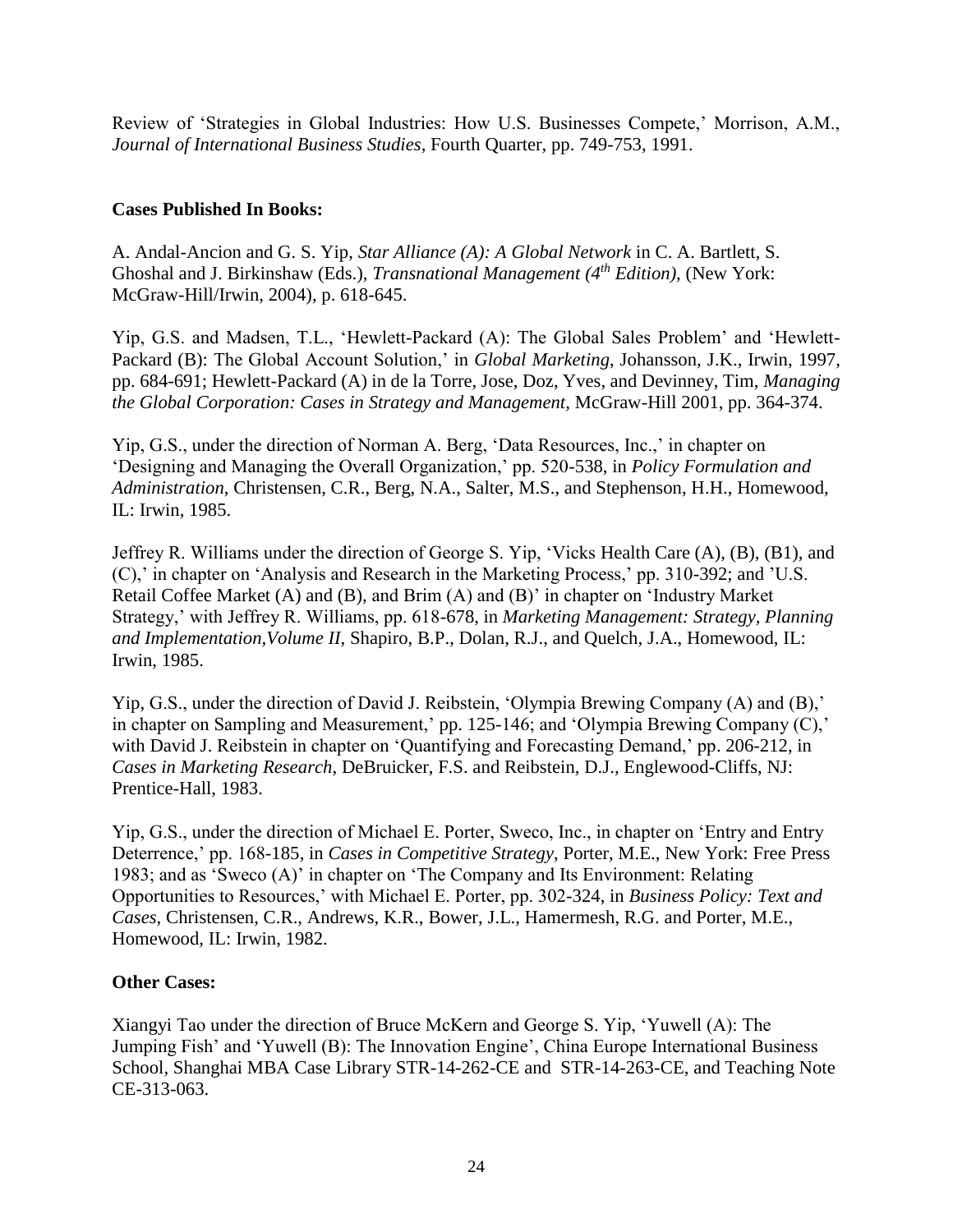Tao Yue under the direction of George S. Yip, "Siemens Key Account Management: Lost in Central Asia?" European Case Clearing House, No. 311-256-1.

Angela Andal-Ancion, under the direction of George S. Yip, 'Star Alliance (A): A Global Network' 2004, European Case Clearing House, No. 304-566-1.

Angela Andal-Ancion, under the direction of George S. Yip, 'Star Alliance (B): A Global Customer' 2004, European Case Clearing House, No. 504-128-1.

Tammy Madsen under the direction of George S. Yip, 'Hewlett-Packard: Global Account Management (A) and (B),' UCLA 1994. For Global Marketing Management course at UCLA.

George Coundouriotis under the direction of George S. Yip, 'The World Chocolate Industry in 1989,' Georgetown 1990. For Global Environment of Business course at Georgetown.

Caroline Brainard under the direction of George S. Yip, 'Note on the Consumer Videotex Industry,' Harvard Business School, 1983. For Strategic Marketing Management, and Consumer Marketing course at Harvard.

Caroline Brainard under the direction of George S. Yip, 'Bangor Punta Operations, Inc.,' (condensed from existing case), Harvard Business School, 1983. For Strategic Marketing Management course at Harvard.

Caroline Brainard under the direction of George S Yip, 'Planning at Pepsi (A) and (B),' Harvard Business School, 1983. For Strategic Marketing Management course at Harvard.

Yip, G.S., 'Market Selection and Direction: The Role of Product Portfolio Planning,' Harvard Business School, 1982. Note for First-Year Marketing course at Harvard.

Yip, G.S., 'Deere & Co. Teaching Note,' Harvard Business School, 1981. For First-Year Marketing course at Harvard.

Yip, G.S., under the direction of Norman A. Berg, 'Highland Corp. (A), (B),' Harvard Business School, 1979. One-day case for Managing Diversification course at Harvard.

# **KEYNOTE OR FEATURED SPEECHES**

- Featured talk, "China's Rise from Imitation to Innovation," Camden Conference, Camden, Maine, 23 February 2019.
- Keynote talk on "Innovation with Chinese Characteristics" at Fortune Global Tech Forum, Guangzhou, China, 29 November 2018. [http://fortune.com/2018/11/29/china](http://fortune.com/2018/11/29/china-renaissance/)[renaissance/](http://fortune.com/2018/11/29/china-renaissance/) and [https://www.youtube.com/watch?v=ZQ50LVB851I&feature=youtube](https://www.youtube.com/watch?v=ZQ50LVB851I&feature=youtu.be)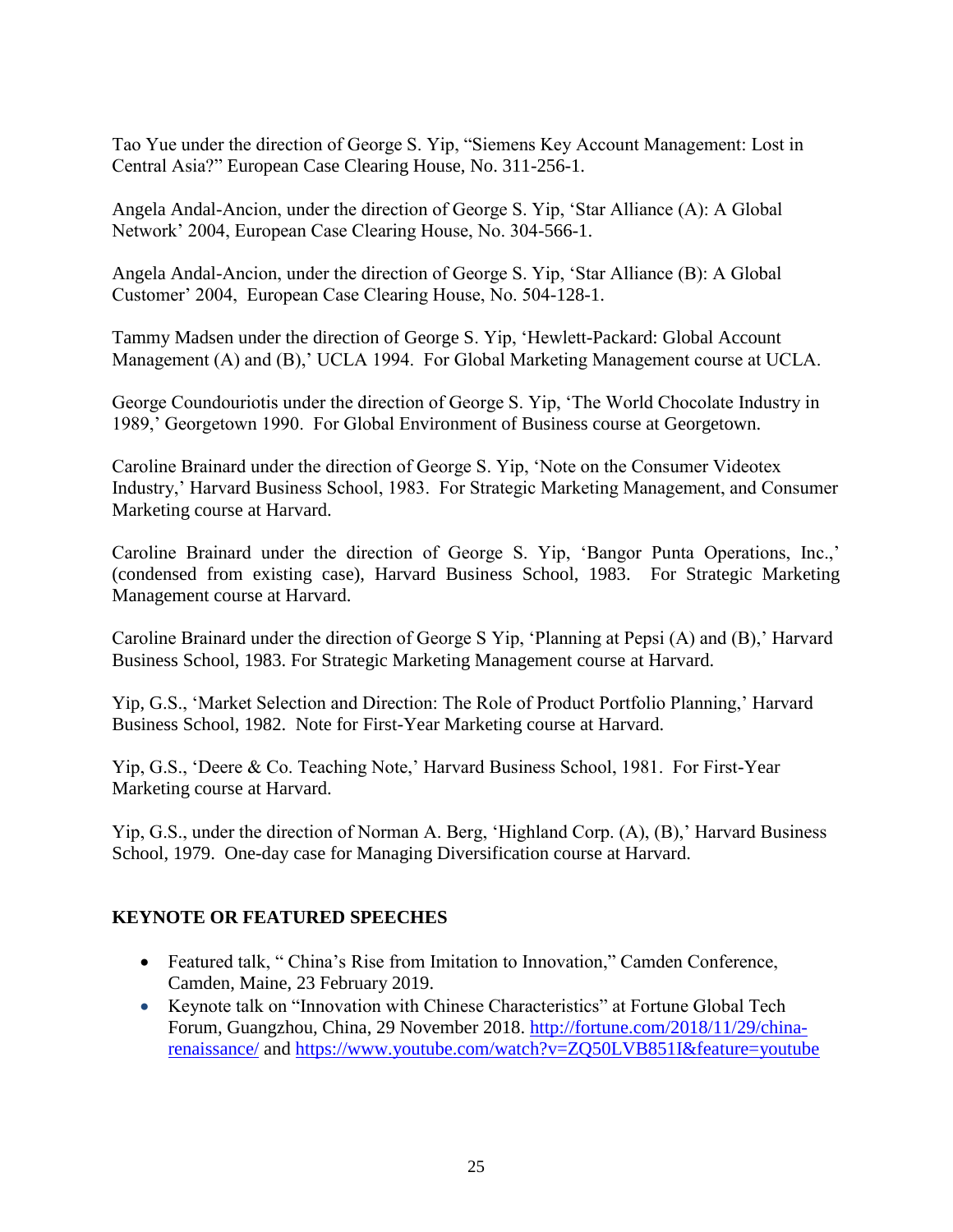- Talks at Google, "China's Next Strategic Advantage: From Imitation to Innovation," Cambridge, Massachusetts, 6 April 2018, https://www.youtube.com/watch?v=NRqEPGOcEfI.
- Keynote speaker, "The Rise of Innovation in China," Ageas Partnership Days, Kuala Lumpur, 11 September 2017.
- Gave talk on "The Rise of Innovation in China" at China-Britain Business Council on 17 January 2017.
- Keynote speaker, "Innovation in China: Irish Management Institute National Management Conference, Dublin, 29 September 2016.
- A keynote speaker on innovation in China at the Product Development Association Annual Conference, Anaheim, California, 9 December 2015.
- A keynote speaker on innovation in China at the Global HR Forum Seoul, 4 November, 2015
- Spoke about innovation in China at Criticaleye breakfast meeting, Hong Kong 29 October, 2015
- A keynote speaker on strategic transformation at the annual conference of HLB International, Bangkok, 23 October 2015.
- A keynote speaker on Managing Global Customers at the Global Digital Leaders Summit, Berlin, 16 June 2015.
- A keynote speaker on innovation in China at the Ashmore Emerging Markets Investment Forum, 10 June 2015, London.
- Spoke about innovation in China at Criticaleye Asia Leadership Retreat, Hong Kong 6 November, 2014
- Guest speaker, "China as a key innovation partner for Western businesses," D Group, London, 31 October 2013.
- Opening keynote speaker at International Conference of Corporate Research Forum, Madrid, October 2013.
- Gave talk at Euro Forum for R&D Directors, Shanghai, 6 December 2012.
- Gave talk at SwissNex association, Shanghai, 5 December 2012
- Gave talk at China Europe International Business School Breakfast Series, 12 October 2012, Shangri-La Shanghai.
- A keynote speaker at Istanbul Chamber of Industry 11th Industry Congress, Istanbul, December 2012.
- A keynote speaker at forum Business Beyond Borders, Sabanci University, Istanbul, October 2011.
- Panelist at *World Chinese Economic Forum*, Kuala Lumpur, November 2010.
- Keynote Speaker, Strategic Account Management Association, European Conference, London, March 2010.
- Plenary Speaker, AACSB Deans' Annual Conference, Tampa, February 2010.
- Panelist at Global Competitiveness Forum, Riyadh, January 2010.
- Keynote Speaker, VSNU (Dutch research universities) conference on globalization of masters' programs, January 2010.
- Speaker, Strategic Account Management Association, Annual Conference, Hollywood, FL, May 2009.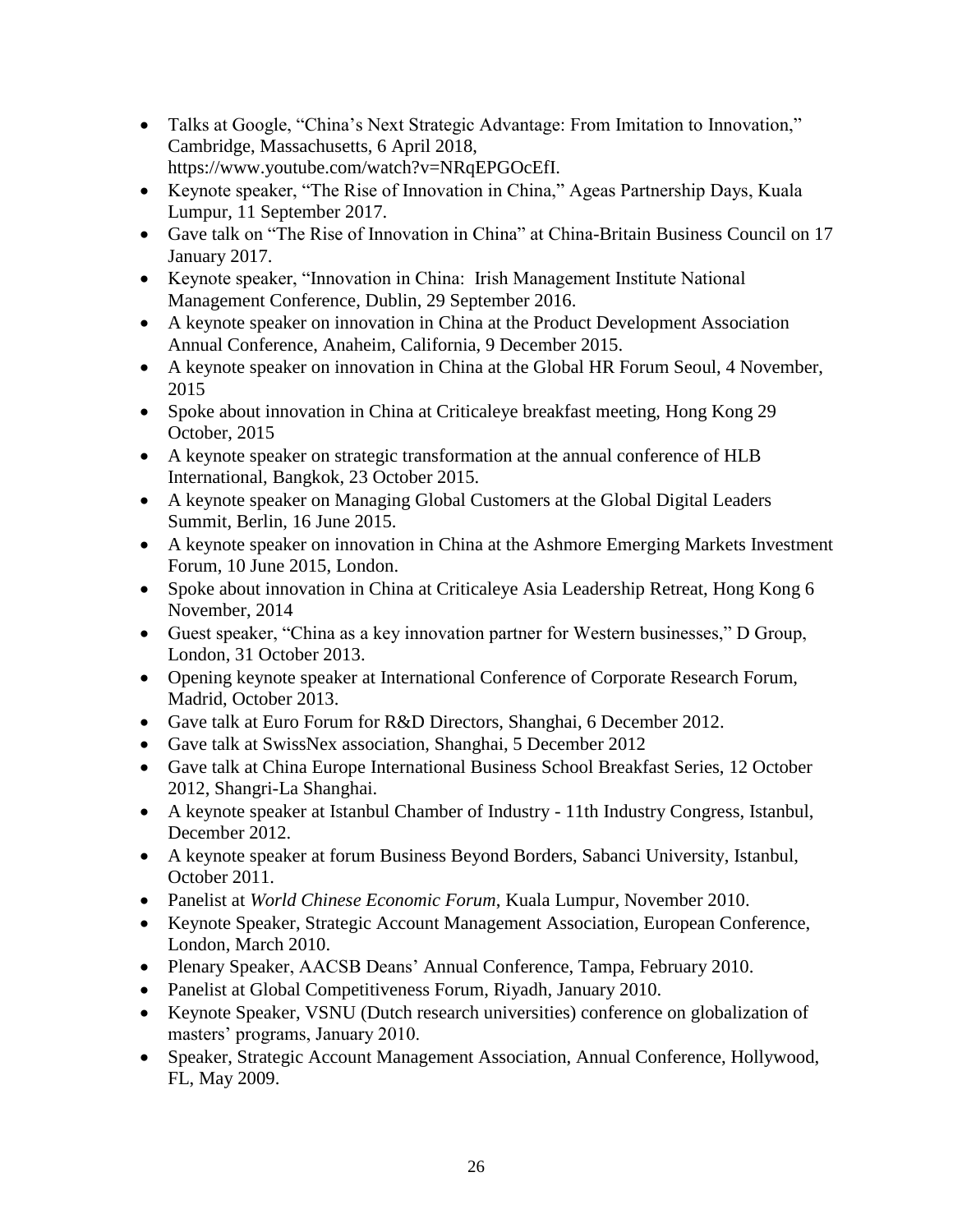- Speaker, Strategic Account Management Association, European Conference, Berlin, February 2009.
- Keynote Speaker, British Council conference for universities, London, December 2008.
- Keynote Speaker, Pacific Economic Congress, Vladivostok, July 2008.
- Keynote Speaker, GMAC conference, Chicago, 20 June 2008
- Featured Speaker, KPMG global partners conference, Vancouver, 21 May 2008.
- Keynote Speaker, Etisalat Globalization conference, Dubai, 24 March 2008.
- Speaker, Strategic Account Management Association, Annual Conference, Dallas, May 2008.
- Speaker, Strategic Account Management Association, European Conference, Paris, 1 March 2008.
- Keynote Speaker, Energizer marketing conference, Brussels, 27 November 2007.
- Speaker, "Global Strategy and Global Governance," Beijing Forum, 2 November 2007.
- Featured Speaker, PARC member conference, London, 11 October 2007.
- Keynote Speaker, TAS Group client conference, Ireland, 10 October 2007.
- Keynote Speaker, Industry Canada conference on Global Value Chains, Ottawa, 25 September, 2007.
- Featured Speaker, Corporate Research Forum conference, London, 31 May 2007.
- Keynote Speaker, Conference on Localisation, Monterey Institute, California. 29 March 2007.
- Featured speaker, "Managing Global Customers", at St. Gallen University conference for executives in global account management, St. Gallen, Switzerland, 12 October 2006.
- Featured speaker, Cisco TAC customer conference, England, 2 February 2006.
- Featured Speaker, Via Group executive conference, Helsinki, February 2006.
- Keynote speaker, Ashland Leadership Team conference, Cincinnati, May 2005.
- Keynote speaker, Brown-Forman Strategic Leadership Summit, Washington D.C., May 2005.
- A keynote speaker, Invensys conference for its Middle East clients, Dubai, May 2005.
- A keynote speaker, American Express conference for its top global corporate clients, Shanghai, April 2005.
- A keynote speaker, Ernst & Young World Summit for Entrepreneurs, Singapore, February 2005.
- Keynote speaker, New Hemisphere speaker series, University of Auckland Business School, June 2004.
- Panelist, "Building Asia's Global Companies," World Economic Forum's Asia Strategic Insight Roundtable, Seoul, 14 June 2014.
- A keynote speaker, CBI Business Summit, London, June 2004.
- A keynote speaker at Annual Marketing Seminar of Koc University on "Internationalization in Emerging Markets," Istanbul, May 2004.
- Panelist, "Asian Company, Global Future: Expanding and Investing Abroad," at the World Economic Forum's East Asia Economic Summit, Singapore, 13 October 2003.
- Keynote speaker, Strategic Intelligence Executive Council briefing, Singapore, October 2003.
- A keynote speaker, Global Marketing Conference, Marketing Science Institute, Amsterdam, June 2003.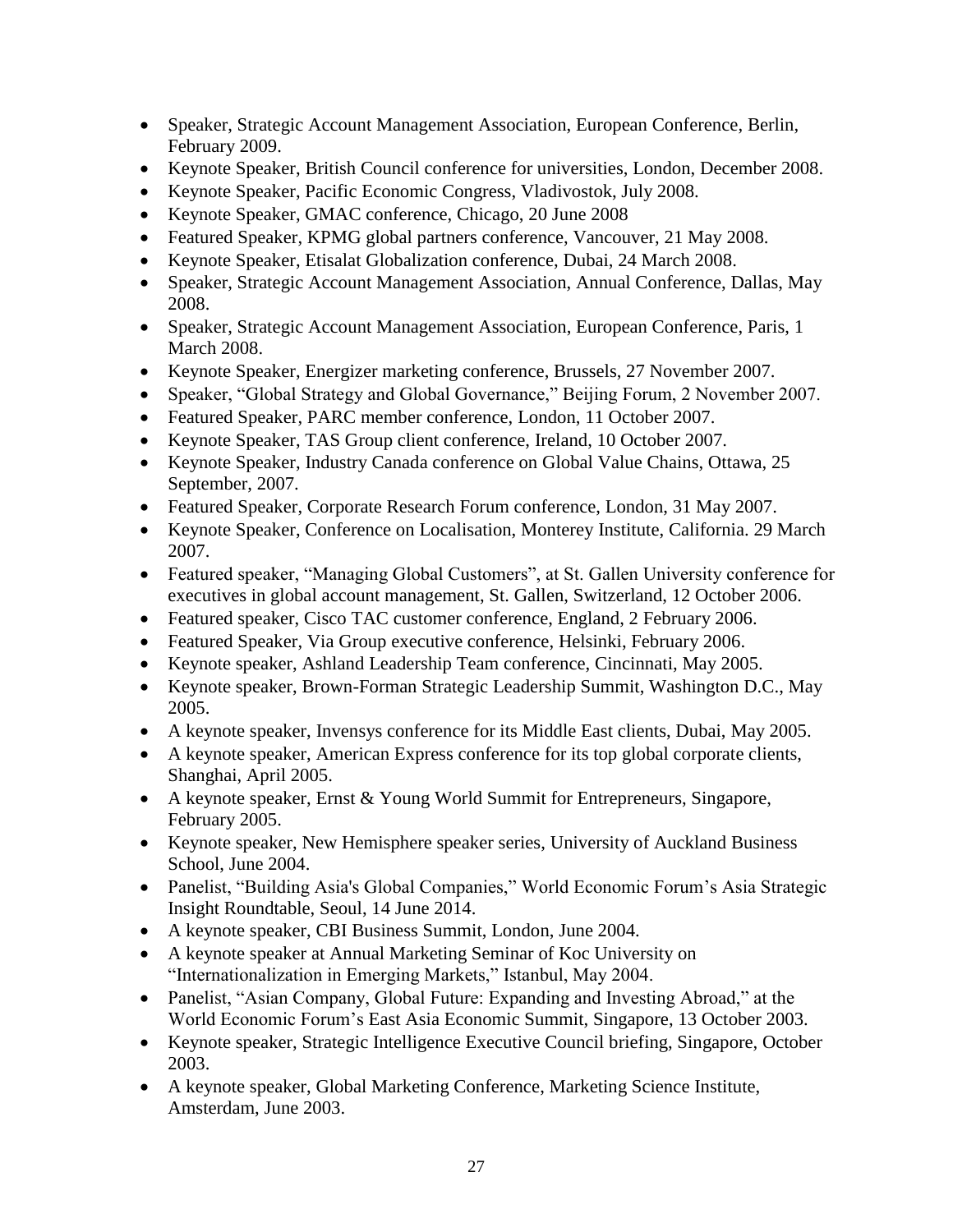- A keynote speaker, Conference: "Marketing Strategy and Tactics—The Gurus," London, April 2003.
- A keynote speaker, Concours Group, November 2002.
- A keynote speaker, Deloitte Touche Tohmatsu new partners seminar, Tokyo, October 2002.
- A keynote speaker, Strategic Intelligence Executive Council briefing, Singapore, February 2002.
- A Thought Leader, Carl Zeiss Vision Initiative, Frankfurt, January 2002.
- A keynote speaker, Concours Group CIO Summit, London, December 2001.
- A keynote speaker, Strategic Intelligence conference, Singapore, October 2001.
- Keynote speaker, top management conference, Pitney Bowes, February 2001.
- Workshop Leader, Honeywell General Managers Program, Brussels, January 2001.
- A keynote speaker, Claritas, "Envision 2000," London, October 2000.
- A keynote speaker, McKinsey European College, France, October 2000
- Keynote speaker, "Strategies for Managing Global Customers," The Marketing Society, London, September 2000.
- A keynote speaker, European Coffee Congress, Germany, June 2000
- A keynote speaker, eConcours Perspective, "Interactive Marketing," Paris, May 2000.
- A keynote speaker, Investec investment conference, Cape Town, January 2000
- A keynote speaker, 'Globalisation of the Postal Industry,' PricewaterhouseCoopers Conference, Edinburgh, October 1999.
- Keynote speaker, Judge Institute, Cambridge, Launch of New Website, September 1999
- A keynote speaker, 'Research and Management Challenges for Global Strategy and Manufacturing,' 4th International Manufacturing Research Symposium,' 'Developing International Manufacturing Capabilities,' University of Cambridge, September 1999
- A keynote speaker, 'The New Economy for International Business,' International Textile Forum, Cernobbio, Italy, September 1999.
- A keynote speaker, TransCanada, Calgary, August 1999.
- A keynote speaker, "Strategies for Asia After the Crisis," Business Week Breakfast Briefing, Singapore, July 1999.
- A keynote speaker, Kverneland, Norway, Conference for top executives, June 1999.
- Keynote speaker, Arup Partnership, global conference, England, May 1999.
- A keynote speaker, 'Global Strategy' Massachusetts Financial Services  $50<sup>th</sup>$  Anniversary Conference, Washington D.C. and New York, March 1999
- A keynote speaker, 'Challenges of the Euro,' Peoplesoft/Deloitte Touche, London, December 1998.
- A keynote speaker, International Institute for Research/Society of Competitor Intelligence Professional symposium, Chicago, November 1998.
- A keynote speaker, conference for new managers, Andersen Consulting, Cannes, October 1998.
- A keynote speaker, Watson Wyatt client conference, Minneapolis,1998
- A keynote speaker, Nokia client conference, Singapore, 1998.
- A keynote speaker, IBM Asia Pacific client conference Tokyo, February 1998.
- A keynote speaker, Farm Cooperatives Leadership Conference, Orlando, February 1998.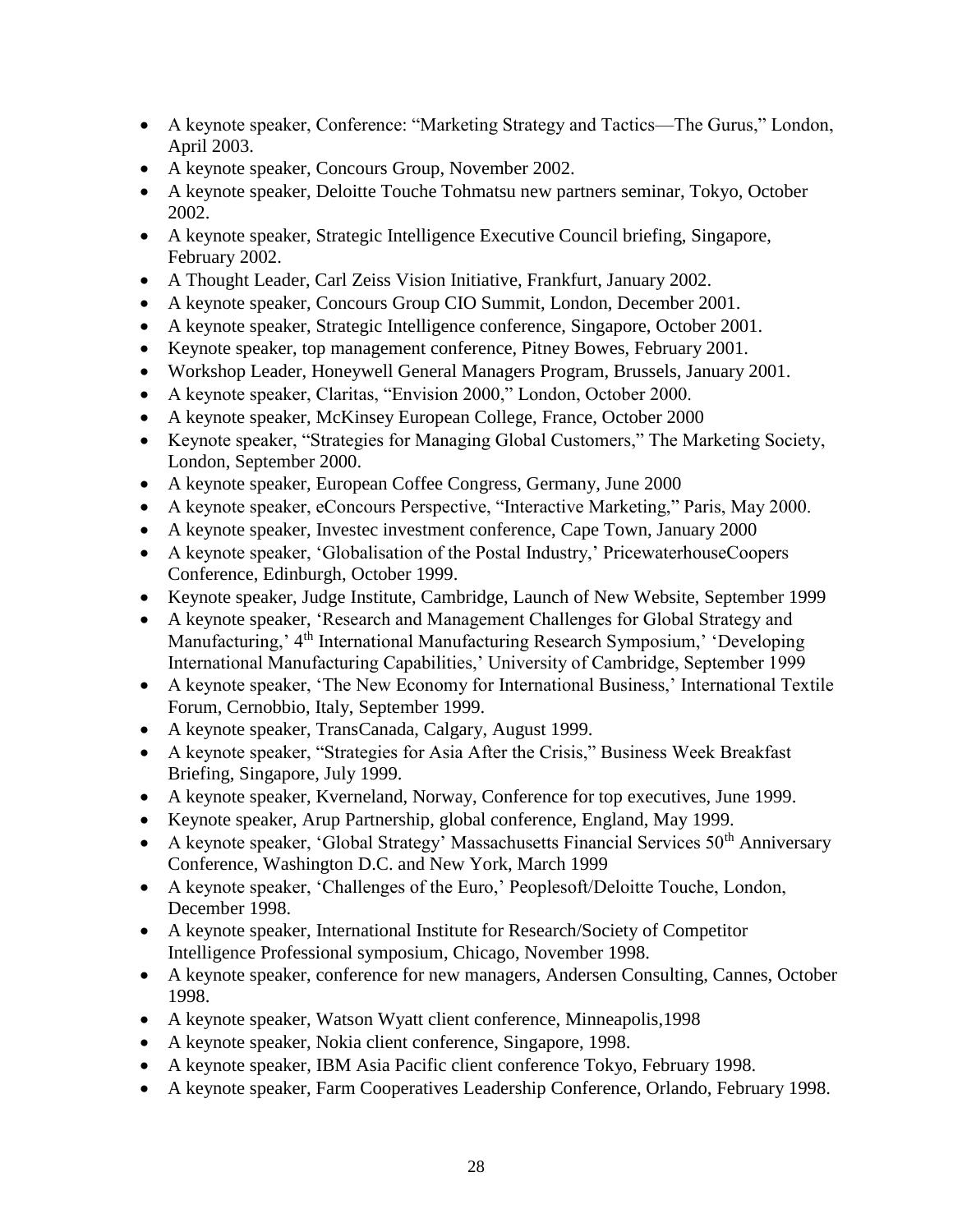- A keynote speaker, Forbes CEO Forum at UCLA, June 1997.
- A keynote speaker, 'Asia Leadership Forum,' Business Week, Hong Kong, June 1997.
- Keynote speaker, Computer Sciences Corporation Annual Conference, Scottsdale, AZ, May 1997.
- A keynote speaker, Association of Executive Search Consultants Annual Conference, Laguna Niguel, CA, April 1997.
- A keynote speaker, 'Asia-Pacific Executive Roundtable,' The Anderson School, UCLA, Hawaii, April 1997.
- A keynote speaker, 'Fortune Global Forum,' Bangkok, March 1997.
- A keynote speaker, 'Preparing for the 21st Century,' Investcorp Conference, Barcelona, March 1997
- A keynote speaker, Coopers & Lybrand International Partners Conference, Amsterdam, February 1997.
- A keynote speaker, The Conference Board, Los Angeles, February 1997.
- Speaker, World Economic Forum, Davos, January 1997.
- Keynote speaker, Annual Conference, Grant Thornton International, Mexico City, November 1996.
- Keynote speaker, Coopers & Lybrand International Partners Conference, Brussels, October 1996.
- Opening keynote speaker, 'The 1996 Asia-Pacific Strategic Management Conference: Leveraging Your Resources for Global Success,' The Conference Board, Hong Kong, October 1996.
- A keynote speaker, 'The Global Enterprise of the Future,' Price Waterhouse, London, December 1995.
- Keynote speaker, Conference on 'Global Asia: Reengineering for Competitive Advantage,' Malaysia, December 1994 (other featured keynote speakers were the Prime Minister of Malaysia and Professor Jeffrey Sachs of Harvard University).
- Keynote speaker, Annual Conference of Sociedad Latinoamericana de Estrategia, Cordoba, Argentina, May 1994.
- A keynote speaker, Conference on 'The Asian Manager: Global Competitiveness and Sustainable Development,' Asian Institute of Management, Manila, The Philippines, February 1994.
- 'Integrating the Pacific Rim into a Successful Global Business Strategy,' Address for Organization of Chinese Americans Pacific Rim Symposium, New York, July 1993.
- 'Implementing Global Strategy For Worldwide Competitive Advantage,' 1993 International Conference of the Planning Forum, Chicago, April 1993.
- 'Determining Competitive Advantage and New Market Opportunities in a Global Market Place,' The Third Global Conference on Management Innovation, Management Centre Europe, San Francisco, November 1992.
- Keynote speech on national competitiveness at launch of New Zealand Business Development Campaign, May 1990.
- PIMS Conferences, Cambridge, MA, and London, 1987-89.

# **Conference Organization and Talks**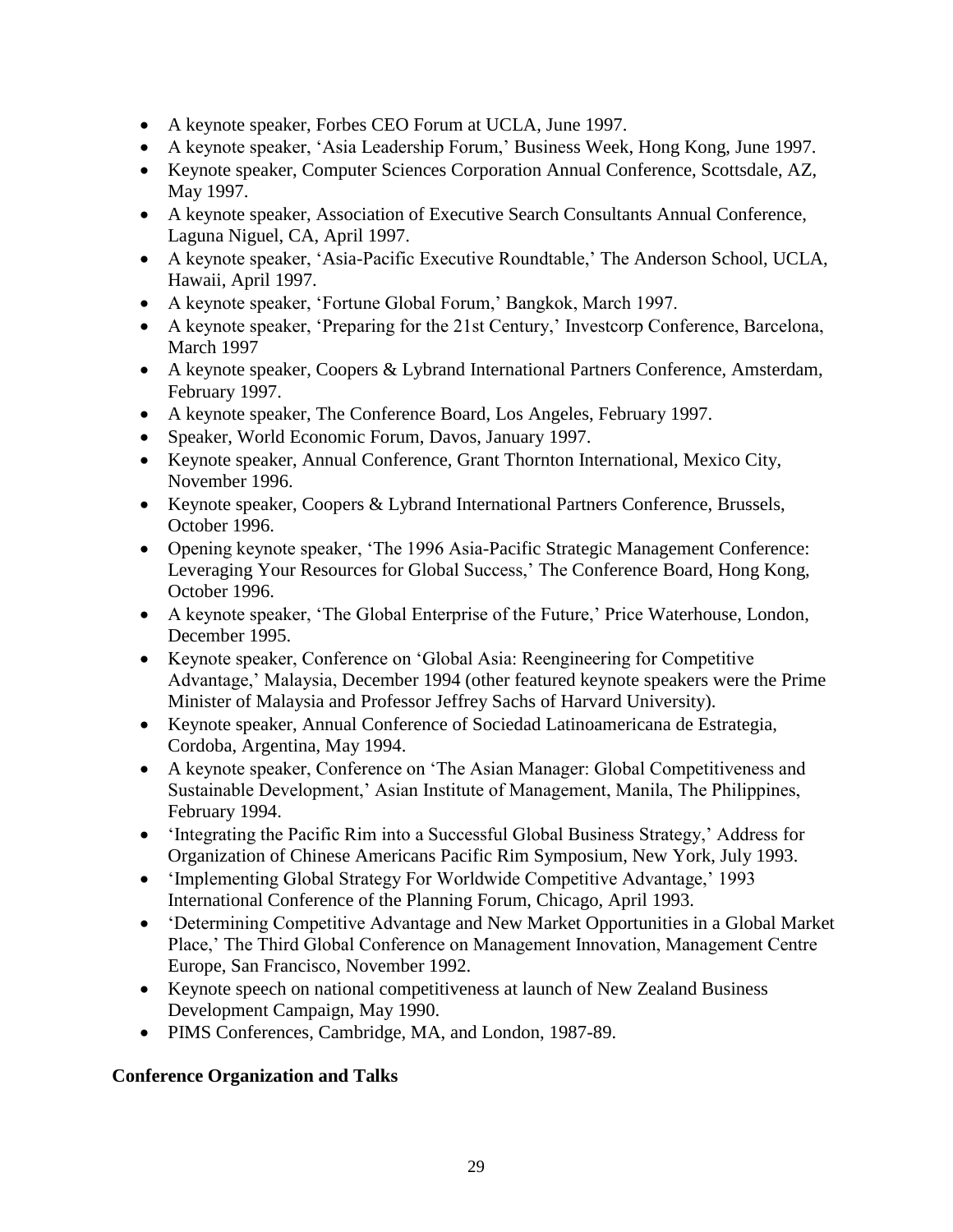- "Implementing Online and Blended Learning for MBA and EMBA Programs", and also "Publishing in Managerial Journals, " Academy of International Business Annual Conference in Minneapolis, 25 and 26 June 2018.
- **"**Making your faculty embrace new teaching methods," at EFMD Annual Conference in Berlin  $(8<sup>th</sup>$  June 2017).
- Represented Imperial College Business School in Poets & Quants Deans' Panel on the MBA, with deans of INSEAD, Oxford Said and others, (3<sup>rd</sup> June 2017), London.
- Moderator on Panel 1 Macro The Golden Era? London Business School China Business Forum (20th May 2017).
- Video talk to introduce a conference of the Centres Africain d'Etudes Internationales Diplomatiques Economiques et Stratégiques about Winning in Glocalisation, 27 February 2017, in Cameroon.
- Gave talk on "The Rise of Innovation in China" at China-Britain Business Council on 17 January 2017.
- World Open Innovation Conference, Barcelona, 15 December 2016, speaker in panel on "Open Innovation in China."
- Strategic Management Society Special Conference, Hong Kong, 11 December 2016, organized, chaired and presented in an invited panel "Innovation in China".
- Strategic Management Society Annual Conference London Extension, 16 September, 2016: Panelist, "Institutions and Innovation".
- Academy of International Business, Annual Conference, New Orleans, 28-29 June 2016: (1) Plenary Panelist, "Global Innovation"; (2) organizer and panelist on panel, "Comparing Innovation In and From China and India"; (3) Competitive Paper presenter, "The Evolution Of MNCs' R&D Activities in China: A Dynamic Capabilities Perspective"; (4) Chair of Interactive Session, "International Expansion and Firm Capabilities in Emerging Markets."
- Panel on Innovation at CEIBS CEO Summit at Lorange Institute, Zurich, December 2015.
- Strategic Management Society Special Conference, Sydney, December 2014, (1) speaker on panel on Asian Opportunities; (2) Chair of panel on Multi-Country Management in Asia; (3) gave paper on "Knowledge-Driven R&D in China;" (4) speaker in doctoral workshop; and (5) conference special advisor.
- World Economic Forum "Summer Davos" in Tianjin, September 2014, moderated the workshop "Global Growth Companies (GGC) Business Council on Talent in the 21st Century" and also "FBC Knowledge Exchange series: Sustainable Generational Transitions"; also participated in a session on "Innovation in Globalization – Emerging Best Practice of Chinese Globalizers".
- Academy of International Business, Annual Conference, Vancouver, June 2014, chaired a session on Entrepreneurship in Emerging Economies and spoke on "Contributions of the Global Strategy Consulting Industry" at award of Executive of the Year to the Global Chairman of McKinsey & Company.
- Organized, chaired, and spoke at China Innovation Research Results Conference, CEIBS, Shanghai, May 2014.
- Chaired session on "Innovation and Adaptation in Professional Services" at World Economic Forum's Summer Davos, Dalian, China, September 2013. Also participated as resource expert in session "Achieving Global Success in a Chinese way."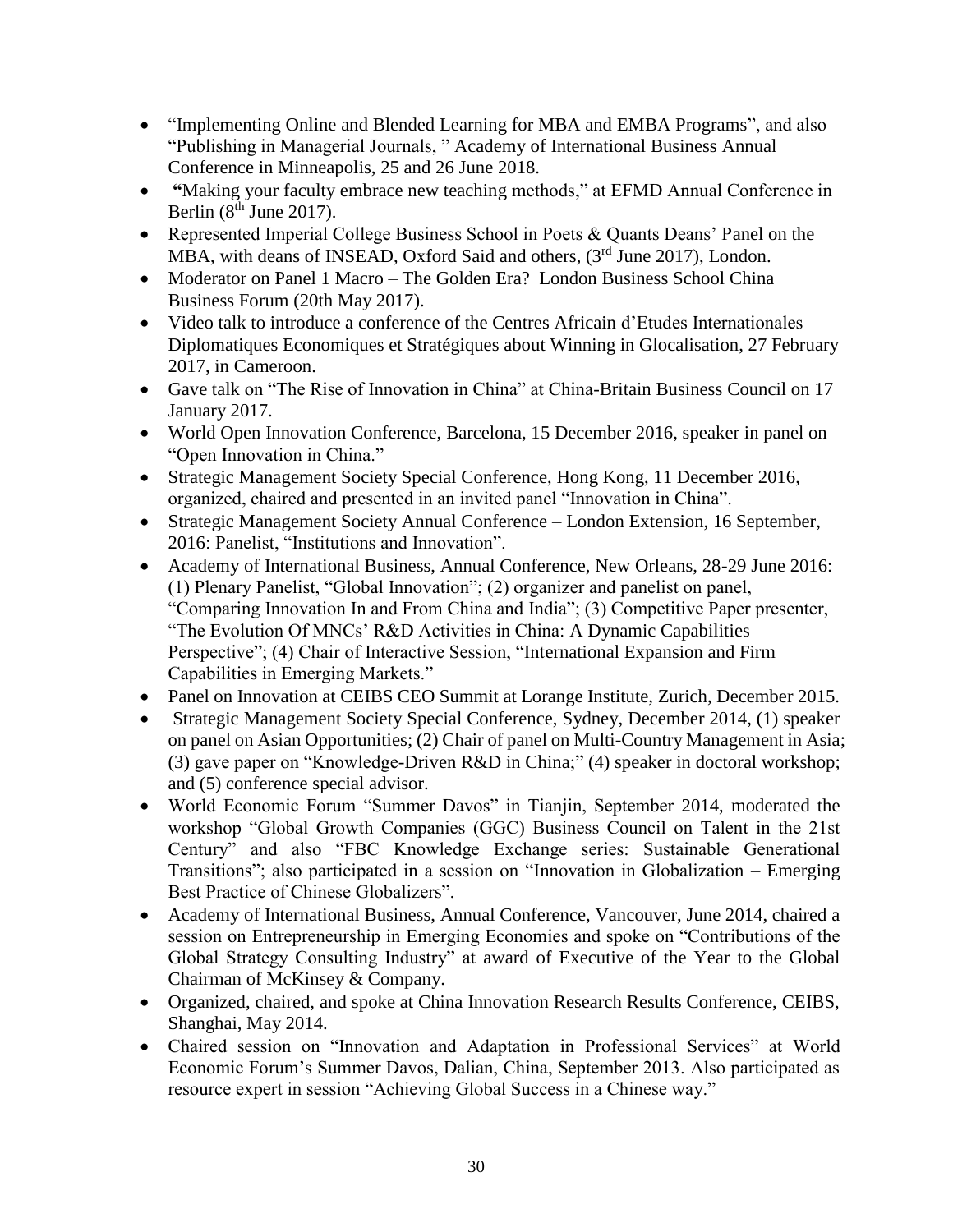- Organized and spoke in panel on "Innovation in Emerging Markets," Academy of International Business Annual Conference, Istanbul, July 2013.
- Strategic Account Management Association, European Conference, Berlin, March 10 to 12, 2013. Chaired Academic Forum "Strategic Value Creation for Customers," and spoke in panel, "Up for Debate: Whether there are Significant Differences in SAM in Emerging vs. Developed Markets." Also spoke in session on "Strategic Account Management in Emerging markets."
- Panel chair and speaker on innovation in China at Strategic Management Society China Conference, Guangzhou, December 2012.
- Co-Chair, panel chair and speaker at CEIBS-EFMD Conference on Innovative Business, 29-30 November, Beijing, 2012.
- Strategic Management Society Conference speaker on panel, "Strategy Implementation: Global Challenges," Prague, October 2012.
- Panel speaker on "INV-MNE Engagement in China," Academy of International Business Annual Conference, Washington, D.C., July 2012.
- Panel speaker on "Where SAM/KAM is Headed: Focus on GAM as Frontier of SAM," in Academic Forum, Strategic Account Management Association, European Conference, Prague, March 2012.
- Panel Chair and speaker, "Competition in China and Beyond", EFMD China Europe International Business School International Academic Conference, Brussels, November 2011.
- Presentation on Siemens case study, and speaker on panel, "Managing Your Sales" Force," 1st Siemens Academic Leadership Forum, Munich, September 2011.
- Panel Chair, "Ethics and Global Leadership in the 21<sup>st</sup> Century," Estoril Conferences, Portugal, May 2011.
- Panel Chair and speaker, "Successful Strategic Transformers," Strategic Management Society Annual Conference, San Juan, October 2005.
- "The Future of Global Strategy Research," in panel to honor Sumantra Ghoshal, Strategic Management Society Annual Conference, San Juan, October 2005.
- Panel organizer and speaker, "Successful Strategic Transformers," British Academy of Management, University of Oxford, September 2005.
- Chair and speaker, panel on "Global Customer and Supplier Management," Academy of International Business Annual Conference, Quebec City, July 2005.
- Panel Chair, "Does the Internationalization Process Still Matter?" and Steering Committee, 3rd Annual Emerging Research Frontiers in International Business Studies Conference (AIB/JIBS), Erasmus University, September 2004. Also on steering committee.
- Chair and speaker, panel on "In Search of Strategic Transformation," Strategic Management Society Annual Conference, San Juan, Puerto Rico, November 2004.
- Steering Committee,  $2<sup>nd</sup>$  Annual Emerging Research Frontiers in International Business Studies Conference (AIB/JIBS), Michigan State University, September 2004.
- Chair for Strategic Management Track at annual conference of the British Academy of Management, St. Andrew's University, September 2004.
- Chair and speaker, panel on "Global Customer and Supplier Management," Academy of International Business Annual Conference, Stockholm July 2004.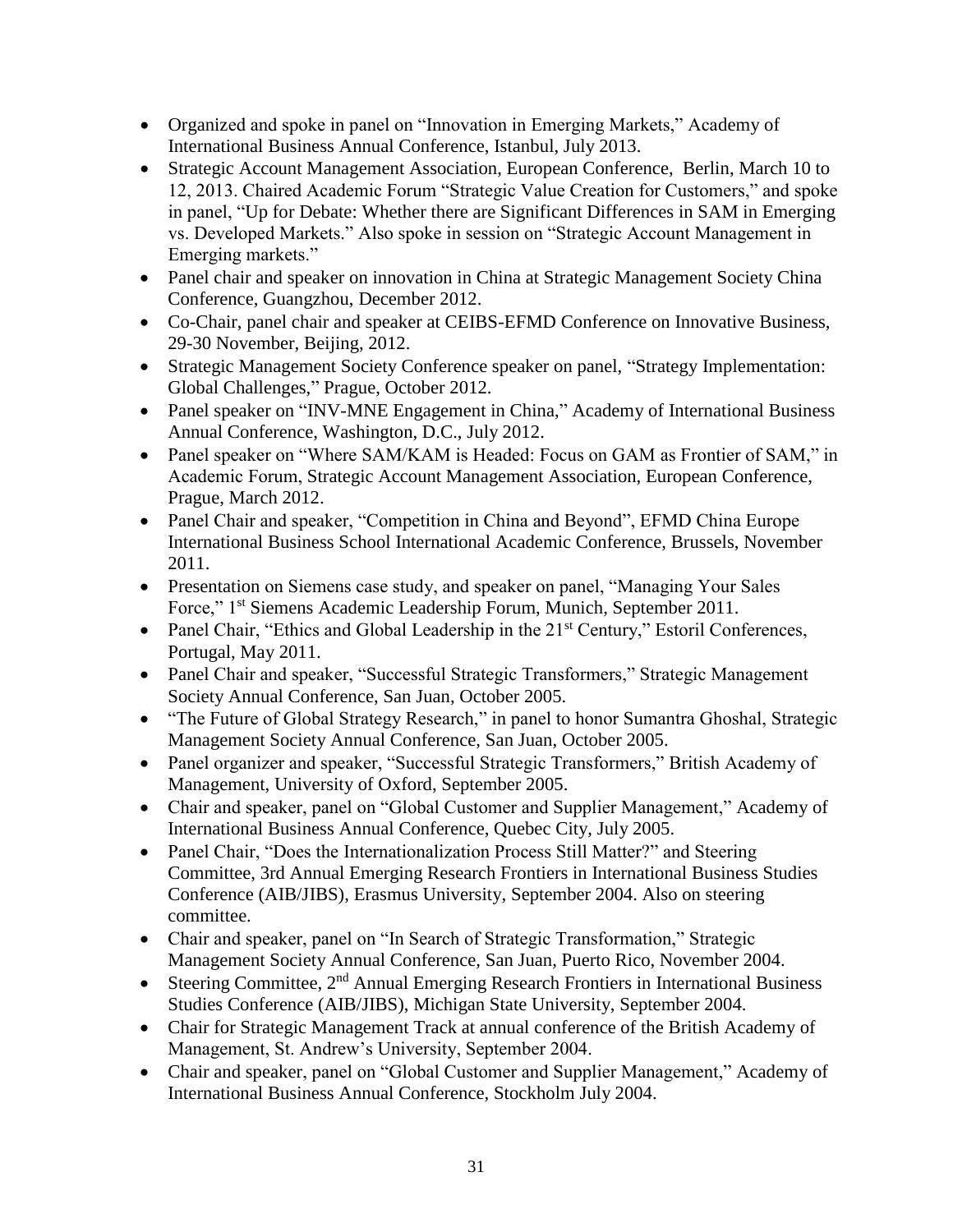- Chair and speaker, Panel on "Mediation Changes in the Network Economy, Strategic Management Society Annual Conference, Paris, September 2002.
- Discussant, Fellows Panel, "Plenary Panel Honouring John Stopford and Louis T. Wells, Jr., Strategy and Structure in the MNE: Looking Forward, Looking Back," Academy of International Business Annual Conference, San Juan, June 2002.
- Discussant, Fellows Panel, "Economic and Business Trends in Asia: Implications for Management," Academy of International Business Annual Conference, Sydney, Australia, November 2001.
- Discussant, EFMD Annual Conference, Warsaw, June 2001.
- Chair of panel on "National versus Regional versus Global Approaches to Multinational Strategy," Academy of International Business Annual Conference, Phoenix, AZ, November 2000.
- Chair of panel in Symposium on 'Eastern Promise: Global Strategy in Central and Eastern Europe,' Strategic Management Society Annual Conference, Berlin, October 1999.
- Chair of Panel on 'Does Global Strategy Work?', Academy of Management Annual Pre-Conference, Boston, August 1997.
- Chair of Panel on 'Evolving Bases of Competitive Advantage,' Strategic Management Society Annual Conference, Phoenix, November 1996.
- Chair of Panel on 'Asian Advantage: Global Strategy in the Pacific Region,' Academy of International Business Annual Conference, Banff, September 1996.
- Chair of Panel on 'Global Strategy in Asia,' Academy of International Business Annual Conference, Seoul, November 1995.
- Chair of Panel on 'Implementing Global Strategy,' Strategic Management Society Annual Conference, Mexico City, October 1995.
- Chair of Panel on 'National versus Global Sources of Competitive Advantage,' Strategic Management Society Conference, Paris, September 1994.
- Invited symposium leader, Annual Meeting of Western Academy of Management, San José, CA, March 1993.
- Chair of Symposium on 'Global Competitive Strategy in the Triad,' American Marketing Association Educators' Conference, Washington, DC, August 1990.
- Chair of Competitive Market Strategy Track, Strategic Management Society Conference, Amsterdam, October 1988.

# **PAPERS PRESENTED AT SYMPOSIA:**

- "International Success of British Companies," at Department of Trade and Industry, London, 4 May 2007.
- "Successful Strategic Transformers," at Department of Trade and Industry, London, 24 March 2004.
- "Strategic Alliances with Peers and Competitors," at the Carnegie Bosch 6<sup>th</sup> International Conference, Pittsburgh, 3 October 2003.
- "Corporate Governance and International Strategy" at the 50<sup>th</sup> Anniversary Conference of the Vlerick Leuven Gent Management School, Belgium, 30 September 2003.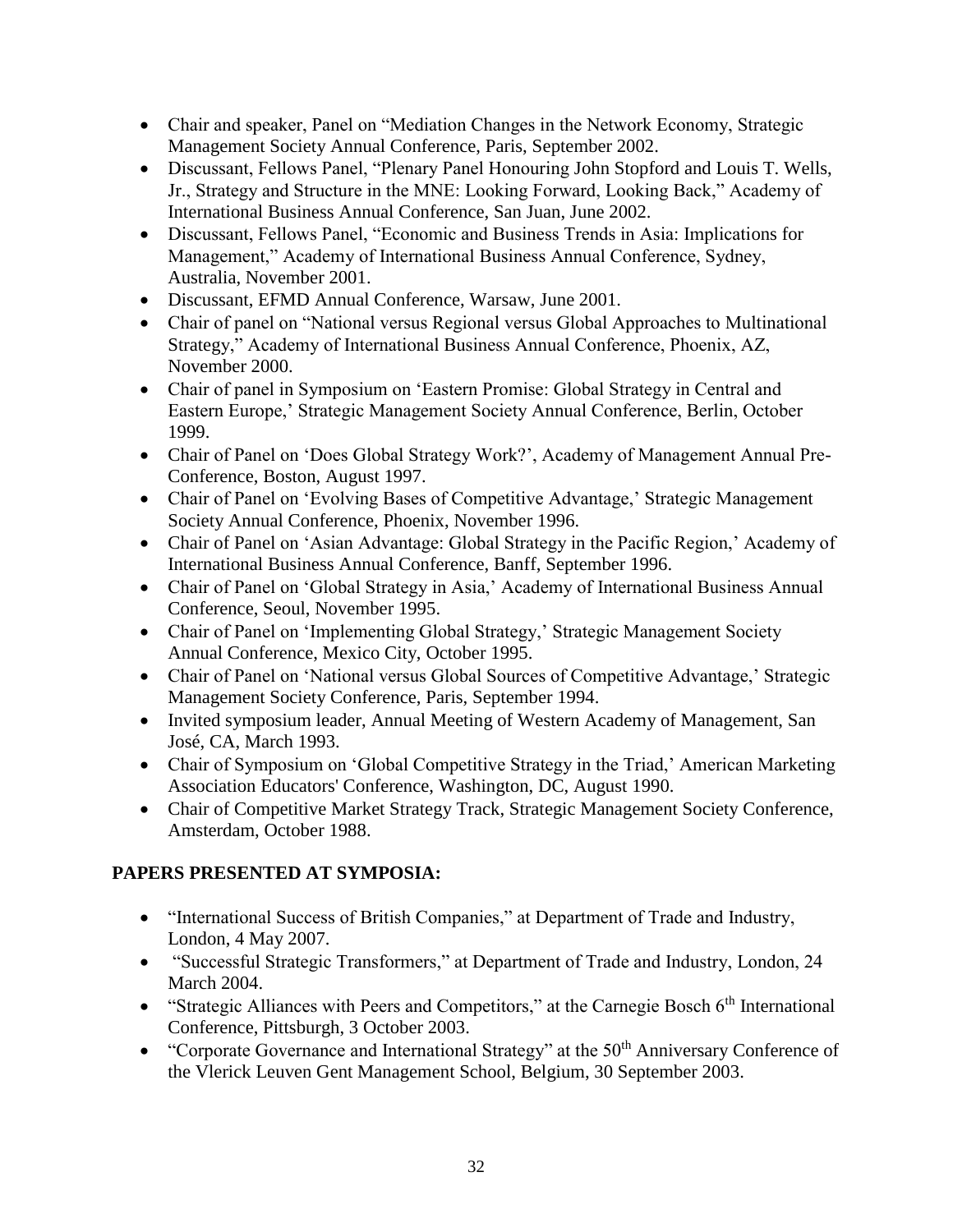- "How Corporate Governance Systems Affect Globalization," (with Ruth V. Aguilera) at conference on "Creating Value Through Global Strategies," at IESE Business School, University of Navarra, Barcelona, June 2003.
- "Strategic Lessons from the Asian Crisis," Change in Management Practices in Asia, LVMH/INSEAD Euro-Asia Centre Conference, February 2001.
- "The Relative Influence of Country Conditions, Industry and Business Strategy on MNC Subsidiary Performance," at a Conference on Competition and Marketing, Mainz/Wiesbaden, June 1999, sponsored by The INFORMS Marketing College, The Marketing Science Institute, Stanford University, and University of Mainz (LS Heil).
- 'Is Global Strategy Different for Service Businesses?', Duke University Conference, Changing Role of State Intervention in Services in an Era of Open International Markets, February 1994.
- Invited participant and speaker at 'Symposium on Globalization of Operations Management,' Georgetown University, May 1993.
- 'New Strategic Challenges Facing the Global Company.' The Impact of Globalization and Regionalization on Corporate Strategy and Structure Among Pacific Rim Firms,' North Pacific Region Advanced Research Center/East-West Center, Sapporo, Japan, August 1992.
- 'Global Strategy as a Factor in Japanese Success,' IBEAR Research Conference on Strategies for Innovation and Change in the U.S. and Japan, University of Southern California, Los Angeles, May 1992.
- How Corporate Culture Affects Global Strategy and Marketing Management,' European Institute of Advanced Studies in Management/Marketing Science Institute Seminar on Corporate Culture in International Marketing Management, Brussels, June 1989.
- 'Achieving System Cooperation in Developing the Market for Consumer Videotex, Harvard Business School 75th Anniversary Colloquium, July 1983 (with J.A. Quelch).
- The Role of Strategic Planning in Consumer-Marketing Businesses,' Marketing Science Institute, Chicago, May 1983.

# **INVITED SEMINARS GIVEN AT UNIVERSITIES:**

- SOAS China Institute, University of London, May 2017.
- King's College London, December 2016.
- Rotterdam School of Management, Erasmus University, December 2016.
- Talk on "Transnational Innovation in practice," at the Oxford Sino-UK Innovation & Development Forum on 10 November 2016.
- Loughborough University London, November 2016.
- IMD, November 2016.
- Book launch presentation "China's Next Strategic Advantage: From Imitation to Innovation" at CEIBS, Shanghai (16th June 2016), with Bruce McKern.
- Book launch presentation "China's Next Strategic Advantage: From Imitation to Innovation" in Beijing (15th June 2016), with Bruce McKern.
- Seminar presentation "China's Next Strategic Advantage: From Imitation to Innovation", at INSEAD Asia (6th June 2016).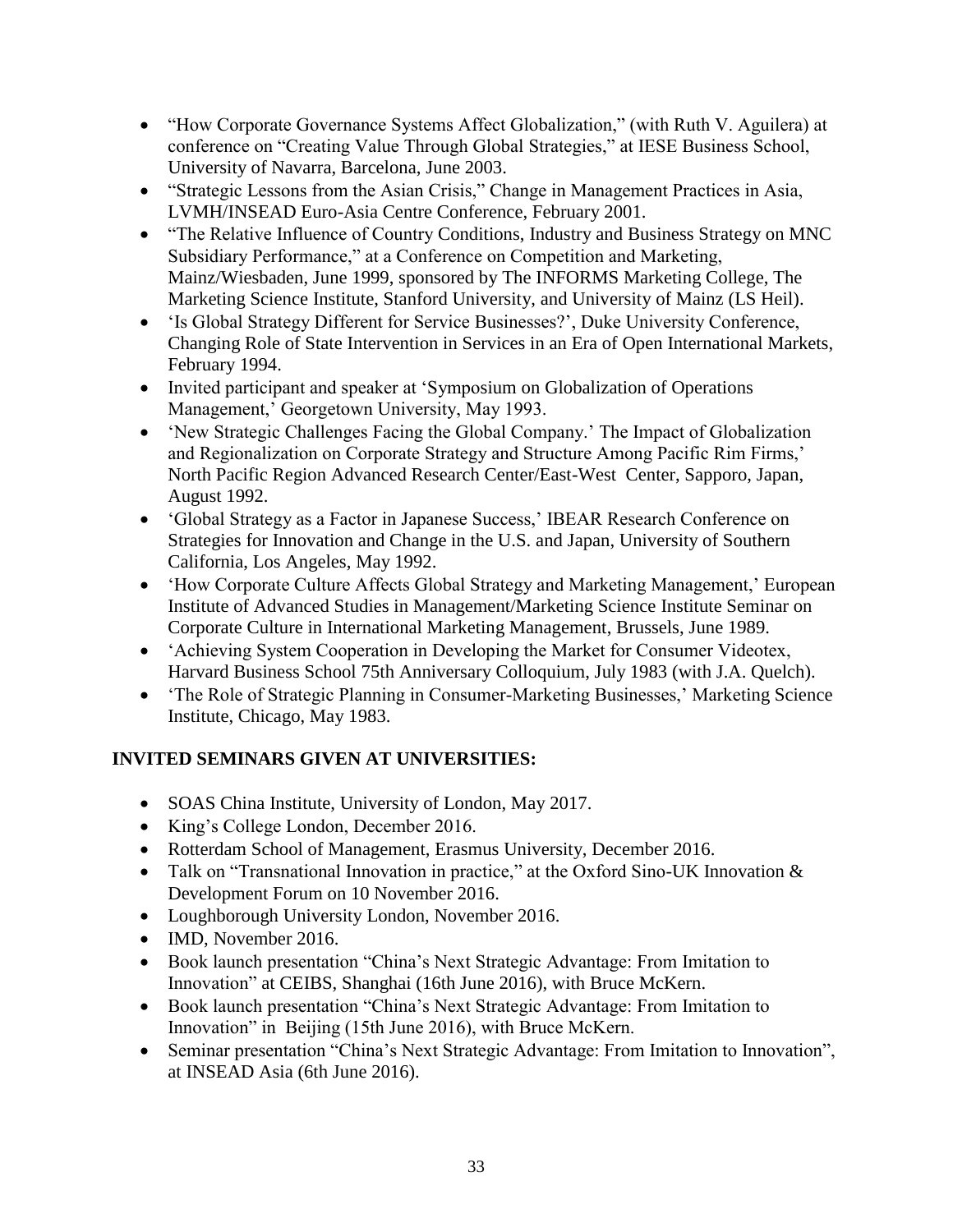- Book launch presentation "China's Next Strategic Advantage: From Imitation to Innovation"at Imperial College Business School (2nd June 2016), with Bruce McKern.
- Book launch presentation "China's Next Strategic Advantage: From Imitation to Innovation"at Lorange Institute, Switzerland (1st June 2016), with Bruce McKern.
- Seminar presentation "China's Next Strategic Advantage: From Imitation to Innovation", at Cambridge Judge Business School (19th May 2016).
- Seminar presentation "China's Next Strategic Advantage: From Imitation to Innovation", at University of Oxford China Centre (12th May 2016), with Bruce McKern.
- Presentation "China's Next Strategic Advantage: From Imitation to Innovation", at Imperial Festival (8th May 2016).
- Conference Talk "Incremental Innovations in China", London Business School China Business Forum (30th April 2016).
- Panellist "Asia Entrepreneurship and Innovation", London Business School Asia Business Forum (22nd April 2016).
- Seminar presentation "China's Next Strategic Advantage: From Imitation to Innovation", at Harvard University Asia Center (13th April 2016), with Bruce McKern.
- a Seminar presentation "China's Next Strategic Advantage: From Imitation to Innovation", Harvard Business School China Club (12th April 2016), with Bruce McKern
- Seminar presentation "China's Next Strategic Advantage: From Imitation to Innovation",at MIT Sloan School of Management Modern Business and Economy course (12th April 2016), with Bruce McKern.
- Seminar presentation "China's Next Strategic Advantage: From Imitation to Innovation",at China India Insights Program, Yale School of Management (11th April 2016), with Bruce McKern.
- Seminar presentation "China's Next Strategic Advantage: From Imitation to Innovation", at Stern Center for Global Economy and Business, New York University (11th April 2016), with Brue McKern.
- Seminar presentation "China's Next Strategic Advantage: From Imitation to Innovation", at Chinese University of Hong Kong Business School (14 March 2016).Imperial College Business School, September 2015.
- China Europe International Business School, speech about innovation in China at Hyper Cycle Innovation Forum, October 2014
- University of Oxford, joint between Technology and Management for Development and Centre and Said Business School, October 2014.
- Gave inauguration talk as professor at Rotterdam School of Management, Erasmus University, 2008.
- Social Policy Research Unit, Sussex University, October 2006
- King's College, London, October 2005.
- University of Bradford, October 2004.
- Technical University of Munich, May 2004.
- University of Strathclyde Graduate School of Business, June 2004.
- Ghent Vlerick Leuven, Belgium, September 2003.
- University of Edinburgh School of Management, March 2003.
- London Business School, Centre for Network Economy, March 2002.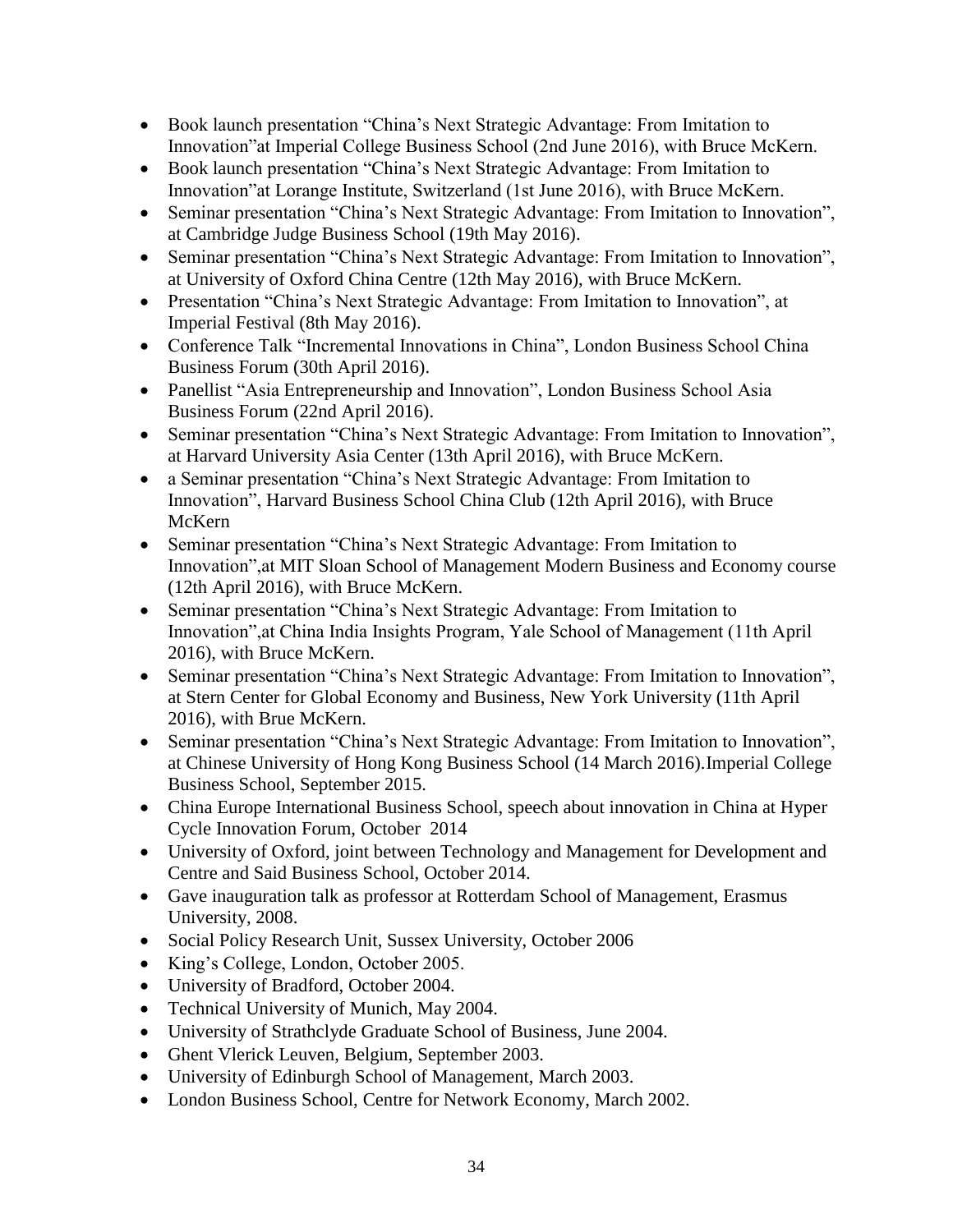- London Business School, December 2000
- Warwick University, November 2000
- Ivey School of Business, University of Western Ontario, Canada, March 1999
- Judge Institute of Management Studies, Cambridge University, October 1998.
- Judge Institute of Management Studies, Cambridge University, October 1997.
- INSEAD Euro-Asia Centre, France, December 1996.
- Humboldt University, Germany, December 1996.
- Hong Kong University of Science and Technology, October 1996.
- Templeton College, Oxford University, July 1996.
- Georgia State University, December 1995.
- University of Porto, Portugal, December 1995.
- University of Aarhus, Denmark, December 1994.
- Kobe University, Osaka, Japan, February 1994.
- IMD, Lausanne, Switzerland, November 1993.
- Bocconi University, Milan, Italy, July 1993.
- Stanford Business School, May 1993.
- London Business School, England, October 1992.
- UCLA, May 1992.
- University of Western Ontario, Canada, March 1992.
- Norwegian School of Management, Oslo, Norway, March 1992.
- Georgetown University, November 1990.
- University of North Carolina at Chapel Hill, March 1988.
- Kellogg Graduate School of Business, Northwestern University, February 1985.
- Economics Department, Harvard University, October 1980.
- New York University, September 1979, November 1990.
- INSEAD, France, September 1979, June 1992.
- Stanford Business School, June 1979.
- The Wharton School, University of Pennsylvania, May 1979, February 1986.
- The University of Michigan at Ann Arbor, March 1979.

# **PAPERS PRESENTED AT PROFESSIONAL SOCIETIES**

- "Business School Advisory Boards" on a panel at the Annual Deans Conference of the Chartered Association of Business Schools in London on 14 November 2016.
- British Chamber of Commerce in Shanghai on business innovation in China, May 2014.
- "How Business Academics Can Work with and Influence Consulting Companies," European Academy of Management Annual Conference, Ljubljana, May 2008.
- "Measuring Long Term Performance," Strategic Management Society Annual Conference, Vienna, October 2007.
- "International Success of British Companies," Strategic Management Society Annual Conference, Vienna, October 2007.
- "Successful Strategic Transformers," Academy of Management Annual Conference, presented by co-authors, Honolulu, August 2005.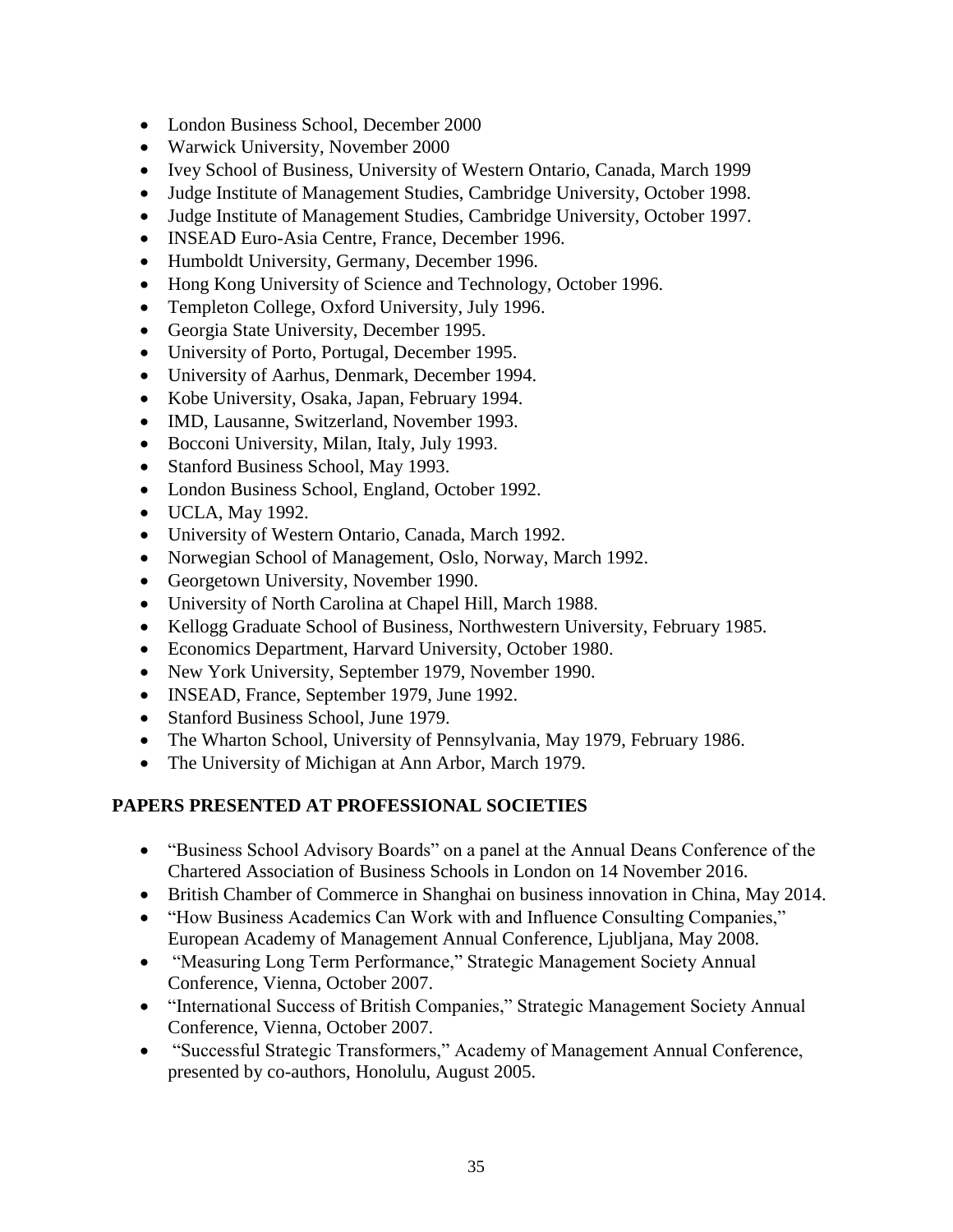- The AIM Research initiative," invited panelist, Annual Conference of German Professors of Management, Kiel, May 2005.
- "Corporate Governance and Global Strategy," invited keynote talk, European Academy of Management Annual Conference, Munich, May 2005.
- "The Future of International Business," invited keynote panelist, Academy of International Business UK Annual Conference, Bath, April 2005.
- "The Exceptional Firm," ANZAM annual conference, presented by co-authors, Dunedin, New Zealand, December 2004.
- "Co-Production of Knowledge with Practitioners and Consultants," in panel on "Co-Production of Knowledge," Academy of Management Annual Conference, New Orleans, August 2004.
- "How National Corporate Governance Systems Affect Global Integration," Strategic Management Society Annual Conference, San Juan, Puerto Rico, November 2004.
- "How National Corporate Governance Systems Affect Global Integration," 2<sup>nd</sup> Annual Emerging Research Frontiers in International Business Studies Conference, Michigan State University, September 2004.
- "Strategic Alliances with Peers and Competitors," in panel on "Strategy and Organization" in Global Corporate Networks," Academy of International Business Annual Conference, Stockholm July 2004.
- "Global Customer-Supplier Management: A Dyadic View," in panel on "Global Customer and Supplier Management," Academy of International Business Annual Conference, Stockholm July 2004.
- "How Corporate Governance Systems Affect Globalization," (with Ruth V. Aguilera) in panel on "Corporate Governance from a Comparative Perspective," Academy of International Business Annual Conference, Monterey, CA, July 2003.
- "An Industry Explanation of Global Account Management," Academy of International Business Annual Conference, San Juan, June 2002.
- "Choice of Strategy and Organisational Form in the Dynamic Internet Environment, " Strategy World Congress, Said Business School, Oxford, March 2002.
- "Global Strategy in the Internet Era," Strategic Management Society Annual Conference, San Francisco, October 2001.
- "Winning Strategies for e-Business," Strategic Management Society Annual Conference, San Francisco, October 2001.
- "Demand for and Use of Global Account Management, "Academy of International Business Annual Conference, Phoenix, AZ, November 2000.
- Panelist in session, 'Asian Management Systems After the Crisis,' Academy of International Business Annual Conference, Charleston, S.C., November 1999.
- Panelist in session, 'New Global Strategies,' Strategic Management Society Annual Conference, Berlin, October 1999.
- 'Essential Strategies for Experienced and Newly Internationalizing Companies', International Strategic Leadership Conference of the Strategic Leadership Forum, Chicago, April 1999.
- Panelist in Symposium on 'Asian Management Systems Coping with Turbulence: Implications for International Management and Organization Theory,' Academy of International Business Annual Conference, Charleston, South Carolina, November 1999.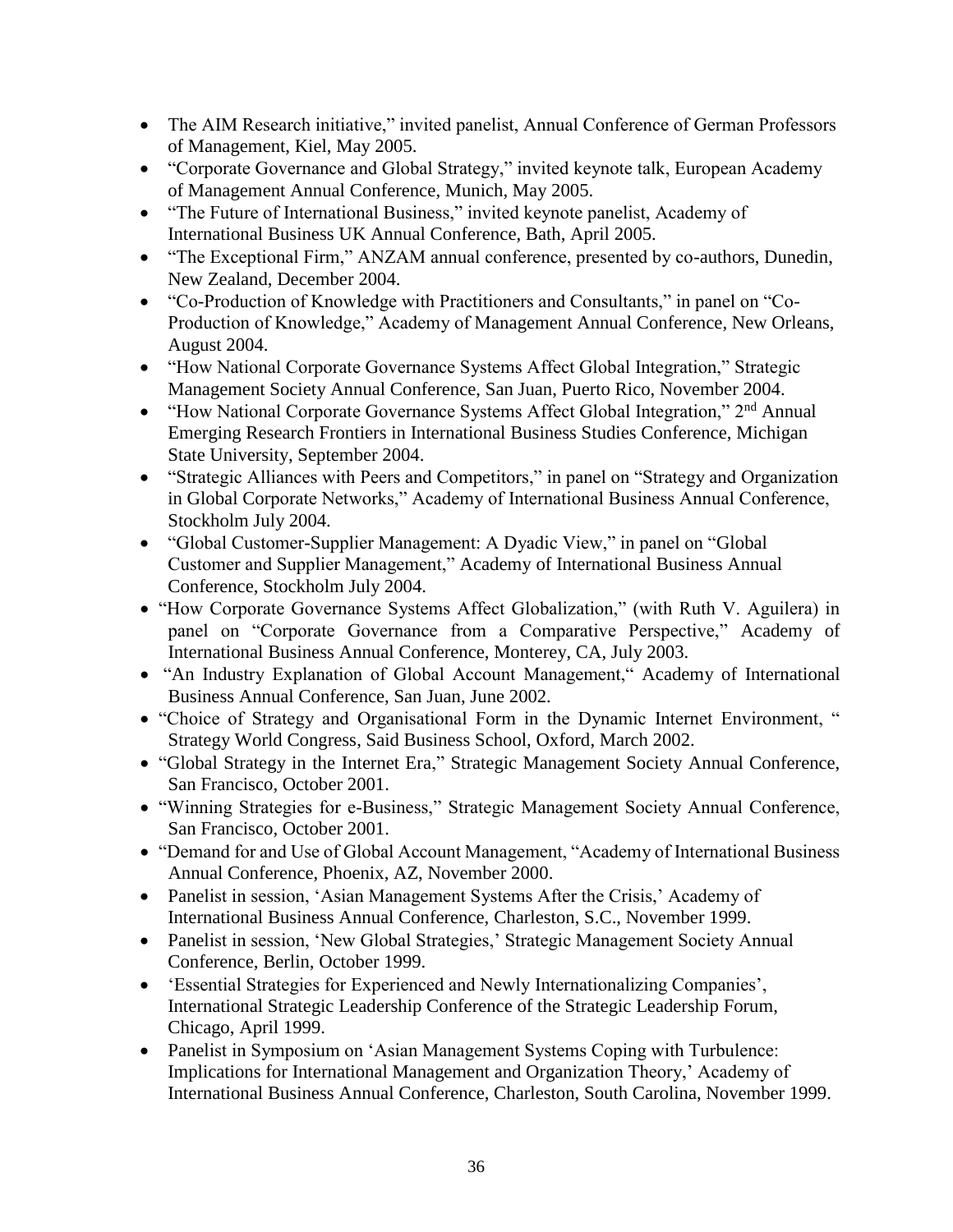- Panelist in Symposium on 'Corporate Synergy,' British Academy of Management Annual Conference, Manchester, September 1997.
- Panelist in Symposium on 'Asia-Pacific Business Research: Contexts and Strategies,' Academy of Management Annual Conference, Boston, August 1997.
- 'Global Account Management for Multinational Customers,' Strategic Management Society Annual Conference, Phoenix, November 1996 (with T.L. Madsen).
- 'Bases of Competitive Advantage,' Strategic Management Society Annual Conference, Phoenix, November 1996.
- 'Implementing Global Strategy,' International Strategic Leadership Conference of the Strategic Leadership Forum, Atlanta, May 1996 (with H.P. Conn).
- 'Global Strategy in Asia,' Academy of International Business Annual Conference, Seoul, November 1995.
- 'Effects of Nationality on Global Strategy,' Academy of International Business Annual Conference, Seoul, November 1995 (with J.K. Johansson and J. Roos).
- 'Asian Advantage: Global Strategy in the Pacific Region,' Academy of International Business Annual Conference, Banff, September 1995.
- 'Role of Asian Countries in MNC Global Strategies,' INFORMS Spring National Meeting, Los Angeles, April 25, 1995.
- Panelist in session 'Executive Education,' Strategic Management Society Annual Conference, Paris, September 1994.
- 'Effects of Nationality on Global Strategy,' Strategic Management Society Annual Conference, Paris, September 1994 (with J. Roos and J.K. Johansson).
- The Relative Influence of Country Conditions, Market Structure and Business Strategy on MNC Profitability,' Academy of International Business Annual Conference, Boston, November 1994 (with D.L. Day and P. Christmann).
- 'Effects of Nationality on Global Strategy,' Academy of International Business Annual Conference, Maui, October 1993 (with J. Roos and J.K. Johansson).
- 'Creating Competitive Advantage Through Global Strategy,' Society of Competitor Intelligence Professionals Annual Conference, Los Angeles, April 1993.
- 'Exploiting Globalization Potential: U.S. and Japanese Strategies,' Academy of International Business Annual Conference, Brussels, November 1992 (with J.K. Johansson).
- 'Comparing European, American and Japanese Approaches to Global Strategy,' Strategic Management Society Annual Conference, London, October 1992 (with J. Roos).
- 'Exploiting Globalization Potential: U.S. and Japanese Strategies,' Strategic Management Society Annual Conference, Toronto, October 1991 (with J.K. Johansson).
- 'How Global Organization Affects the Use of Global Strategy,' British Academy of Management Conference, Bath, September 1991.
- 'A Latent Variable Structural Model of Competitor Performance in a Multinational Industry,' TIMS/ORSA Annual Conference, Philadelphia, October 1990 (with D.L. Day and J. Roos).
- 'An Exploratory Test of a Globalization Framework,' Academy of International Business Annual Conference, Toronto, October 1990.
- Global Competitive Strategy of American Businesses,' American Marketing Association Educators' Annual Conference, Washington, DC, August 1990.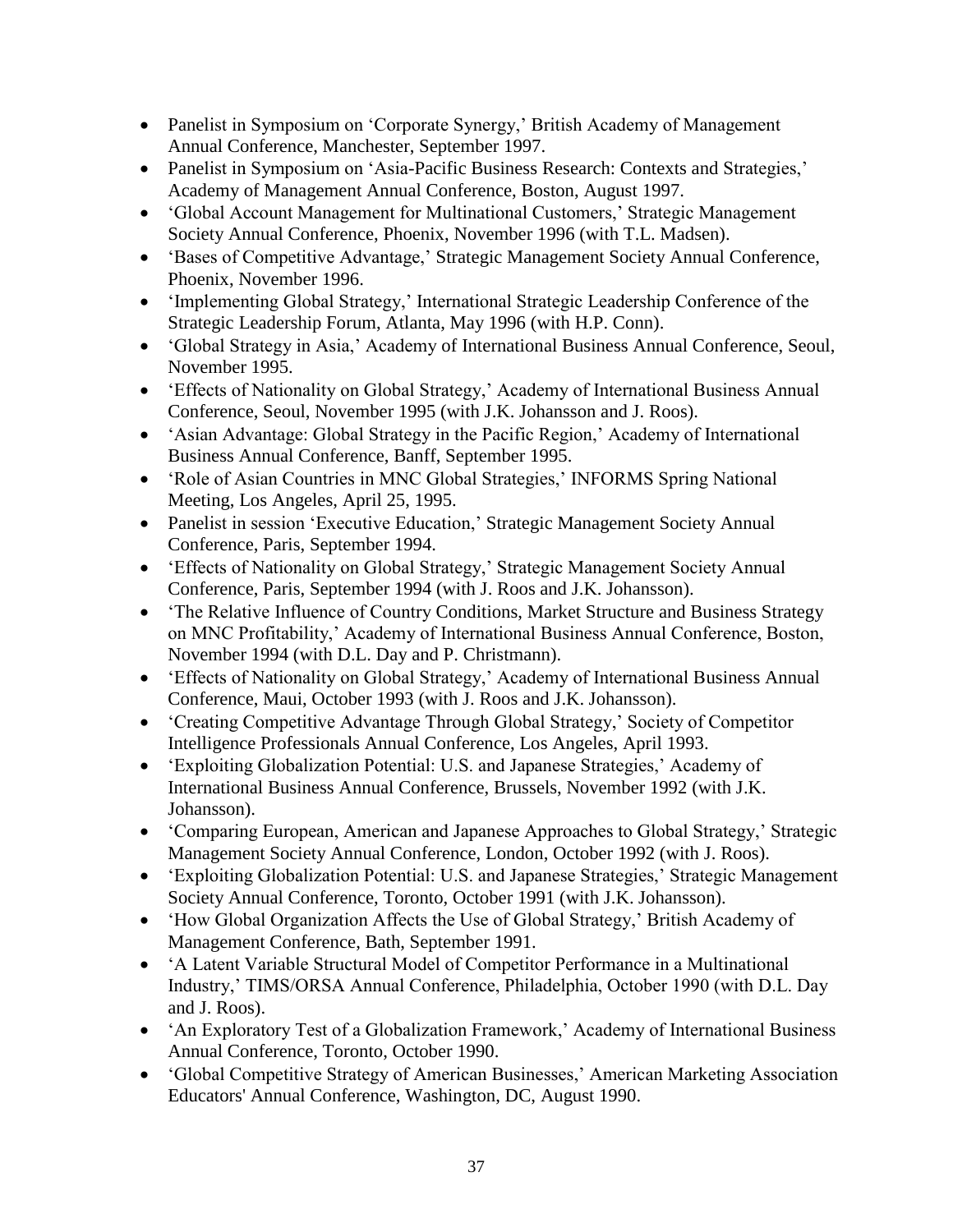- 'An Extension of the Strategy-Structure-Profitability Paradigm to a Consumer Products Industry,' Academy of Management Annual Conference, San Francisco, August 1990 (with D.L. Day).
- 'Performance Differences Between Continental and National Businesses in Europe,' Europe 1992 Conference, sponsored by The Planning Forum and Boston University, October 1989.
- 'Structure, Strategy and Performance in a Global Industry,' Annual Conference of The Institute of Management Science, Osaka, July 1989 (presented by co-author, D.L. Day).
- 'Building a Global Competitive Strategy Information System,' Society of Competitor Intelligence Professionals Annual Conference, San Antonio, March 1989.
- 'A Framework for Global Competitive Strategy,' Strategic Management Society Annual Conference, Amsterdam, October 1988.
- 'A Framework for Global Competitive Strategy: Theory and Examples,' British Academy of Management Annual Conference, Cardiff, September 1988.
- 'A Framework for Global Strategy: The Interaction of Industry Globalization Drivers and Business Strategy Levers' Academy of Management Annual Conference, Anaheim, August 1988.
- 'Measuring Global Strategy,' Strategic Management Society Annual Conference, Boston, October 1987.
- 'Using Industry and Business Structure to Design a Strategic Planning System,' Strategic Management Society Annual Conference, Barcelona, October 1985.
- 'Selecting Strategy Analysis Techniques: Lessons from Applying the Porter Competitive Framework,' Strategic Management Society Annual Conference, Philadelphia, October 1984.
- 'Strategic Planning in Consumer Businesses,' Strategic Management Society Annual Conference, Paris, October 1983.
- 'Gateways to Entry, 'Strategic Management Society Annual Conference, Montreal, 1982.

# **EXECUTIVE EDUCATION AT UNIVERSITIES**

Tuck School of Business, Dartmouth College, 2018 Imperial College Business School, 2011 - now St. Gallen University, 2014- now ESMT, Berlin, 2012 - 2016 HEC Paris, 2013-2014 Rotterdam School of Management, Erasmus University, 2008-2012 China-Europe International Business School, 2003, 2011- now London Business School, 1999-2006 Ashridge, 2000 Cranfield School of Management, 2013-2014 Cambridge University 1999-2001 IMD (Switzerland), 1993, 1999 UCLA, 1991-1998. Columbia Business School, 1997 Stanford Business School, 1997 Seoul National University, 1997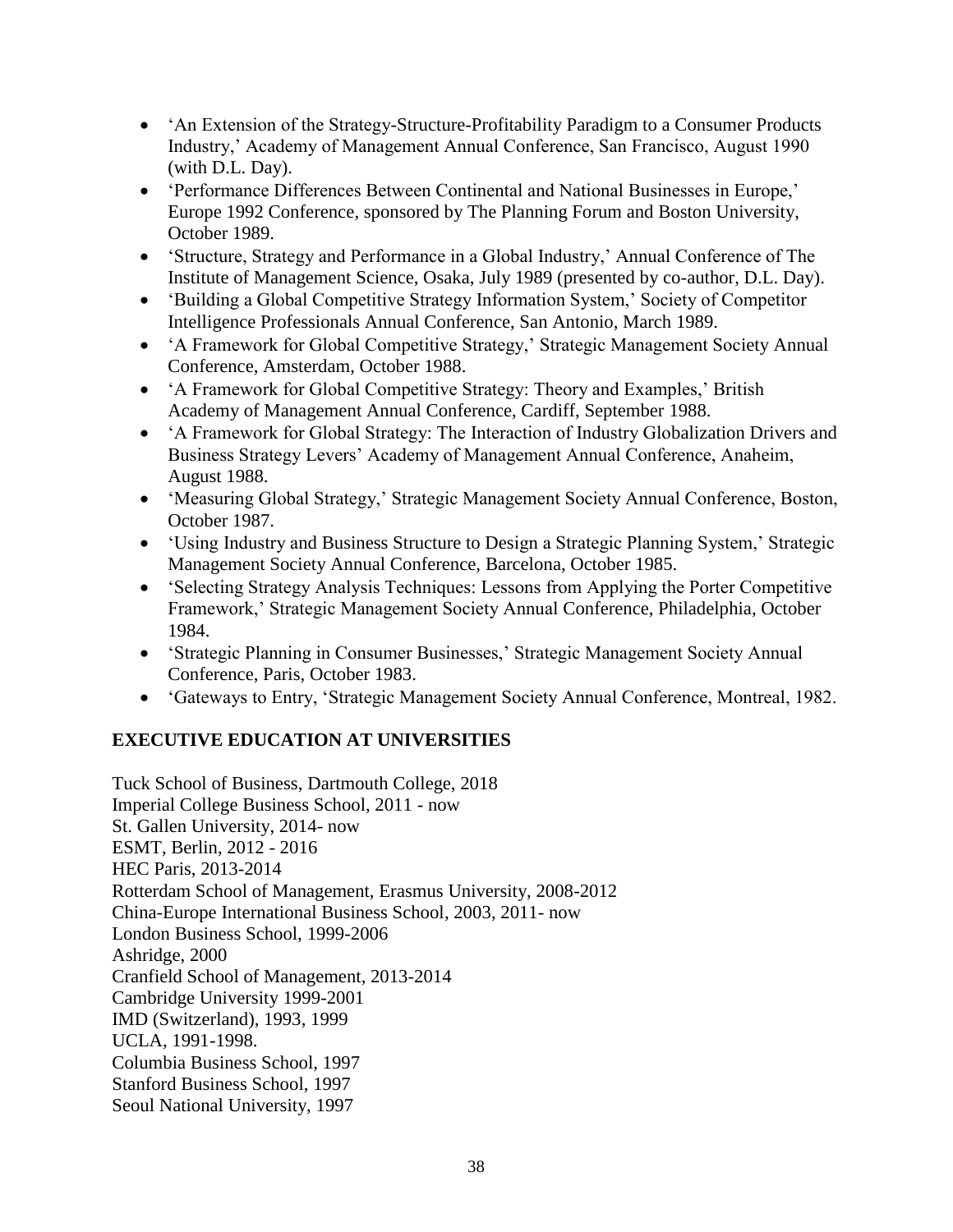Templeton College, Oxford University, 1996, 1998, 1999 Academy of Entrepreneurship, Poland, 1996 UC, Berkeley Extension, 1996 UC, Irvine, 1993-94, 1996 Norwegian School of Management, 1993 University of Southern California, 1992 Georgetown University, 1991 University of Maryland, 1989 Harvard Business School, 1983

# **MEDIA ACTIVITIES**

China Global Television Network interview about U.S.-China trade war and innovation in China, 16 May 2019. [https://news.cgtn.com/news/34457a4e34494464776c6d636a4e6e62684a4856/index.html?from=singlemes](https://news.cgtn.com/news/34457a4e34494464776c6d636a4e6e62684a4856/index.html?from=singlemessage&isappinstalled=0) [sage&isappinstalled=0](https://news.cgtn.com/news/34457a4e34494464776c6d636a4e6e62684a4856/index.html?from=singlemessage&isappinstalled=0)

Podcast, "Lessons From China's Innovators" available 18 April 2019. <https://www.emergn.com/blog/podcast-lessons-from-chinas-innovators/>

WGBH Radio, Boston, USA, Innovation Hub, conversation with Kara Miller and Ian Bremmer about innovation in China, recorded 19 February 2019, <http://blogs.wgbh.org/innovation-hub/2019/3/1/china-deal-or-no-china-deal/>

Wharton Radio interview, Mastering Innovation series: "China's Strategic Advantage: What the West Can Learn by Looking East," 8 November 2018, (https://mackinstitute.wharton.upenn.edu/2018/china-george-yip/)

Quoted in Jeremy Hazlehurst, "Trade War could Spell Disaster for U.S. B-Schools," *poetsandquants.*com, July 28, 2018, (https://poetsandquants.com/2018/07/28/trade-war-couldspell-disaster-for-u-s-b-schools/).

Interviewed on Talking Business Show, BBC World TV, about Google making a play in China, with its partnership with **JD**.com, 18 June 2018.

Quoted in "The Disruptive Forces that Will Transform Higher Education," Full Fabric Blog, 15 May 2018 (blog/fullfabric.com).

Quoted in *Finance Monthly,* "Your Thoughts: US-China Tariff War, Who Loses?" April 10, 2018, [https://www.finance-monthly.com/2018/04/your-thoughts-us-china-tariff-war-who-loses/.](https://www.finance-monthly.com/2018/04/your-thoughts-us-china-tariff-war-who-loses/)

Interviewed on BBC World News about trade talks, 19 February 2018: https://www.youtube.com/watch?v=rwmaFt-z6gU

"My job in higher ed," Full Fabric Blog, 6 February 2018 (blog/fullfabric.com).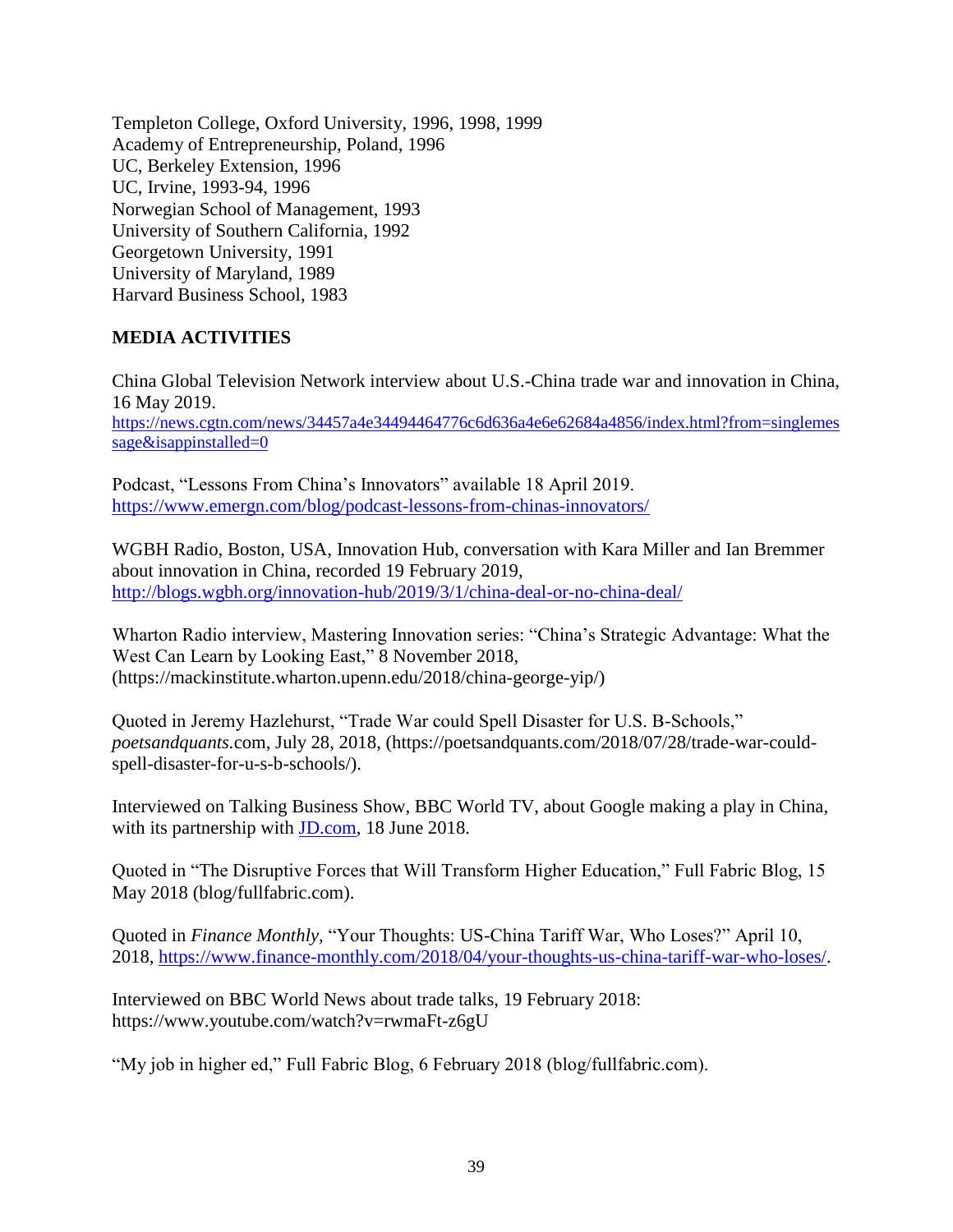Took part in a panel discussion at *Fortune*'s Brainstorm Tech International conference in China, talking about how Chinese educators can encourage their students to think more creatively. 5 December 2017.

<http://fortune.com/2017/12/05/china-education-creativity/>

Featured in two articles in FT Business Education Executive MBA Ranking 2017 issue (October 16, 2017) commenting on the state of the EMBA market in terms of the global perspective (p. 6) and the London market on the back of Brexit (p. 18). [Students' hunger for a global perspective drives EMBA partnerships](https://www.ft.com/content/e6d7ff3a-a50f-11e7-8d56-98a09be71849) [London's EMBA market grows despite Brexit fears](https://www.ft.com/content/4e031baa-971d-11e7-8c5c-c8d8fa6961bb)

Interviewed on BBC World Business Report about the dispute between Boeing and Bombardier, 26 September 2017: https://youtu.be/4hKL6FucsSw.

Wrote a critique of a book, *The Golden Passport*, which attacks Harvard and other business scools. Published on19 June 2017 website of Poets&Quants (a leading website for prospefctive and current MBA students). [http://bit.ly/2tEZHhn.](http://bit.ly/2tEZHhn)

Quoted about innovation in China in *China Daily*, "Guangzhou makes London business pitch," 16 June 2017. [http://www.chinadaily.com.cn/world/2017-06/16/content\\_29818341.htm](http://www.chinadaily.com.cn/world/2017-06/16/content_29818341.htm)

*Chartered Association of Business Schools, blog, "*How to get the best out of your advisory board," 19 December 2016.

<https://charteredabs.org/use-action-strategy-transform-business-school/>

*Club China News* (Air France/KLM), interview about innovation in China, 10 October 2016. http://www.your-bizbook.com/en/Club-China-News/book-how-to-learn-from-the-tidal-wave-ofinnovation-from-china?utm\_medium=email&utm\_source=newsletter

*The Economist Intelligence Unit*, George S. Yip and Bruce McKern, China: the next innovation powerhouse, August 30<sup>th</sup>, 2016.

[http://viewswire.eiu.com/index.asp?layout=ebArticleVW3&article\\_id=164559400&channel\\_id=](http://viewswire.eiu.com/index.asp?layout=ebArticleVW3&article_id=164559400&channel_id=&category_id=&refm=ebHome&page_title=Latest++management+thinking) [&category\\_id=&refm=ebHome&page\\_title=Latest++management+thinking](http://viewswire.eiu.com/index.asp?layout=ebArticleVW3&article_id=164559400&channel_id=&category_id=&refm=ebHome&page_title=Latest++management+thinking)

*Forbes online*, George Yip and Bruce McKern, "5 Strategy Lessons Companies Can Learn From China," 6 June 2016.

*http://www.forbes.com/sites/ceibs/2016/06/06/5-strategy-lessons-companies-can-learn-fromchina/#2577fbd1520b*

*China Daily (European Weekly)*, as interview subject of "Last Word" column, "China excels at incremental innovation," Wang Mingjie, May 27 - June 2, 2016, p. 32.

*The Economist* "Special Report: Business in China" mentioned George Yip's' Study on China R&D,  $12<sup>th</sup>$  September, 2015,

*[http://www.centeronchinainnovation.com/en/newsshow\\_newsid\\_266.html](http://www.centeronchinainnovation.com/en/newsshow_newsid_266.html)*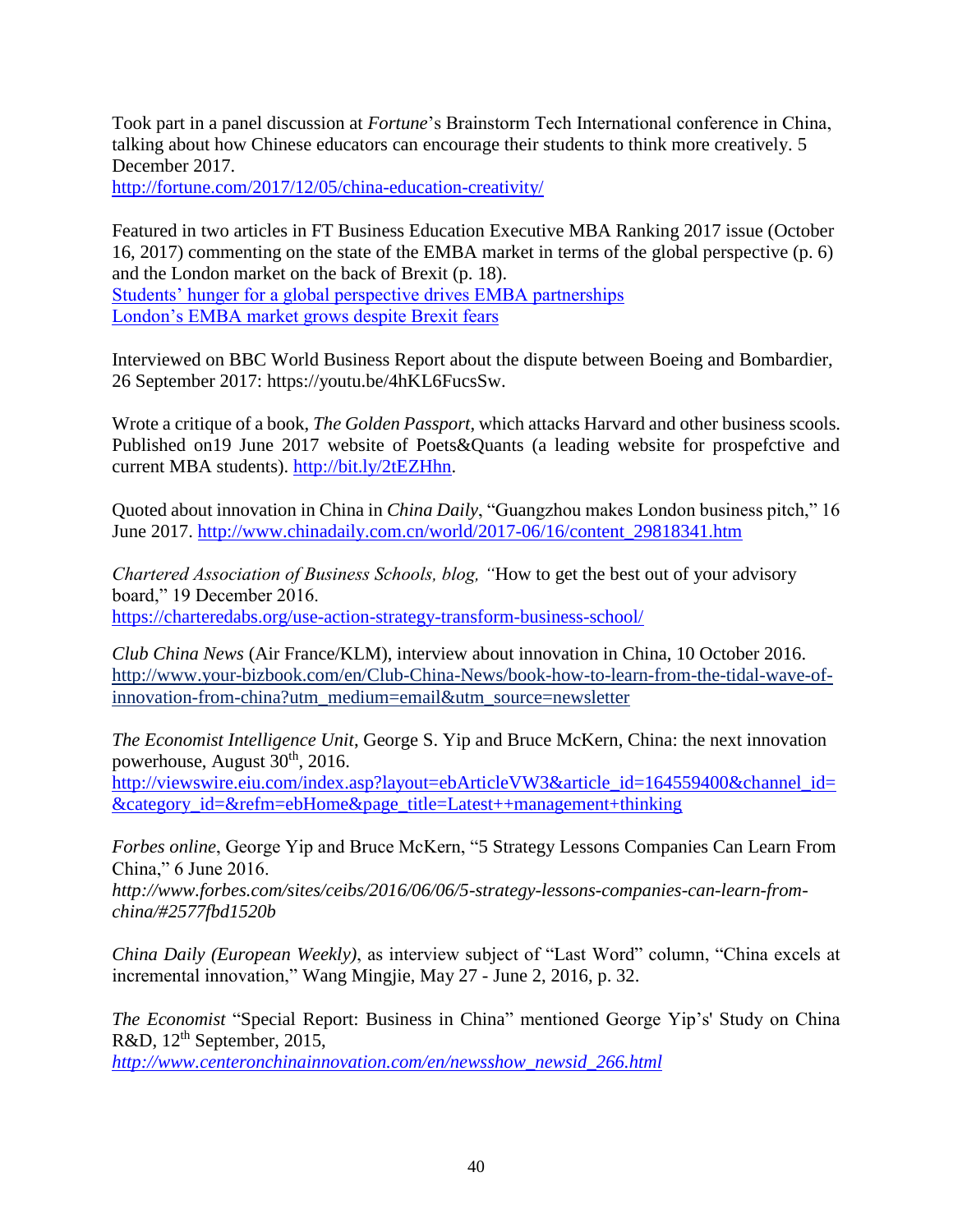*Forbes online*, George Yip and Bruce McKern, "5 Ways to Protect Your Intellectual Property in China," 1 July 2015.

[http://www.forbes.com/sites/ceibs/2015/07/01/5-ways-to-protect-your-intellectual-property-in](http://www.forbes.com/sites/ceibs/2015/07/01/5-ways-to-protect-your-intellectual-property-in-china/)[china/](http://www.forbes.com/sites/ceibs/2015/07/01/5-ways-to-protect-your-intellectual-property-in-china/)

CNBC News, Prof. Yip "From Imitation to Innovation: China's Progress in IPR" 18th May, 2015 *[http://www.moneycontrol.com/video/world-news/from-imitation-to-innovation-chinas](http://www.moneycontrol.com/video/world-news/from-imitation-to-innovation-chinas-progressipr_1387252.html)[progressipr\\_1387252.html](http://www.moneycontrol.com/video/world-news/from-imitation-to-innovation-chinas-progressipr_1387252.html)*

*Forbes online*, George Yip and Bruce McKern, "The 'Three Phases' of Chinese Innovation," 23 March 2015.

http://www.forbes.com/sites/ceibs/2015/03/23/the-three-phases-of-chinese-innovation/

*China Daily Europe*, Professor George Yip had full length interview, "Taking the path of pioneers," by Cecily Liu, 5 December 2014. In print and [http://europe.chinadaily.com.cn/epaper/2014-](http://europe.chinadaily.com.cn/epaper/2014-12/05/content_19028877.htm?utm_source=twitterfeed&utm_medium=twitter) [12/05/content\\_19028877.htm?utm\\_source=twitterfeed&utm\\_medium=twitter](http://europe.chinadaily.com.cn/epaper/2014-12/05/content_19028877.htm?utm_source=twitterfeed&utm_medium=twitter)

*China Daily*, Bruce McKern and George Yip co-authored news releases in China Daily " Innovation rolls on, and there's a lot more" and " Transformation: Innovation on the way" in June 2014

[http://europe.chinadaily.com.cn/epaper/2014-06/27/content\\_17618711.htm](http://europe.chinadaily.com.cn/epaper/2014-06/27/content_17618711.htm)

*CNBC Africa*, "The Future of Innovation in China" at World Economic Forum annual Meeting of the New Champions taking place in Tianjin China in September, 2014 <http://www.cnbcafrica.com/video/?bctid=3781979289001>

*CCTV News*, analysis of Chinese Premier Li Keqiang's speech at Summer Davos in the World Economic Forum in Tianjin in September, 2014 <mms://vod.ceibs.edu/live/news/140911cctvgeorge.wmv>

*Shanghai Business Review*, interview, September, 2014 http://media.mk-media.net/sbr/SBR\_Issues\_pdf/September\_2014\_Issue\_FINAL.pdf

*China Daily*, the article " Innovation in the eye of the beholder" quoted my views on Chinese companies " profitable, pragmatic" innovation approach. http://www.chinadaily.com.cn/cndy/2014-11/10/content\_18892543.htm

*Forbes online*, George Yip and Bruce McKern, "Can Multinationals Innovate in China?" 17 December 2014, [http://www.forbes.com/sites/ceibs/2014/12/17/can-multinationals-innovate-in](http://www.forbes.com/sites/ceibs/2014/12/17/can-multinationals-innovate-in-china/)[china/](http://www.forbes.com/sites/ceibs/2014/12/17/can-multinationals-innovate-in-china/)

*Forbes online*, George Yip and Bruce McKern, "China's Many Types of Innovation," 19 September 2014.

http://www.forbes.com/sites/ceibs/2014/09/19/chinas-many-types-of-innovation/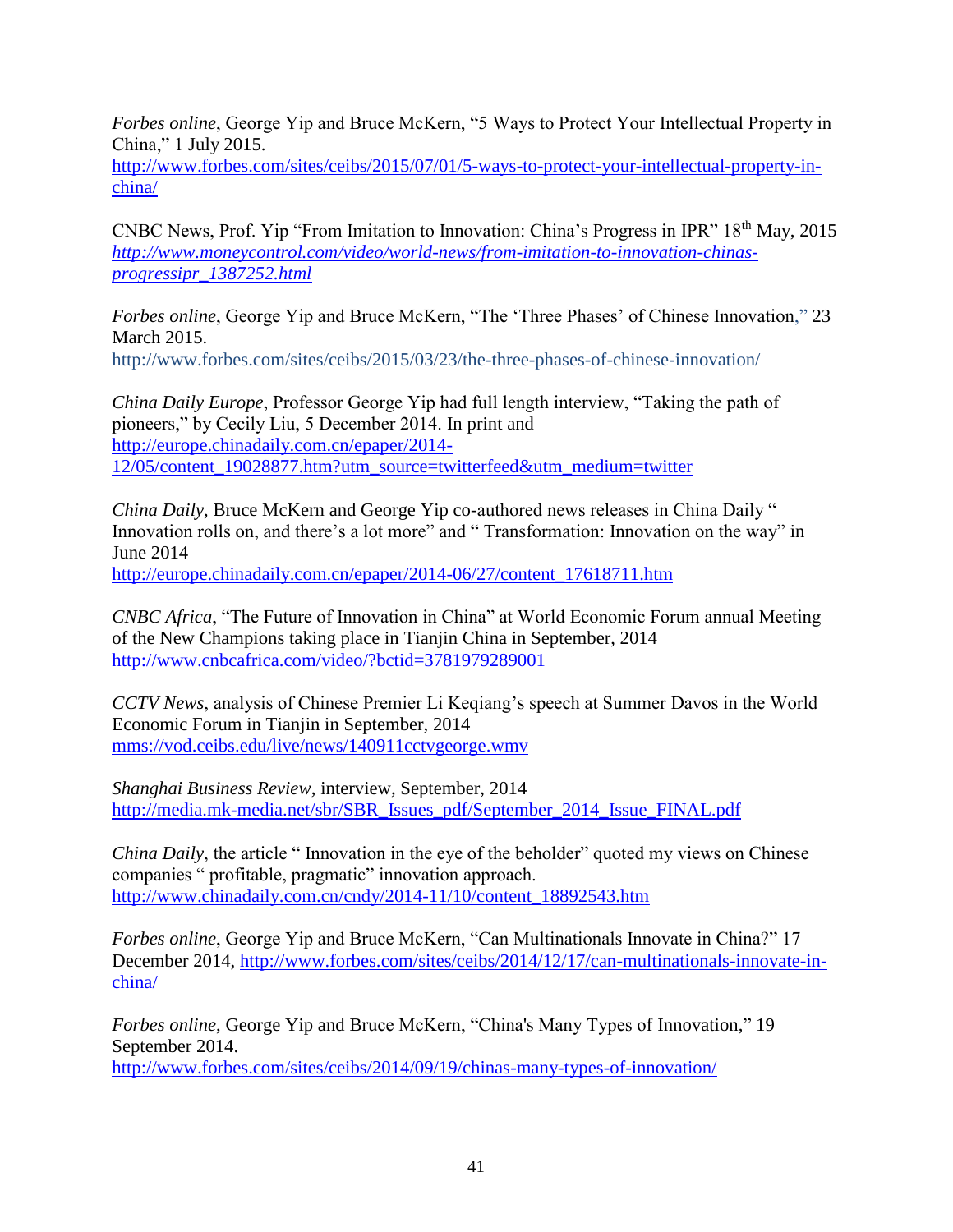*Forbes online*, George Yip and Bruce McKern, "China's Advantages for Innovation," 20 June 2014,<http://www.forbes.com/sites/ceibs/2014/06/20/chinas-innovation-advantage/>

FD-Johnson case study published in *Financial Times*, 24 September 2013, p. 14.

CCTV News, China, analyzed Chinese Premier Li Keqiang's speech at the World Economic Forum, 11 September 2013.

Article in *Dong-A Business Review* (Korea) April 2013.

Article in *China Daily*, "The time for change is now, not later," April 12-18, 2013, p. 10.

Article in *China Economic Review*, "Change while you're ahead," March 2013.

Quoted in various Chinese language media, 2011- 2013.

Letter published in *Financial Times,* 24 January 2013, p. 10.

Review of my new book in "Lessons in strategy, 101," Andrew Hill, *Financial Times,* 24 January 2013, p. 12.

Quoted in *El Mundo* on "Chinese Consumer Market and its Impact on Multinational Corporations," 26 October 2012

Quoted in *China Daily* article about international brands, 28 September 2012.

Article in *China Daily*, "International advertising companies would do well to learn from their Chinese counterparts,"25 September 2012.

Article in *Financial Times,* "The key steps necessary for creating a relevant business school," 24 September 2012.

Quoted in *Boston Globe* article about Chinese economy, 20 July 2012.

*BBC* radio interview about innovation in China, aired 5 April 2012.

Interview with Thomson Reuters Hong Kong on 16 March 2012

Credited in *The Economist,* A Special Report: State Capitalism, January 1, 2012.

Contributed to *The LINK* article, "China's Innovation Quotient," Vol. 4, 2011.

Quoted and mentioned in "Professors take the academic road to the east," *Financial Times*, 26 September 2011, p. 12.

Mentioned in "Dean brings a different brand of leadership," *Financial Times*, 6 June 2011, p. 12.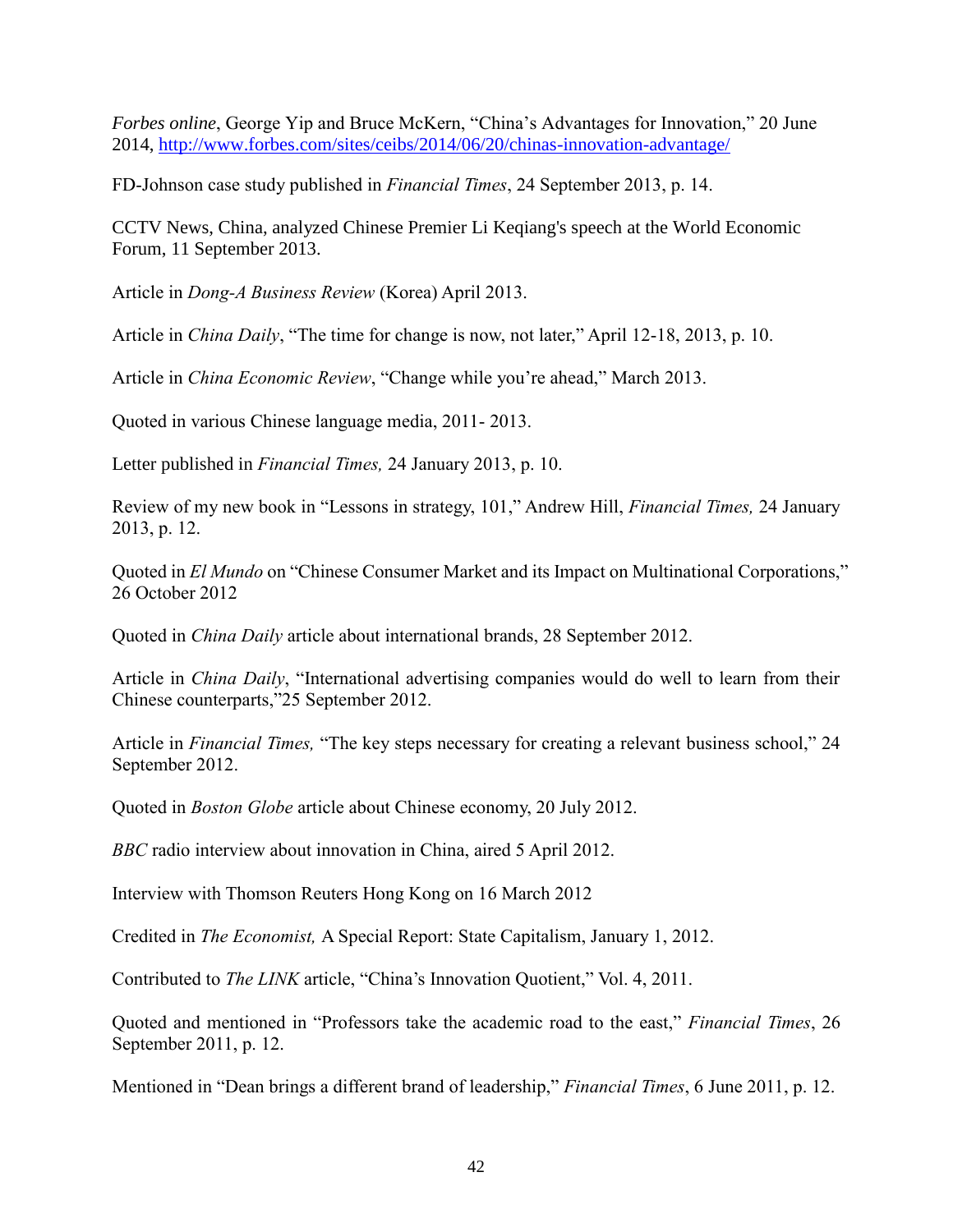"How to make research relevant for managers," *Financial Times* 14 February 2011, p. 13.

Quoted in "From the editor," *Financial Times*, 6 December 2010, p. 7.

2010: various media contributions

Europe's Edge; George Yip speaks about the competitive edge of a European MBA - *China Economic Review, 01/02/2009*

MBA Becomes Safe Haven; George Yip speaks about the various sponsorship cases for students - *International Herald Tribune, 10/02/2009*

Rotterdam School of Management leidt managers op tot wereldverbeteraars; RSM is helping to develop not just the managers of the future but managers who will help create a better world for the future - *Managers Online, 27/02/2009*

La responsabilité des entreprises n'est pas qu'une théorie scolaire ; George Yip states that today, more than ever, business schools must go back and give greater focus to their core values - *LaTribune.fr 03/03/2009*

European B-Schools Thrive in Down Times; George Yip speaks about the current, growing appeal of European business schools for American business students – *Business Week, 17/03/2009*

Teaching Strategies to Survive Hard Times; George Yip states that focus is now needed on priorities other than maximising shareholder value - *Wall Street Journal, 26/03/2009*

B-Schools Rethink Curricula Amid Crisis; George Yip states that business schools will have to begin deepening their approach in those curricular areas – *Wall Street Journal, 26/03/2009*

Oratie; announces the inaugural address of Dean George Yip - *ESB Economisch Statistische Berichten, 12/06/2009*

Mit reinem gewissen. Immer mehr MBA-Absolventen schwören ethisches Handeln und distanzieren sich van maßloser Gier; about the increasing focus of business schools on the use of ethics in business – *Handelsblatt, 03/07/2009*

Ethiek nieuwe sleutelwoord business schools; about the increasing focus of business schools on the use of ethics in business *- Het Financieele Dagblad, 09/07/2009*

Ethiek wordt het speerpunt; about the increasing focus of business schools on the use of ethics in business - *Het Financieele Dagblad, 09/07/2009*

Bedrijven moeten wereldwijd klanten onderhouden; about how to manage international customers - *Kluwermanagement.nl, 03/08/2009*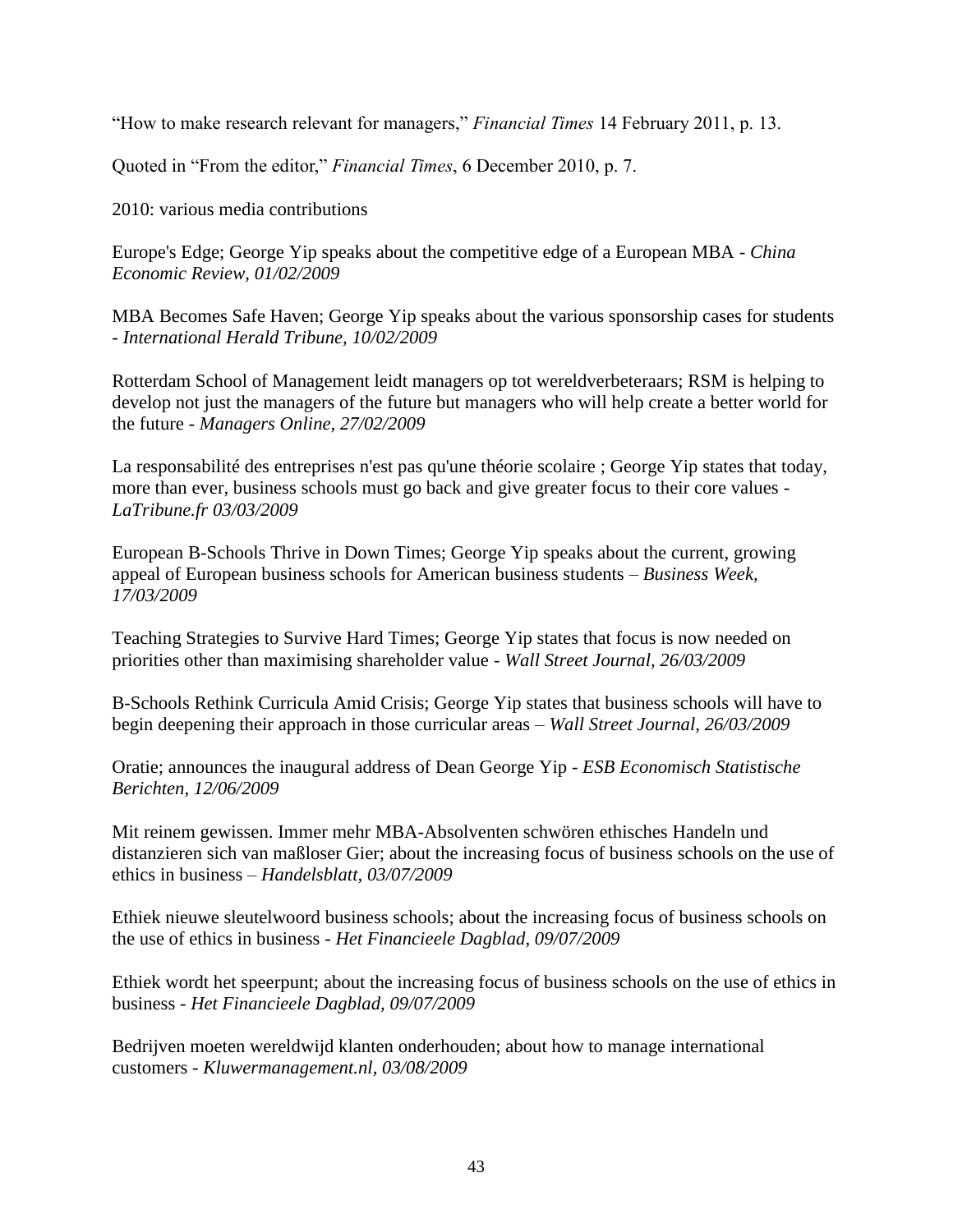Systeem voor wereldwijd beheer van klanten; about the inaugural address of George Yip, about how to manage international customers - *Management Trends, 31/08/2009*

GBSM Congres 2009: Water, publiek recht of economisch goed?; about the GBSM Congress 2009 on 7 October 2009, which will be opened by George Yip - *Duurzame Agenda, 24/05/2009 and 23/09/2009*

(Global) Account Management, kritische succes factor; about the Inauguration of Prof. dr. George Yip on Global Account Management – *Salesexpert, 30/09/2009*

Dutch academic discusses challenges of doing global business; about the challenges of global business - *Beijing Today – 23/10/2009*

Toponderzoek moet bij managers landen; about the ERIM Lustrum, and about how business research can stay connected to the business environment and managers. - *Science Guide, 24/11/2009*

Rotterdams Bürgermeister Aboutaleb tritt RSM Online-Community bei ; about the I WILL campaign- *MBA-Studium.net, 24/11/2009*

Zorg dat je onderzoek ook in de krant komt; about the dual impact of research – *Erasmus Magazine, 27/11/2009*

Koude oorlog om talent en op maat gesneden opleiding leidinggevenden; about the changing role of management talent – *Het Financieele Dagblad 17/12/2009*

Interviewed by Christoph Mohr of *Handelsblatt/Karriere* on RSM's new strategy dd 17 October 2008 page 13 and online edition [http://www.handelsblatt.com/unternehmen/mba-news/ein](http://www.handelsblatt.com/unternehmen/mba-news/ein-buendel-an-neuerungen;2064558)[buendel-an-neuerungen;2064558](http://www.handelsblatt.com/unternehmen/mba-news/ein-buendel-an-neuerungen;2064558)

Interview by Cor Dol in *De Telegraaf* on "*Why do an MBA*" in their special Talent supplement - De Telegraaf 29 September 2008

Quote in article by Stephen Hoare in *The Times* about multilingual qualifications – *The Times Online 14 May 2008 -*

[http://www.timesonline.co.uk/tol/life\\_and\\_style/career\\_and\\_jobs/mba/article3925050.ece](http://www.timesonline.co.uk/tol/life_and_style/career_and_jobs/mba/article3925050.ece) and paper edition

Interview by Della Bradshaw about vision and ambitions for RSM – *The Financial Times 12 May 2008, Executive Education supplement, p. 5 <http://www.ft.com/cms/s/2/dc419c16-1d5b-11dd-82ae-000077b07658.html>*

Interview in Compass Magazine May 2008 issue on why Europe is emerging as a popular education destination

[http://www.mediamates.biz/management\\_compass/special\\_story.html](http://www.mediamates.biz/management_compass/special_story.html)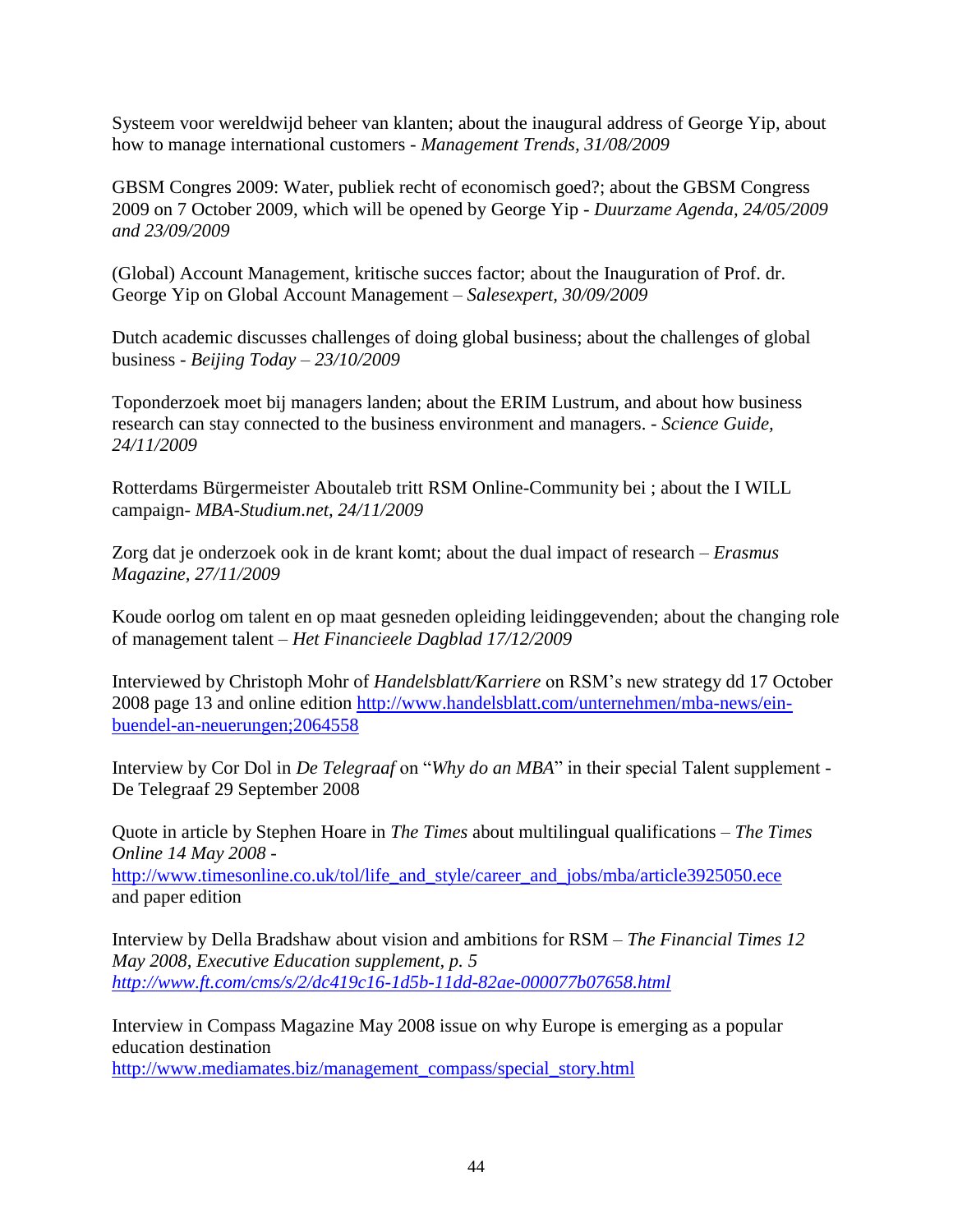Interview by Hillary Wilce about vision and ambitions for RSM - *The Independent 17 April 2008, MBA supplement, p. 15*

*[http://www.independent.co.uk/student/postgraduate/mbas-guide/taking-care-of-business](http://www.independent.co.uk/student/postgraduate/mbas-guide/taking-care-of-business-interview-with-george-yip-the-new-dean-of-the-rotterdam-school-of-management-828594.html)[interview-with-george-yip-the-new-dean-of-the-rotterdam-school-of-management-828594.html](http://www.independent.co.uk/student/postgraduate/mbas-guide/taking-care-of-business-interview-with-george-yip-the-new-dean-of-the-rotterdam-school-of-management-828594.html)*

Interview by Tonje Tellefsen about his vision and ambitions for RSM - *Kapital Norway*

Interview by Phil Mintz about his vision and ambitions for RSM - *Business Week Online, 26 March , 2008 -*

[http://feedroom.businessweek.com/?fr\\_story=4394b812ad4cae0d5d190d52c1a8d6b136016273&](http://feedroom.businessweek.com/?fr_story=4394b812ad4cae0d5d190d52c1a8d6b136016273&link_position=link5) link position=link5

Interview by Roger Strukhoff about his vision and ambitions for RSM -*"Now" Tibco company magazine TBA*

Interview by Marcel Hooft van Huysduynen about his vision and ambitions for RSM - *FEM Business 8 March 2008, p. 46*

Interview by Des Dearlove about vision and ambitions for RSM - *The Times 28 February, 2008*

Interview by Mary van der Graaf about vision and ambitions for RSM - *Erasmus Magazine 17 January 2008, p 8*

Article about nomination as dean of RSM by Della Bradshaw - *FT.com online interview* 12 December 2007

*[http://search.ft.com/iai?referer=http%3A%2F%2Fsearch.ft.com%2Fsearch%3FqueryText%3D](http://search.ft.com/iai?referer=http%3A%2F%2Fsearch.ft.com%2Fsearch%3FqueryText%3DYip%26aje%3Dtrue%26dse%3D%26dsz%3D&queryText=Yip&location=http%3A%2F%2Fsearch.ft.com%2FftArticle%3FqueryText%3DYip%26aje%3Dtrue%26id%3D071212000568%26ct%3D0&aje=true&ct=0&id=071212000568) [Yip%26aje%3Dtrue%26dse%3D%26dsz%3D&queryText=Yip&location=http%3A%2F%2Fsea](http://search.ft.com/iai?referer=http%3A%2F%2Fsearch.ft.com%2Fsearch%3FqueryText%3DYip%26aje%3Dtrue%26dse%3D%26dsz%3D&queryText=Yip&location=http%3A%2F%2Fsearch.ft.com%2FftArticle%3FqueryText%3DYip%26aje%3Dtrue%26id%3D071212000568%26ct%3D0&aje=true&ct=0&id=071212000568) [rch.ft.com%2FftArticle%3FqueryText%3DYip%26aje%3Dtrue%26id%3D071212000568%26ct](http://search.ft.com/iai?referer=http%3A%2F%2Fsearch.ft.com%2Fsearch%3FqueryText%3DYip%26aje%3Dtrue%26dse%3D%26dsz%3D&queryText=Yip&location=http%3A%2F%2Fsearch.ft.com%2FftArticle%3FqueryText%3DYip%26aje%3Dtrue%26id%3D071212000568%26ct%3D0&aje=true&ct=0&id=071212000568) [%3D0&aje=true&ct=0&id=071212000568](http://search.ft.com/iai?referer=http%3A%2F%2Fsearch.ft.com%2Fsearch%3FqueryText%3DYip%26aje%3Dtrue%26dse%3D%26dsz%3D&queryText=Yip&location=http%3A%2F%2Fsearch.ft.com%2FftArticle%3FqueryText%3DYip%26aje%3Dtrue%26id%3D071212000568%26ct%3D0&aje=true&ct=0&id=071212000568)*

*BBC5 Radio* about the performance of Morrisons after its acquisition of Safeway, 20 October 2005.

*Swiss TV News* and *Belgian TV News* about Chinese company acquisitions, 25 February 2005.

Quoted about Asian business in *Irish Times*, "China the global engine of growth, entrepreneurs told," 18 February 2005, pp. 10-11.

Live TV interview for *CNBC Asia* about economic prospects for Asia, Singapore, 17 February 2005.

Appeared in TV commercial for London Business School, shown extensively on CNN Europe, Middle East and Africa, September to December 2004 and 2005.

*The Times of India,* about international business prospects for Indian companies, 21 November 2005.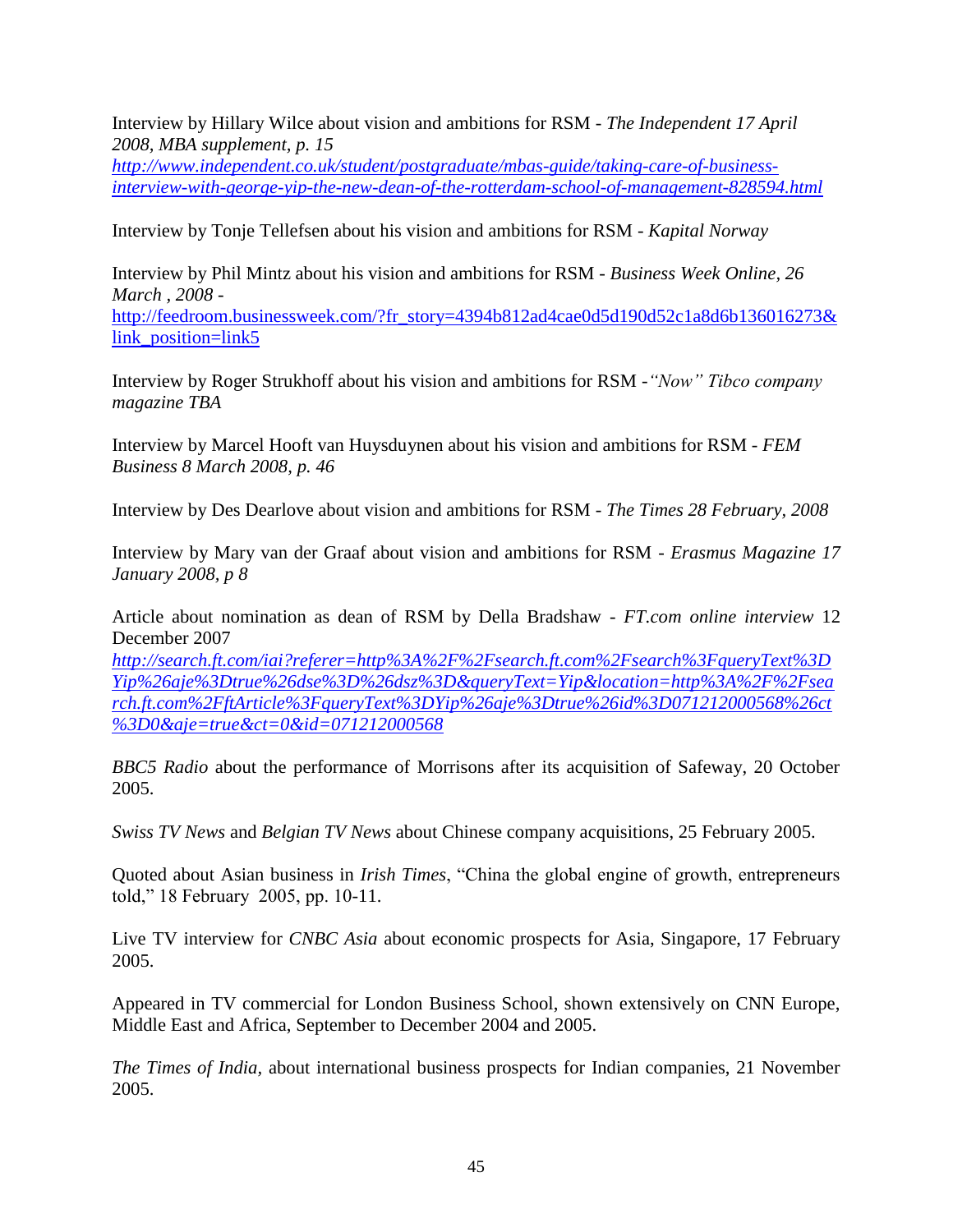*CNBC India,* about international business prospects for Indian companies, 20 November 2005.

*Swiss TV News (TSR)* and *Belgian TV News (RTBF)* about Chinese companies making acquisitions of Western companies such as Britain's MG Rover, 25<sup>th</sup> February 2005

Live interview about global business on *TVNZ*, Auckland, New Zealand, 17 June 2004.

*Radio NZ* interview, Auckland, New Zealand, 17 June 2004.

*NBR Business* interview, Auckland, New Zealand, 17 June 2004.

Quoted in *International Herald Tribune*, "Many pick Britain over U.S. for an MBA," 17 February, 2004.

Quoted in Anthony Hilton, "Figuring out pensions puzzle," *Evening Standard*, 16 December 2003.

Interview about strategic transformation of Royal Mail organisation on *BBC1 Evening News*, 12 November 2003.

Interview about Americans heading UK organizations on *London Weekend Television*, "The Week,"12 September 2003.

Quoted about Advanced Institute of Management, in Simon Caulkin, "It's hang together or hang apart," *Observer*, 15 June 2003, p. 15.

Quoted in Roy Harris, "The case against cases," *CFO Europe*, 1 May 2003, p. 6.

Interview on *CNBC*'s "Market Wrap," about the worth of an MBA, 23 April 2003.

Interviewed for *Business Week*'s "Special Report: The Best B-Schools," 21 October, 2002.

Interview on BBC5 Radio programme, *Wake Up to Money*, about MBA programmes, 23 September 2002.

Interviewed on *BBC World Service* about accounting scandals, 24 July 2002.

Panel on BBC4 radio programme, *Shoptalk*, about MBA programmes, 29 January 2002.

Live interview with *CNN Morning Show* about the value of MBA programmes, 26 October 2001.

"The marketing revolution," *New Media Investor*, 4 October, 2000, p. 13.

'British Excellence Can and Should Be Promoted,' in *The Times*, 2 Jun 1999 p. 27.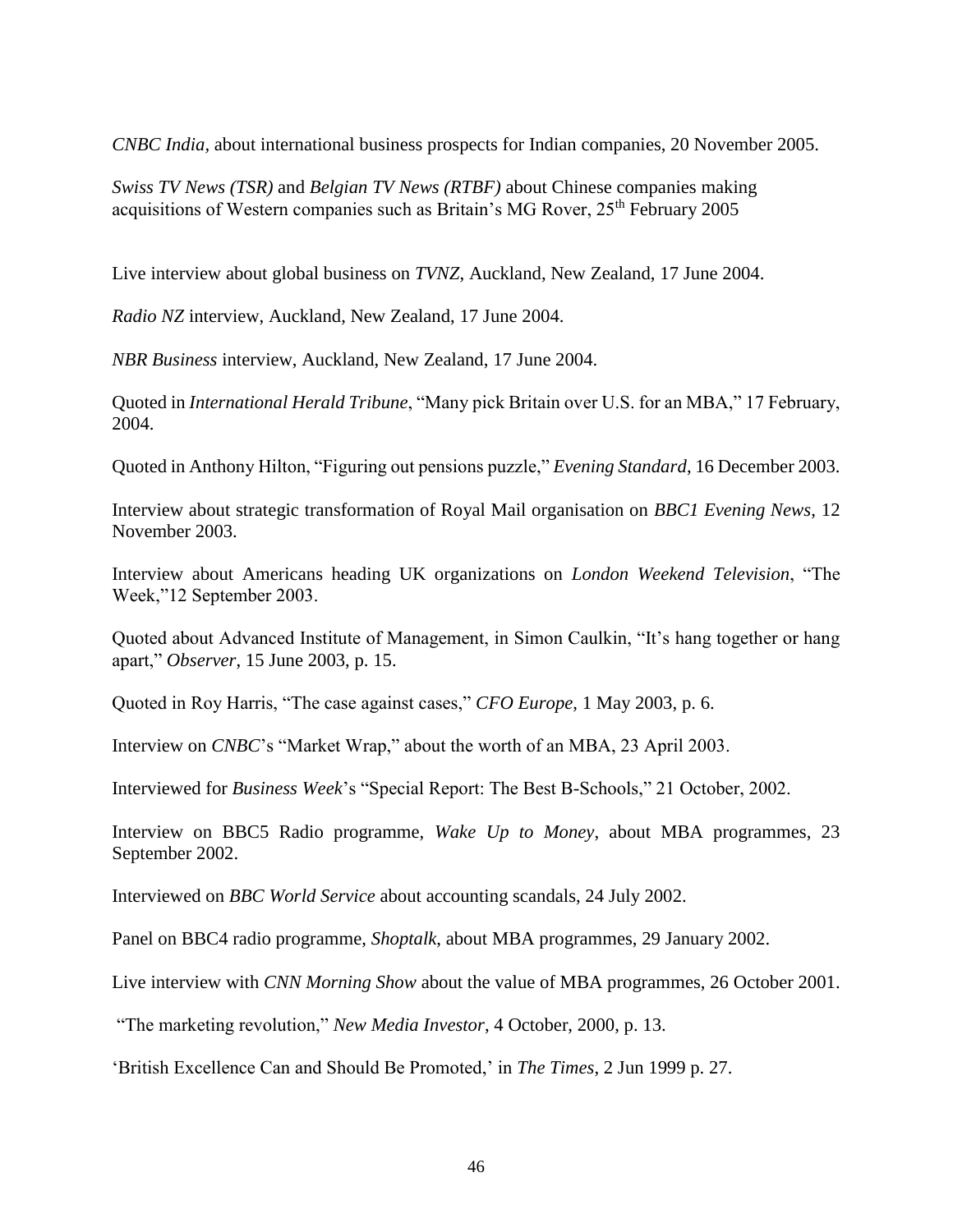Feature interview in *Asia 21*, February 1998.

Interview on 'World Update' program of *BBC World Service* radio, August 13, 1997.

Briefing about Asia for U.S. Representative Howard Berman, Ranking Democrat on House Committee on Asia, November 4, 1996.

*CNBC News*, Hong Kong, on the economic future of Hong Kong, October 30,1996.

Interview in *Manager* (Germany), September 1996.

Interview in *CIO* Magazine, August 1996.

Panel of Judges, *CIO* Magazine, for 1996 CIO-100 Awards, April 1996.

Interview in *Nikkei Business*, p. 31, February 26, 1996.

Comments in 'Big Ideas, Big Books,' *Financial Times*, January 2, 1996.

*Nippon TV News*, on APEC Summit Meeting, November 1995.

Comments in 'Ford: Alex Trotman's Daring Global Strategy,' *Business Week*, pp. 94-104, April 3, 1995.

*KCAL Channel 9 News*, California, on Topic of U.S.-Japan Trade Negotiations, March 3, 1994.

Comments on 'How Can Japanese Firms Prepare for the Upturn?' *Economic World*, p. 9, July 1992.

*New Zealand National Radio*, on national competitiveness at launch of New Zealand Business Development Campaign, May 1990.

# **TALKS TO ALUMNI**

Imperial College Alumni Club of Boston, April 2019 Imperial College Alumni Club of Hong Kong, December 2017 Harvard Business School Alumni Club of London, November 2017 Imperial College Alumni Club of Shanghai, November 2016. Imperial College Alumni Club of Hong Kong, December 2016. CEIBS Silicon Valley alumni, November 2015. CEIBS alumni in London, December 2013 RSM alumni in London, March 2013 CEIBS alumni in Shanghai, March 2013 CEIBS alumni in Hong Kong and London, 2011.